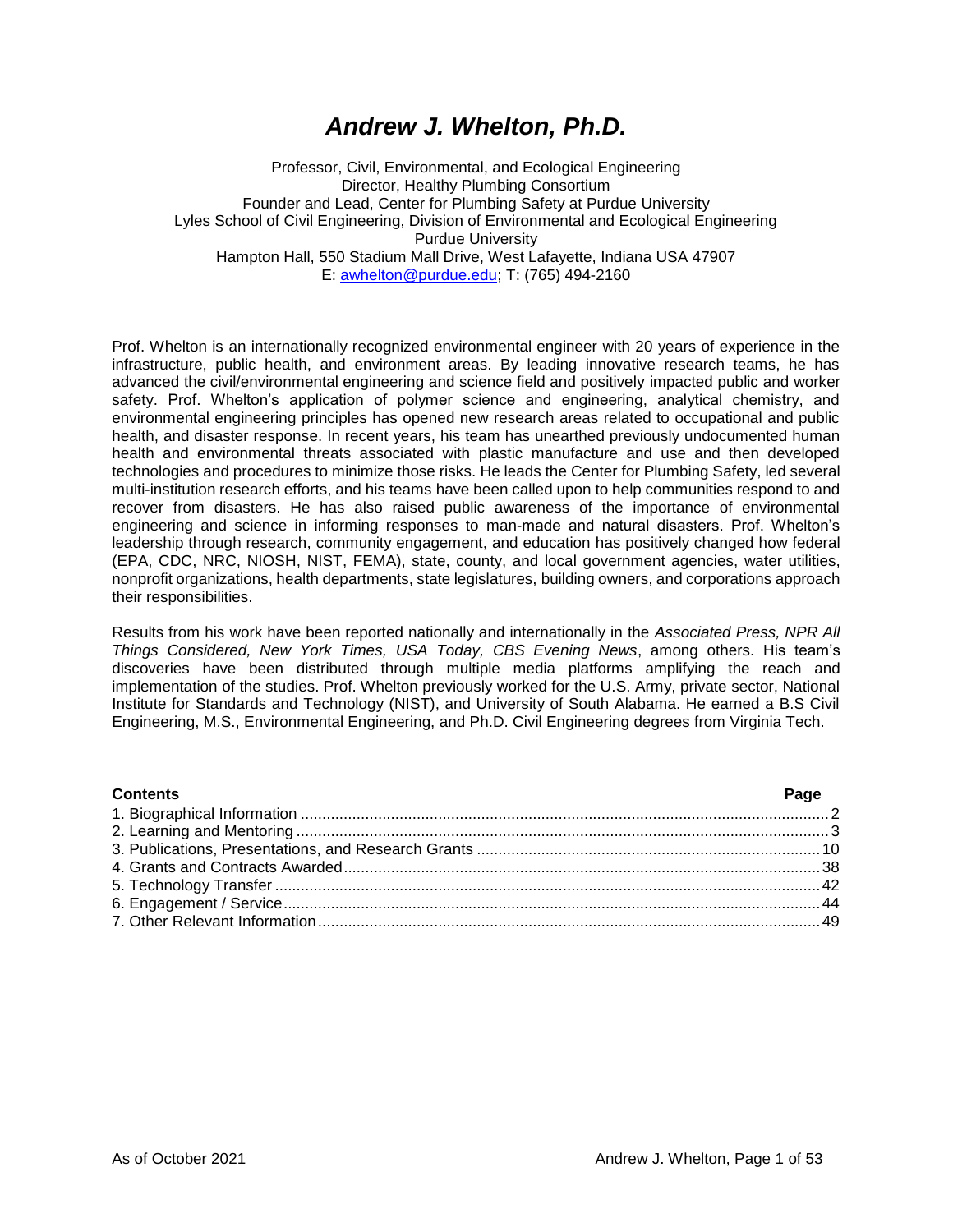# **1. BIOGRAPHICAL INFORMATION**

#### *Education*

Virginia Tech, Blacksburg, Virginia August 1996–May 2000 B.S. Civil Engineering

Virginia Tech, Blacksburg, Virginia August 2000–December 2001 M.S. Environmental Engineering thesis: M.S. *Thesis: Temperature Effects on Drinking Water Odor Perception*

Virginia Tech, Blacksburg, Virginia August 2005–May 2009 Ph.D. Civil Engineering Dissertation: Advancing Potable Water Infrastructure through an Improved Understanding of Polymer Pipe Oxidation, Polymer–Contaminant Interactions, and Consumer Perception of Taste

#### *Employment*

Professor, July 2021 – Present, joint appointment in the Lyles School of Civil Engineering and Division of Environmental and Ecological Engineering, Purdue University, West Lafayette, Indiana

Director, 2021 – Present, Healthy Plumbing Consortium, Purdue University

Founder and Lead, 2017 – Present, Center for Plumbing Safety, Purdue University

Associate Professor, August 2018 – August 2021, joint appointment in the Lyles School of Civil Engineering and Division of Environmental and Ecological Engineering, Purdue University, West Lafayette, Indiana

Assistant Professor, August 2014 – July 2018, joint appointment in the Lyles School of Civil Engineering and Division of Environmental and Ecological Engineering, Purdue University, West Lafayette, Indiana

Assistant Professor, Department of Civil Engineering, University of South Alabama, Mobile, Alabama, January 2011 – August 2014

Affiliated Faculty, Interdisciplinary Environmental Toxicology Program, University of South Alabama, Mobile, Alabama, January 2011 – August 2014

National Research Council Associate (Polymer Materials), Polymer Materials Group, Engineering Laboratory, National Institute for Standards and Technology, Gaithersburg, Maryland, December 2010 – December 2011

Postdoctoral Research Associate (Environmental Nanotechnology), Vikesland Research Group, Department of Civil and Environmental Engineering, Virginia Tech, Blacksburg, Virginia, May 2009 – December 2010

Virginia Tech, Department of Civil and Environmental Engineering, Graduate Research Assistant, Aberdeen Proving Ground, Maryland, August 2005 – May 2009

Draper Aden Associates, Inc., Project Engineer, 2007 – 2008

Whelton, LLC, Owner, Abingdon, Maryland, 2005 – 2007

- U.S. Army Public Health Command, Directorate of Environmental Health Engineering, Project Manager/Civil Engineer, Aberdeen Proving Ground, Maryland, January 2003 – August 2005
- Oak Ridge Institute for Science and Education (ORISE) Postgraduate Research Fellow, Directorate of Environmental Health Engineering, U.S. Army Public Health Command, Aberdeen Proving Ground, Maryland, January 2002 – December 2003

Graduate Research Assistant, Department of Civil and Environmental Engineering, Virginia Tech, Blacksburg, Virginia, August 2000 – December 2001

Undergraduate Research Assistant, Department of Civil and Environmental Engineering, Virginia Tech, Blacksburg, Virginia, August 1999 – May 2000

#### *Licenses, registrations, and certificates*

National Association of Sewer Service Companies (NASSCO) Cured–in–Place–Pipe (CIPP) Inspector Certification, 2017

Future Professoriate Graduate Certificate, Virginia Tech, Blacksburg, Virginia, 2009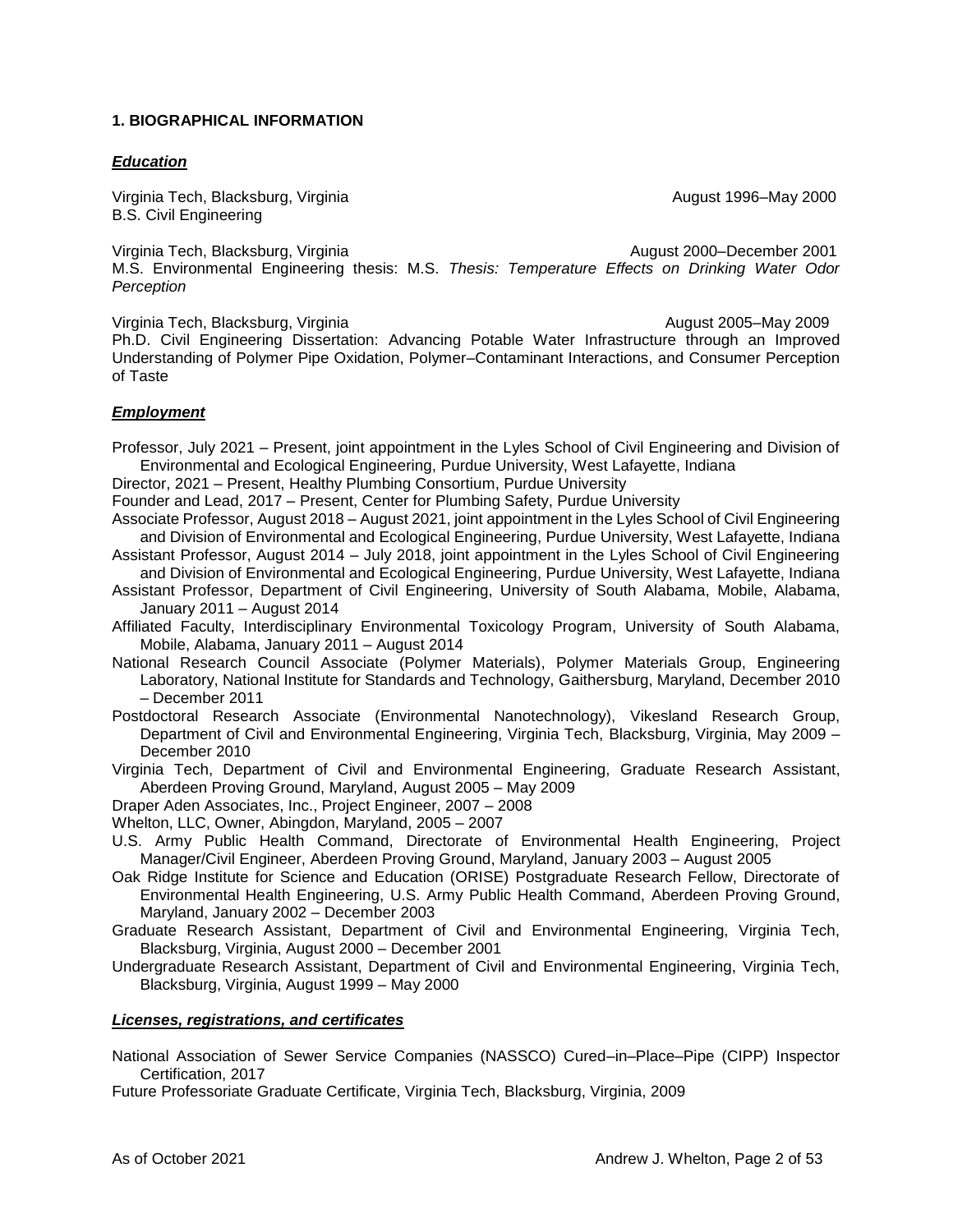Macromolecular Interfaces with Life Sciences Graduate Certificate, Virginia Tech, Blacksburg, Virginia, 2009

Engineer in Training Certification, # 28325. Maryland, USA, 2003

# *Honors and Awards*

National Academy of Engineering Frontiers of Engineering Symposium Invited Participant, joint Royal Academy of Engineering, Chinese Academy of Engineering, and NAE Global Grand Challenge Symposium, London, England, 2019

Early Career in Research Excellence Award, Purdue University, 2019

Named University Faculty Scholar to recognize outstanding mid–career faculty who are on an accelerated path for academic distinction, Purdue University, 2019

National Academy of Engineering Frontiers of Engineering Symposium Invited Participant, Lincoln Labs, Lexington, Massachusetts, 2018

Roy E. and Myrna G. Wansik Research Leadership Award. Civil Engineering, Purdue University, 2017 Seeds of Excellence Award, Purdue University, 2017

Outstanding Engineering Graduate Student Mentor Award, Environmental and Ecological Engineering, Purdue University, 2017

Instruction Matters: Purdue Academic Course Transformation (IMPACT) Faculty Fellow 2016

Excellence in Research Award, University of South Alabama, 2014

Distinguished Service Award, AEESP, 2013

Excellence in Civil Engineering Education (ExCEED) fellowship, American Society of Civil Engineers (ASCE), 2012

National Research Council (NRC) fellowship, National Research Council, 2010

Inaugural travel award to attend the biannual AEESP Conference in honor of the lives lost at Virginia Tech, Association of Environmental Engineering and Science Professors (AEESP) Foundation–Virginia Tech,

2009 Virginia Tech Graduate Research and Development Program Award, 2006

Integrative Graduate Education Research Traineeship (IGERT) Assistantship, NSF Program at Virginia Tech, 2005–2007

Outstanding Performance Award, U.S. Army Center for Health Promotion and Preventive Medicine, 2004 Oak Ridge Institute for Science and Education (ORISE) Postgraduate Fellowship, U.S. Army Center for Health Promotion and Preventive Medicine, 2002

Virginia Tech Graduate Student of the Month award, 2001

<span id="page-2-0"></span>Edna D. Bailey Sussman Environmental Science and Engineering Foundation Fellowship, 2001

# **2. LEARNING AND MENTORING**

#### *University Courses Instructed*

| Sem/<br>Year                       | Course<br>Title                                  | Course<br><b>Number</b> | # Enrolled<br>In Course |
|------------------------------------|--------------------------------------------------|-------------------------|-------------------------|
| <b>UNIVERSITY OF SOUTH ALABAMA</b> |                                                  |                         |                         |
| S <sub>11</sub>                    | <b>Fundamentals of Environmental Engineering</b> | <b>CE 579</b>           | 11                      |
| S <sub>11</sub>                    | Environ Engineering Lab -Sect. 2                 | <b>CE 374</b>           | 14                      |
| S <sub>11</sub>                    | Environ. Engineering Lab -Sect. 1                | <b>CE 374</b>           | 19                      |
| S <sub>11</sub>                    | Intro. to Environ. Engineering                   | <b>CE 370</b>           | 44                      |
| *F11                               | Field Analysis & Sampling Techniques             | <b>CE 490</b>           | 2                       |
| *F11                               | Field Analysis & Sampling Techniques             | <b>CE 590</b>           | 6                       |
| S <sub>12</sub>                    | <b>Fundamentals of Environmental Engineering</b> | <b>CE 579</b>           | 10                      |
| S <sub>12</sub>                    | Introduction to Environmental Engineering        | <b>CE 370</b>           | 44                      |
| F <sub>12</sub>                    | <b>Engineering Economics &amp; Ethics</b>        | EG 231                  | 52                      |
| *F12                               | Polymers Infrastructure & Environment            | <b>CE 590</b>           | 9                       |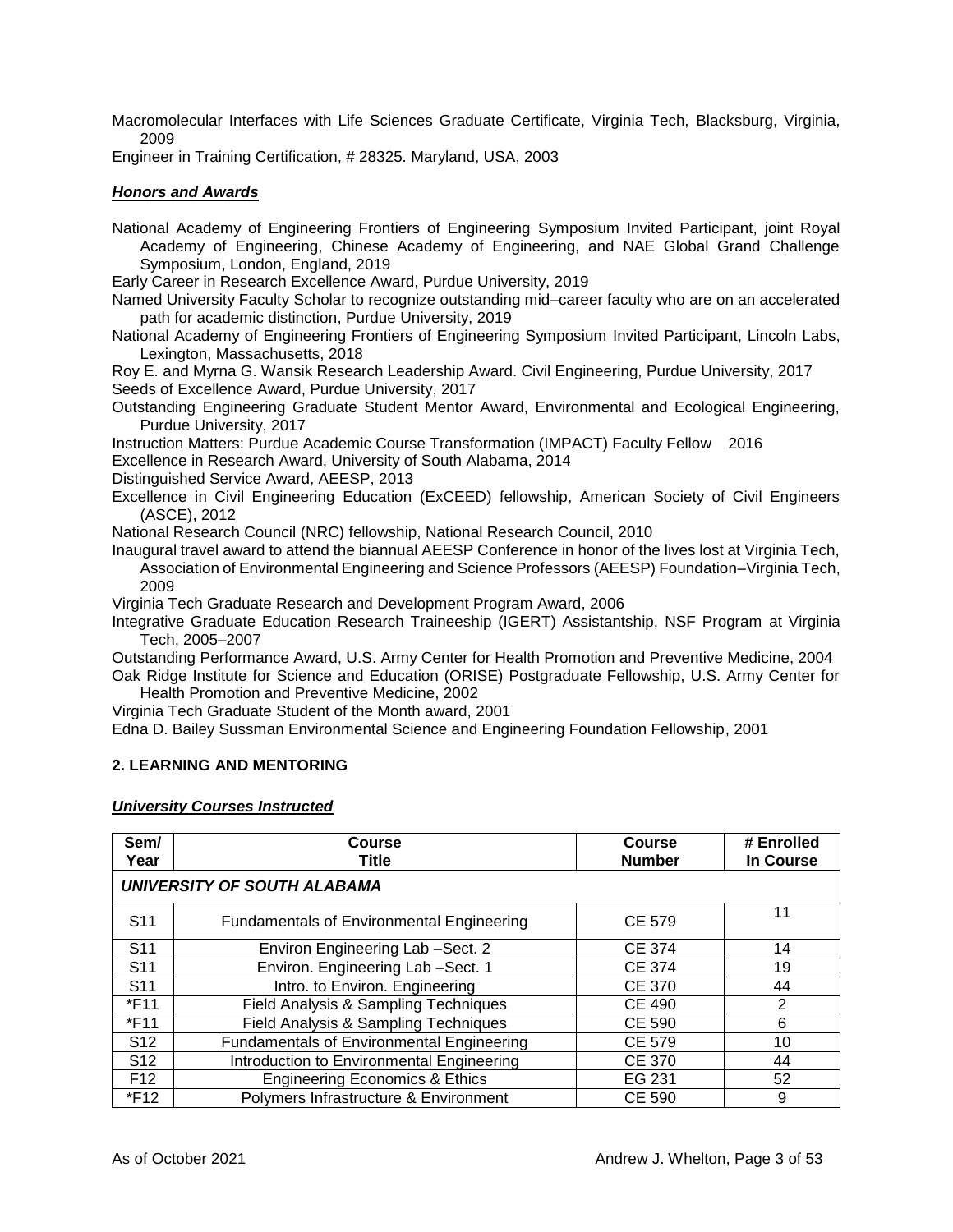| S <sub>13</sub>  | <b>Fundamentals of Environmental Engineering</b>                  | <b>CE 579</b>    | 9               |
|------------------|-------------------------------------------------------------------|------------------|-----------------|
| S <sub>13</sub>  | Environmental Engineering Lab -Sect. 2                            | <b>CE 374</b>    | 20              |
| S <sub>13</sub>  | Environmental Engineering Lab -Sect. 1                            | <b>CE 374</b>    | 15              |
| $\overline{S13}$ | Introduction to Environmental Engineering                         | <b>CE 370</b>    | 33              |
| $*F13$           | Environmental Eng. Design: Physiochemical Processes               | <b>CE 590</b>    | $\overline{4}$  |
| $\overline{S14}$ | Polymers Infrastructure & Environmental                           | <b>CE 590</b>    | $\overline{7}$  |
| $\overline{S14}$ | <b>Fundamental Environmental Engineering</b>                      | <b>CE 579</b>    | $\overline{6}$  |
| S14              | <b>Environmental Engineering Lab</b>                              | <b>CE 370</b>    | 24              |
| $\overline{S14}$ | Introduction to Environmental Engineering                         | <b>CE 370</b>    | 24              |
|                  | <b>PURDUE UNIVERSITY</b>                                          |                  |                 |
| S <sub>15</sub>  | Polymers Infrastructure & Environmental                           | <b>CE 597</b>    | 8               |
| $\overline{F15}$ | Environmental & Ecological Engineering                            | <b>EEE 250</b>   | $\overline{52}$ |
| <i>*</i> S16     | Solid & Hazardous Waste Management                                | CE 597 / EEE 597 | 11              |
| F16              | Environmental & Ecological Engineering                            | <b>EEE 250</b>   | 48              |
| *F16             | <b>Modeling Complexity</b>                                        | <b>EEE 560</b>   | 28              |
| S17              | Solid & Hazardous Waste Management                                | CE 597 / EEE 597 | 20              |
| F17              | <b>Modeling Complexity</b>                                        | <b>EEE 560</b>   | $\overline{21}$ |
| F17              | Environmental & Ecological Engineering                            | <b>EEE 250</b>   | 57              |
| S18              | Solid & Hazardous Waste Management                                | CE 597 / EEE 597 | 17              |
| F18              | Environmental & Ecological Engineering                            | <b>EEE 250</b>   | 60              |
| S <sub>19</sub>  | Solid & Hazardous Waste Management                                | CE 597 / EEE 595 | 28              |
| F19              | Environmental & Ecological Engineering                            | <b>EEE 250</b>   | 65              |
| <b>SU20</b>      | <b>Building Water Systems</b>                                     | <b>EEE 495</b>   | 14              |
| F20              | Seminar                                                           | <b>EEE 690</b>   | 33              |
| F <sub>20</sub>  | Managing Complex Environmental and Public<br><b>Health Issues</b> | CE 597 / EEE 595 | 11              |
| S <sub>21</sub>  | Seminar                                                           | <b>EEE 690</b>   | 25              |
| $\overline{S21}$ | Plastics                                                          | <b>EEE 560</b>   | 23              |
| $\overline{S21}$ | <b>Purdue Online: Building Water Essentials</b>                   | CE / ABE / EEE   | $\overline{2}$  |
| <b>SU21</b>      | Plastics in Infrastructure & the Environment                      | CE 597           | 19 (420 audit)  |
| <b>SU21</b>      | <b>Building Water Systems</b>                                     | <b>EEE 495</b>   | 11              |
| <b>SU21</b>      | <b>Plastics</b>                                                   | <b>EEE 560</b>   | $\overline{2}$  |
| F <sub>21</sub>  | Disasters and Emergencies                                         | CE 597           | 28              |
| F <sub>21</sub>  | Seminar                                                           | <b>EEE 690</b>   | 25              |
| $\overline{S21}$ | Solid & Hazardous Waste Management                                | CE 597 / EEE 595 | tbd             |

# *Graduate Students*

Advised at Purdue University

- Christian Ley, PhD EEE, Evaluating the Impacts of Sustainable Water Use Measures on Drinking Water Microbiology and Chemistry
- Ryan Julien, PhD ABE (member), Impacts of green building practices and water conservation on water age and resulting water quality, especially regarding opportunistic premise plumbing pathogens (OPPPs), Michigan State University
- Elizabeth Montagnino, MS CE (chair), Commercial building water quality: detecting chemical and microbial changes, their causes, and evaluating remedial actions, Purdue University
- Karen Casteloes, MS CE (chair), Techniques and Technologies for Decontaminating Chemically Contaminated Premise Plumbing

Maryam Salehi, PhD CE (chair), Exploring Metal Deposition onto Plastic Water Infrastructure: The Nexus of Environmental Engineering, Material Science Frontiers

Kyungyeon Ra, MS EEE (chair), Characterizing Chemical Flux from Cured–in–Place–Pipe Installations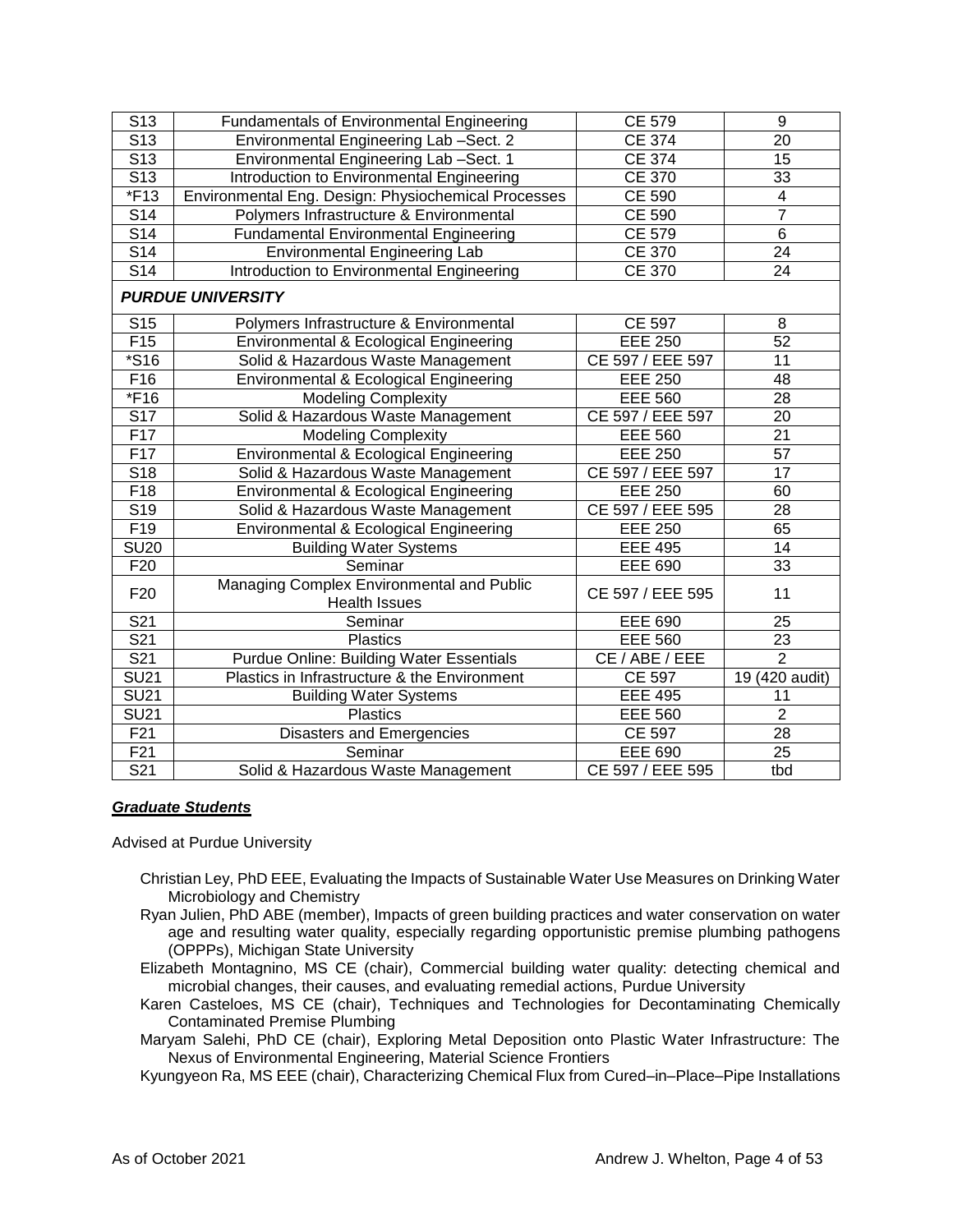Xianzhen Li, MS CE (chair), The Interaction of Heavy Metals with Drinking Water Pipes: Accelerated Aging, Deposition and Release

Tianqi Wang, MS EEE (chair), Waste Materials and Management: Lessons from the Flint Water Crisis and Blast Furnace Slag Usage in Indiana

Xiangning Huang, PhD CE (chair), Towards a Better Understanding of Contaminant Fate in Plastic Plumbing and their Decontamination

Mahboobeh Teimouri, PhD CE (chair), Improving Worker Safety and Environmental Protection by Understanding Chemical Emissions from Plastic Composites During Manufacture and Use

Advised at the University of South Alabama

Matthew Tabor, MS CE, The Influence of Rehabilitated Stormwater Infrastructure on Water Quality and D. magna Toxicity: A Field and Laboratory Investigation

Markus Moore, MS CE, Trihalomethane Formation with Free Chlorine Disinfection Due to Organic Carbon Leaching from Polypropylene and Polyethylene Pipes

Keven Kelley, MS CE, The Impact of Cross–Linked Polyethylene (PEX) Pipe on Drinking Water Chemical and Odor Quality

Maryam Salehi, MS CE, Toxicity of A Promising Oil Spill Dispersant, Hyperbranched Polyethyleneimine, to D. Magna

Matt Connell, MS ETOX, Assimilable Organic Carbon Release, Chemical Migration, and Drinking Water Impacts of Multiple Brands of Plastic Pipes Available in the USA

Jeffrey Gill, MS CE, Biocide Induced Power Plant Cooling Water Infrastructure Degradation

LaKia McMillan, MS ETOX, Residential Tap Water Contamination, Public Perceptions, and Health Impacts Due to the 2014 Elk River Chemical Spill, West Virginia

Caroline Novy, Aquatic Toxicity and Chemical Fate for the 2014 Elk River Chemical Spill, West Virginia

Currently Advising Graduate Students

Kyungyeon Ra, PhD CE (chair), Purdue University Yoorae Noh, PhD CE (chair), Purdue University Maria Palmegiani, MS CE (chair), Purdue University Sruthi Dasika, PhD EEE (member), Purdue University Xi Li, PhD HHS (member), Purdue University Caroline Jankowski, MS EEE (chair), Purdue University Rasul Diop, PhD EEE (member), Purdue University Kris Isaacson, PhD EEE (member), Purdue University

Served Graduate Committees

Mohammad Nuruddin, PhD MSE, Purdue University, Characterization of Transport and Release of Small Molecules from Infrastructure Materials

Holly Halfich, MS EEE, Polyamide Membrane Degradation

Kun Huang, PhD CE, Purdue University, Organic nitrogen reactivity with free chlorine: effects on disinfection by–product formation and polyamide membrane stability

Utami Irawati, PhD CE, Purdue University, Revisiting the decay of monochloramine

Gaopin Cao, MS CE, Purdue University, Disinfectant Byproduct Formation Due to Chemical Leaching from Plastic Drinking Water Pipe

- Ming Chen, PhD CE, Purdue University, Anion Exchange on Cross–Linked Cationic Surfactant Micelles Across Ultrafiltration Membranes
- Rachel Rodriguez, BS BIOL (honor thesis), University of South Alabama, Toxicity of Corexit and Hyperbranched Polyethyleneimine Polymer to Oyster Spat
- Ugochukwu Obiako, MS ETOX, University of South Alabama, Toxicity of Stormwater Runoff from Roadways in South Alabama
- Michael Greifenstein, MS MPH, Uniformed Services of the Health Sciences University, Effects of Temperature & Storage Time on Military Packaged Water in Afghanistan–Polyethylene Terephthalate Water Bottles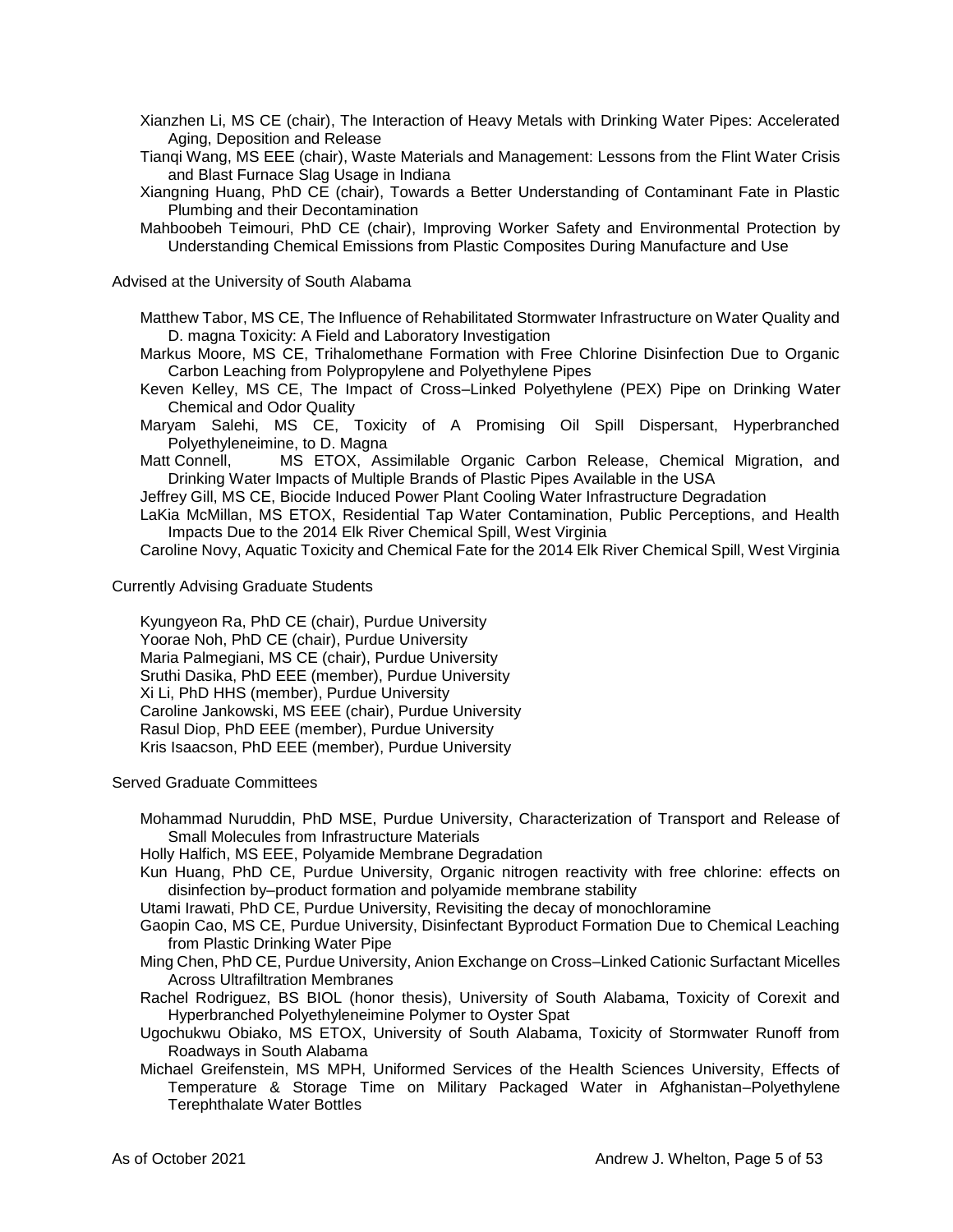Advised Non–thesis and Distance MS students

Jesse Hamm, MS EEE (chair), Purdue University Katharine Hughes, MS EEE (chair), Purdue University Trenton Jackson, MS CE (chair), Purdue University Tolu Odimayomi, MS EEE (chair), Purdue University Christian Ley, MS EEE (chair), Purdue University A. Rasul Diop, MS EEE (member), Purdue University Sai Teja Reddy Yadatha MS EEE (chair), Purdue University Luke Beier, MS EEE (member), Purdue University John Albin, MS EEE (member), Purdue University

#### *Postdoctoral and Visiting Scholars*

Caitlin Proctor, PhD (Biology), Lilian Gilbreth Postdoctoral Fellow, Prior position Eawag Switzerland, Topic: Plastics, Microbiology, and Drinking Water

Tolu Odimayomi, Research Engineer, Purdue University, Topic: Building Water Systems and Disasters Miriam Tariq, Summer Undergraduate Researcher, Prior position Louisiana State University, Topic: Disinfectant Decay in Plastic Piping Systems

Maryam Salehi, PhD, Postdoctoral Research Associate, Prior position Purdue University, Topic: Drinking Water Plumbing Safety

Catherine Yip, Summer Undergraduate Researcher, Prior position US Naval Academy, Topic: Removal of Surfactants from Decontamination Wastewater

Trevor Graham, Summer Undergraduate Researcher, Prior position US Naval Academy, Topic: Removal of Surfactants from Decontamination Wastewater

- Raphael Rivadávia Mendes Oliveira, Summer Undergraduate Researcher, Prior position Federal University of of Viçosa, Brazil, Topic: DBP Production in Building Plumbing Systems
- Stephane Andry Reis Cerrato, Summer Undergraduate Researcher, Prior position Federal University of of Viçosa, Brazil, Topic: Chemical Spill Response Countermeasures for Community Resiliency
- Henriques Rodrigues de Melo, Summer Undergraduate Researcher, Prior position University of Sorocaba, Brazil, Topic: Plumbing System Water Quality Monitoring and Control
- Xiangning Huang, Research Engineer, Prior position Purdue University Health Sciences Program, Topic: Fate of Petroleum Contaminants in Water Infrastructure Systems

Julia Eddlebroack, Summer Undergraduate Researcher, Prior position Findlay University, Topic: Toxicity of Corexit 9500 to oyster spat; Prof. Boettcher (BIOL) was main advisor.

Sabrina Carr, Summer Undergraduate Researcher, Prior position Syracuse University, Topic: Impact of Corexit 9500 on Daphnia magna: A Toxicological Assessment

Derrick Newman, Research Scientist, University of South Alabama, Prior position University of South Alabama, Topic: Water Quality Impacts of Cured in Place Pipe Stormwater Culvert Repair Material

Maryam Salehi, PhD (Textile Engineering), Visiting Scholar University of South Alabama, Prior position Amirkabir University of Technology, Topic: Water Interactions with FRP and PEUU Materials

Wade Holley, PhD (Chemistry), Postdoctoral Research Associate University of South Alabama, Prior position Oak Ridge National Laboratory, Topic: Polymer Degradation in Nuclear Power Station Cooling Water Facilities

#### *Undergraduate Student Researchers: Business, Engineering, Science (not visiting)*

#### Purdue University

Katherine Del Real, BS Environmental and Ecological Engineering Ryan Day, BS Civil Engineering Lauren Gustafson, BS Civil Engineering Danielle Angert, BS Environmental and Ecological Engineering Nafissa Maiga, BS Environmental and Ecological Engineering Andrew Golden, BS Civil Engineering Ethan Edwards, BS Civil Engineering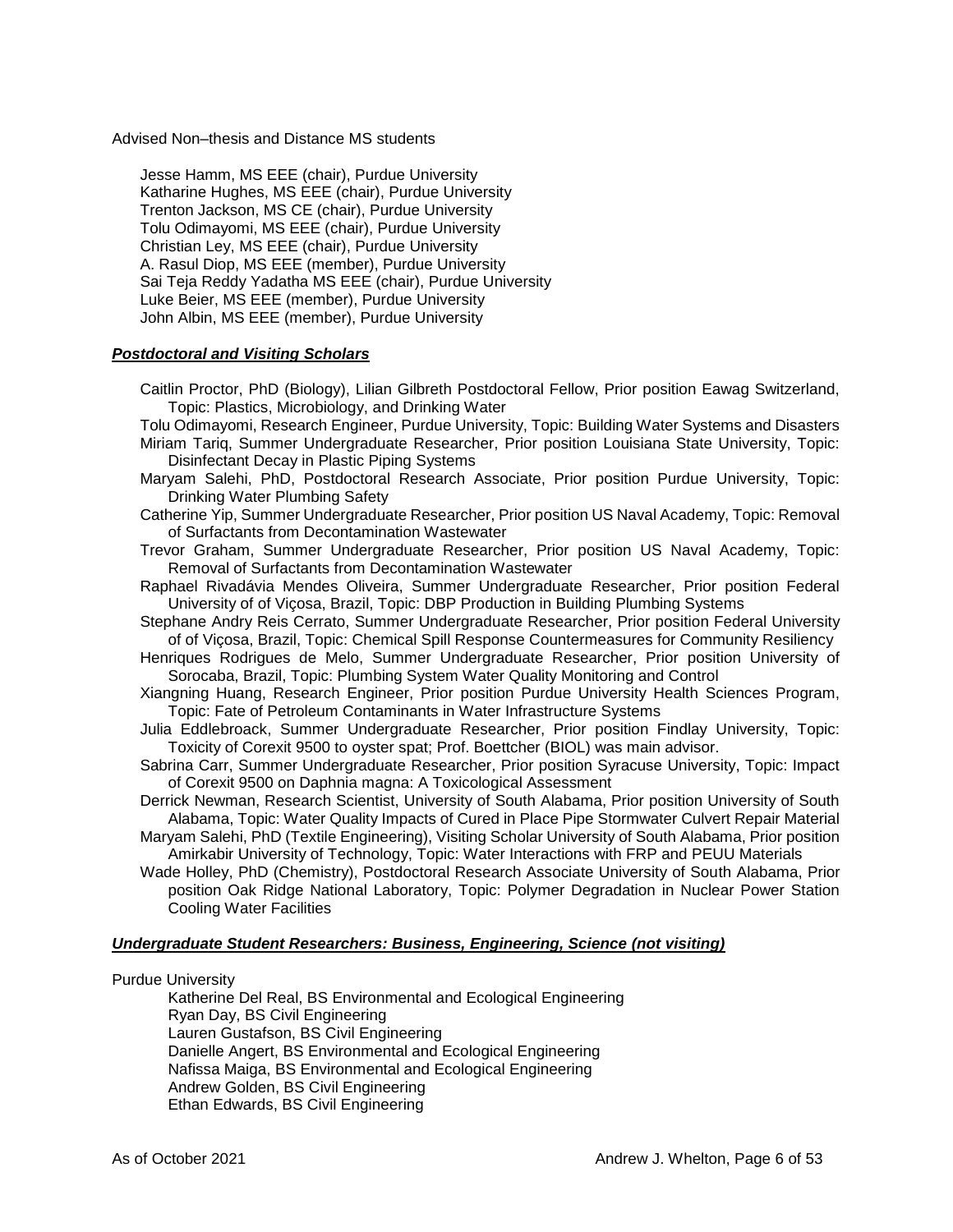Yifei Bi, BS Environmental and Ecological Engineering Emerson Ringger, BS Environmental and Ecological Engineering Erica Wang, BS Environmental and Ecological Engineering Emily Conkling, BS Environmental and Ecological Engineering Jason Hawes, BS Environmental and Ecological Engineering Devin Kelly, BS Environmental and Ecological Engineering Lila Gillespie, BS Environmental and Ecological Engineering Lena Abu Ali, BS Environmental and Ecological Engineering

#### University of South Alabama

Eddy Colmenarez, BS Chemical Engineering Jesus Estaba, BS Mechanical Engineering Mark Crawford, BS Civil Engineering Elisa Prado, BS Civil Engineering William Ratfcliffe, BS Civil Engineering Luis Navarro, BA Business Matt Tabor, BS Civil Engineering Tom Nguyen, BS Civil Engineering Kevin Waddell, BS Civil Engineering

#### *Student Mentoring Activities*

- Faculty advisor for the Purdue University student joint chapter of the Indiana American Water Works Association (AWWA) and Water Environment Association (WEA). 2018–Present
- Mentored undergraduate students where 11 have lead and co–authored 13 peer–review journal papers and reports.

Mentored undergraduate students where 13 have delivered conference and symposium presentations.

Awards and Honors to Postdocs and Students Working with Prof. Whelton

2<sup>nd</sup> Place AWWA Beyond the Meter Session, Lightning Presentation Award, 2021, Maria Palmegiani 3<sup>rd</sup> Place AWWA Beyond the Meter Session, Lightning Presentation Award, 2021, Ryan Day

- Purdue University College of Engineering Outstanding Graduate Student Research Award, 2021, Christian Ley
- AWWA Water Quality Division Best Paper Award, 2021, Dr. Caitlin Proctor [Lilian Gilbreth Postdoc, *not student*]
- Summer Undergraduate Research Fellowship Top 6 Presentation Award, 2020, Purdue University, Danielle Angert
- 3rd Place Best Presentation Award, Undergraduate Symposium Pitch, 2020, Purdue University, Ethan **Edwards**

1st Place Best Poster Presentation Award, AWWA Indiana Section, 2019, Erica Wang

Besozzi Youth Delegate, AWWA Indiana Section, 2019, Erica Wang

1st Place (tie) AWWA Indiana Section Best Poster Presentation Award, 2018, Kyungyeon Ra

1st Place (tie) AWWA Indiana Section Best Poster Presentation Award, 2018, Mabi Teimouri

Society of Risk Analysis Travel Award, 2017, Mabi Teimouri

Society of Risk Analysis Merit Research Award, 2017, Mabi Teimouri

1st Place AEESP Outstanding Masters Thesis Award, 2017, Karen Casteloes

AWWA Water Science and Research Division Best Paper Award, 2017, Matthew Connell

Black and Veatch / AWWA World of Difference Award, 2016, Jason Hawes

- Top 10 poster presenter at Purdue summer Undergraduate Research Symposium, 2016, Emily **Conkling**
- 1st Place poster presentation at the Purdue Ecological Sciences and Engineering Research Symposium, 2016, Jessica Yapturi

American Society of Civil Engineers (ASCE) Top 10 Faces/Students of the Year, 2014, Rachel Cooley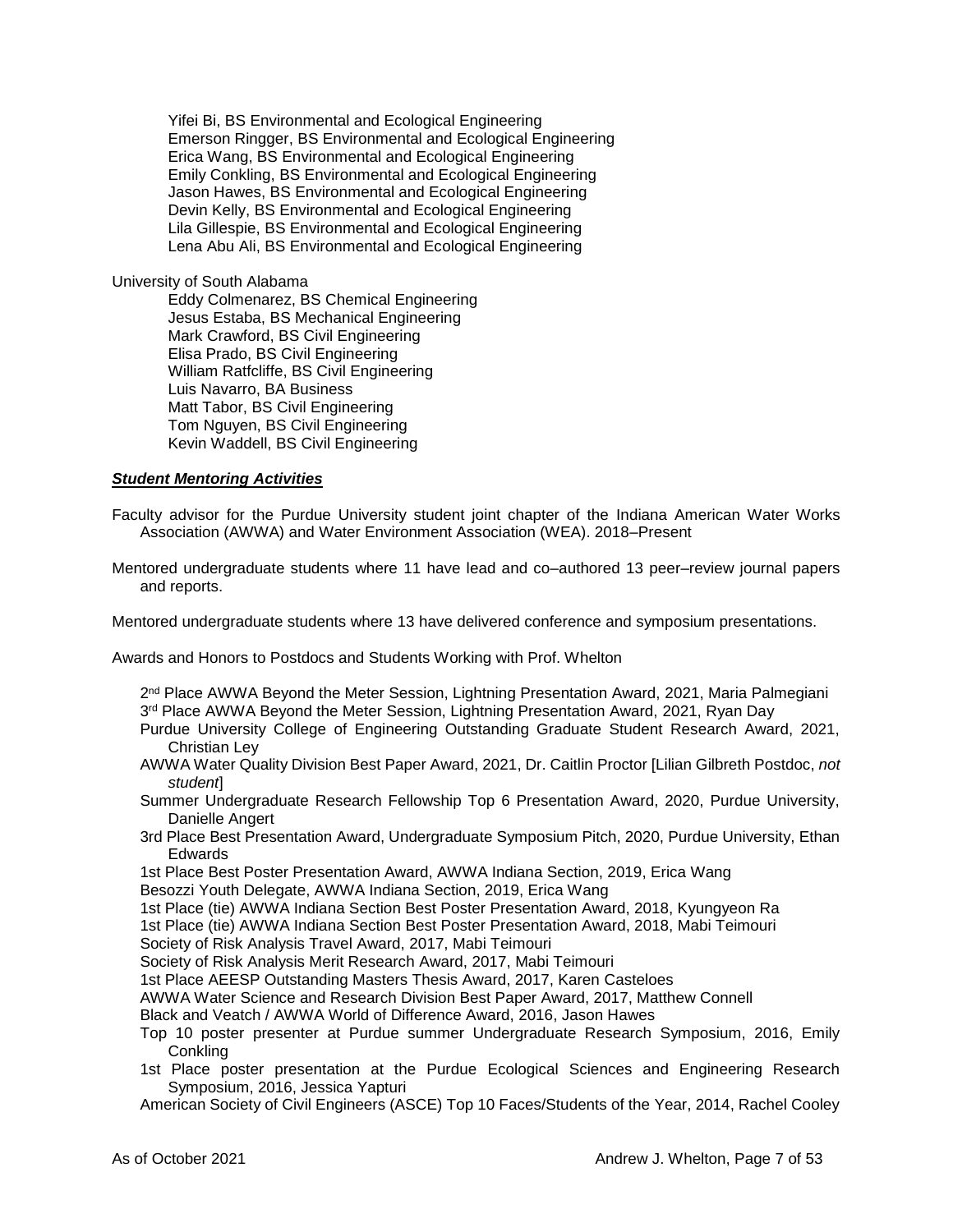Alabama / Mississippi Section AWWA Scholarship, 2013, Matthew Connell Alabama / Mississippi Section AWWA Scholarship, 2013, Markus Moore 3rd Place oral presentation award, Alabama Water Resources Conference, 2012, Matthew Tabor

- Prof. Whelton involved students and in developing and conducting industry workshop at the AWWA ACE conference (Graduate students: Maryam Salehi, Mabi Teimouri, Kyungyeon Ra) and public education workshops in response to the Camp Fire in Paradise, California (Graduate students: Yoorae Noh, Tolu Odimayomi, Christian Ley; Undergraduate student: Erica Wang).
- Through 18 Directed Independent Study courses Prof. Whelton has mentored several undergraduate students. These included topics on environmental chemistry, environmental management, analytical methods for environmental samples, olfactory analysis of water, building water plumbing investigations, waste characterization, and plastic manufacturing and characterization.
- Through 6 Directed Independent Study courses Prof. Whelton has mentored several graduate students. On topics such as assessing the toxicity of oil spill dispersants, DBP Generation in building plumbing, data interpretation, stormwater sampling and analysis.

# *Online Courses Taught*

- Building Water Essentials Certificate Program. Co-developed with Professor Caitlin Proctor (Purdue ABE/EEE). Deployed Spring 2021. 10 hour online, self-paced course for public health officials. This course provides a baseline understanding of how building water systems are designed, how they operate and when problems arise, and how those problems can be resolved – information that is not readily available for public health officials (and others dealing with the issues) to access in a single package anywhere else. Topics include system components, codes, standards, water quality, flow, and the potential health risks, including water quality investigations and remediation. \$495/person.
- Purdue University EdX Platform. Plastics in Infrastructure and the Environment, CE 597. Purdue Affordable masters program. Deployed Summer 2021. Students gain knowledge pertinent in the polymer science and engineering field as well as knowledge applicable to the disciplines of chemistry, biology, environmental science, toxicology, material science, and public health.

#### *Short Courses and Workshops Taught*

Chaired, Co–Chaired Short Courses and Workshops

- University Short–Course: Title: *Polymer Science Basics and Applications in Environmental and Infrastructure Engineering.* Mobile, Alabama. July 25, 2013, 2.5 hour event. Course held at University of South Alabama. Enrollment: 7 participants. Prof. Whelton was the lead organizer and instructor, graduate student M. Salehi helped instruct also.
- Workshop: Pipeline Repair and Replacement Technologies: Material Basics, Interactive Technology Selection, and Field Experiences. Chicago, Illinois. October 2013, full–day event. Workshop held at the Water Environment Federation Annual Technical Exposition and Conference (WEFTEC) Conference and Exposition. 47 scientists, engineers, facility operators, and managers from around the globe; 59% of the attendees represented water utilities, 33% represented consulting firms, and the remaining attendees worked in research and development. Prof. Whelton was the Chair and Organizer and Chair, Presentations by Prof. Whelton along with industry professionals Prof. Whelton sought out from consulting, technology companies, and rehabilitation companies.
- Workshop: Learn how Water Main Rehabilitation Technologies Can Help Solve Your Infrastructure Challenges: Materials Education, Utility Lessons Learned, and Interactive Technology Demonstrations. Boston, Massachusetts. June 8, 2014, full day event. Workshop held at the AWWA annual conference and exposition. Enrollment 40 participants. Prof. Whelton was the Chair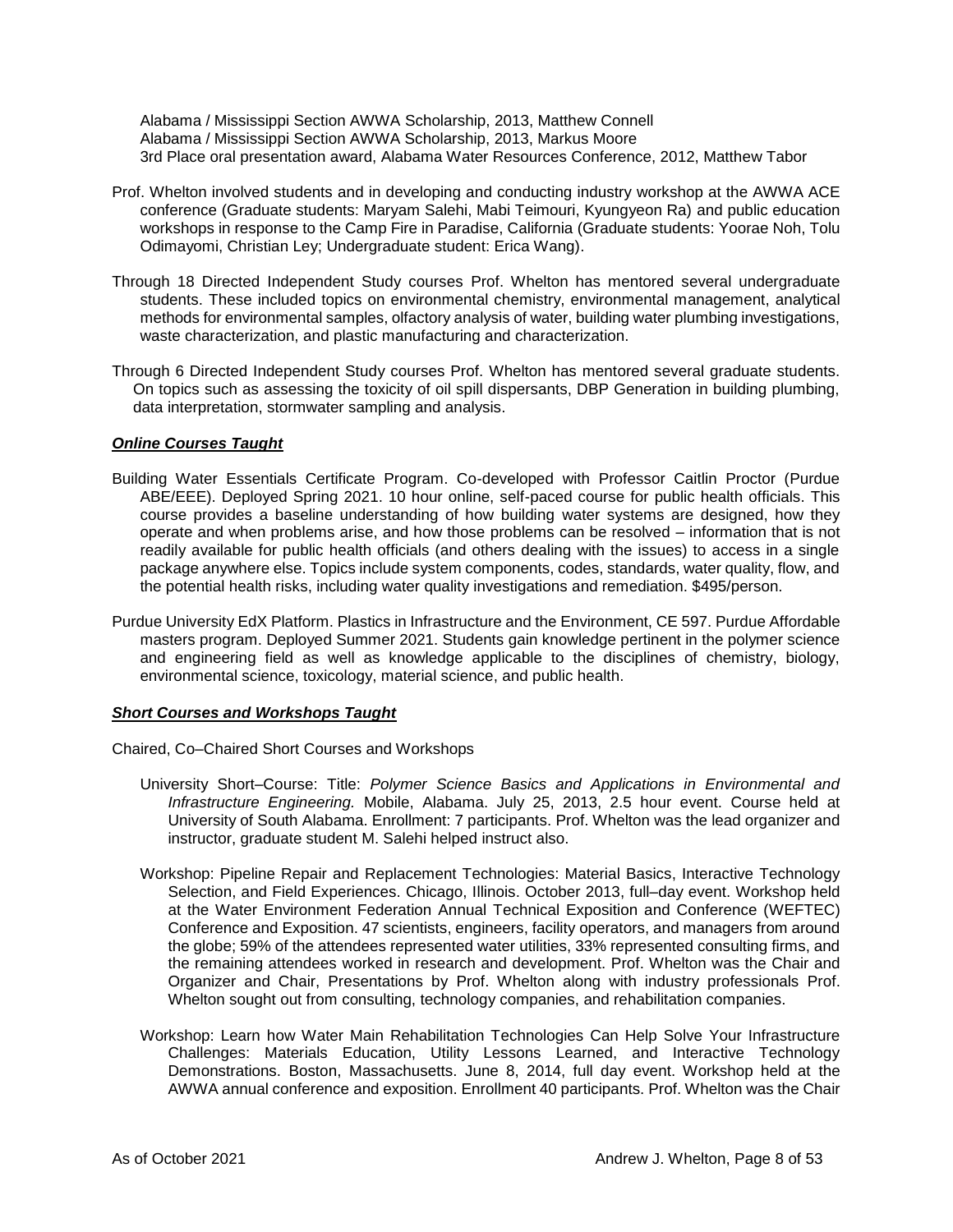and Organizer, Presentations by Prof. Whelton along with industry professionals Prof. Whelton sought out from consulting, technology companies, and rehabilitation companies.

- Workshop: Water Quality Impacts of Plumbing Design, Operation, and Maintenance, New Orleans, Louisiana. October 24, 2014, 2 hour event. Workshop held at US Green Building Council (USGBC) GreenBuild Conference. Enrollment: 45 participants. Prof. Whelton was a co–organizer and co– chair with architect Rebecca Bryant, Watershed LLC (NSF collaborator), Presentations by Prof. Whelton and Rebecca Bryant.
- Workshop: Water Main Rehabilitation: Materials, Utility Lessons, and Interactive Technology Demonstrations, Chicago, Illinois. June 24, 2016, full day event. Workshop held at AWWA annual conference and exposition. Enrollment: 55 participants. Prof. Whelton was the Chair and Organizer, Presentations by Prof. Whelton along with industry professionals Prof. Whelton sought out from consulting, technology companies, and rehabilitation companies.
- Workshop: Northern/Central Indiana Local Emergency Planning Committee (LEPC) and Water Utility Surface Water Supply Contamination Response, West Lafayette, Indiana. July 25, 2016, full day event. Enrollment: 15 participants. Prof. Whelton served as co–Organizer/co–Chair/co–Instructor Indiana Water Utility Action Network (INWARN) and Prof. Linda Lee, Purdue University.
- Workshop: Southern Indiana Local Emergency Planning Committee (LEPC) and Water Utility Surface Water Supply Contamination Response, Bloomington, Indiana. December 15, 2016, full day event. Enrollment: 28 participants. Prof. Whelton served as co–Organizer/co–Chair/co–Instructor with Indiana Water Utility Action Network (INWARN) and Prof. Linda Lee, Purdue University.
- Workshop: Plumbing Safety, West Lafayette, Indiana. August 22–24, 2017, full–day events. Enrollment: 50 participants. Prof. Whelton served as the co–chair and primary organizer with Prof. Erin Dreelin at Michigan State University. This workshop was sponsored by the USEPA grant focused on plumbing safety and will involve local, county, state health agencies, technology and device manufacturing corporations, water, infrastructure, and public health trade associations, water utilities, academics from domestic and international institutions, building owners and designers.
- Workshop/Public Demonstrations, Paradise, California. July 27, 2019, 2 hour event. Participants: Estimated 150. Prof. Whelton served as the primary organizer and this was a collaboration with a local community–based organization (Camp Fire Zone Project), Butte College faculty and staff (Prof. Michael Loedwyck, Prof. Kristin Millenvich, Julie Jenks), Chico State University faculty (Prof. Jackson Webster), UC Berkeley faculty (Prof. Charlotte Smith), Charlotte Smith & Associates, LLC (Jim Smith), and Purdue University postdoc and undergraduate and graduate students. This event was sponsored by the Paradise Rotary Foundation and involved public demonstrations and engagement about plumbing safety with the public and media.
- Workshop: Sewer Vapor Intrusion and Sewer Repairs, West Lafayette, Indiana. March 16, 2020, 3.5 hr event. Online enrollment: 10 participants. Prof. Whelton and Prof. Kelly Pennell (University of Kentucky) served as chairs and primary organizers of this government agency only meeting. Agencies represented included NIOSH, California Department of Health (CDPH), USEPA Region 5, Indiana Department of Environmental Management (IDEM), and Pennsylvania Department of Health (PADOH).

Invited Workshop Instruction

*Drinking Water Sensory Analysis.* Short Hills Water Treatment Plant. Short Hills, New Jersey. 2001. *Flavor Profile Analysis.* Fairfax County Water Authority. Fairfax, Virginia. 2001.

- *New Sensory Methods for Drinking Water Monitoring.* Indiana–American Water Company, Inc. Gary, Indiana. 2001.
- *Water Sensory Analysis.* Blacksburg–Christiansburg–VPI Water Authority. Blacksburg, Virginia. 2001.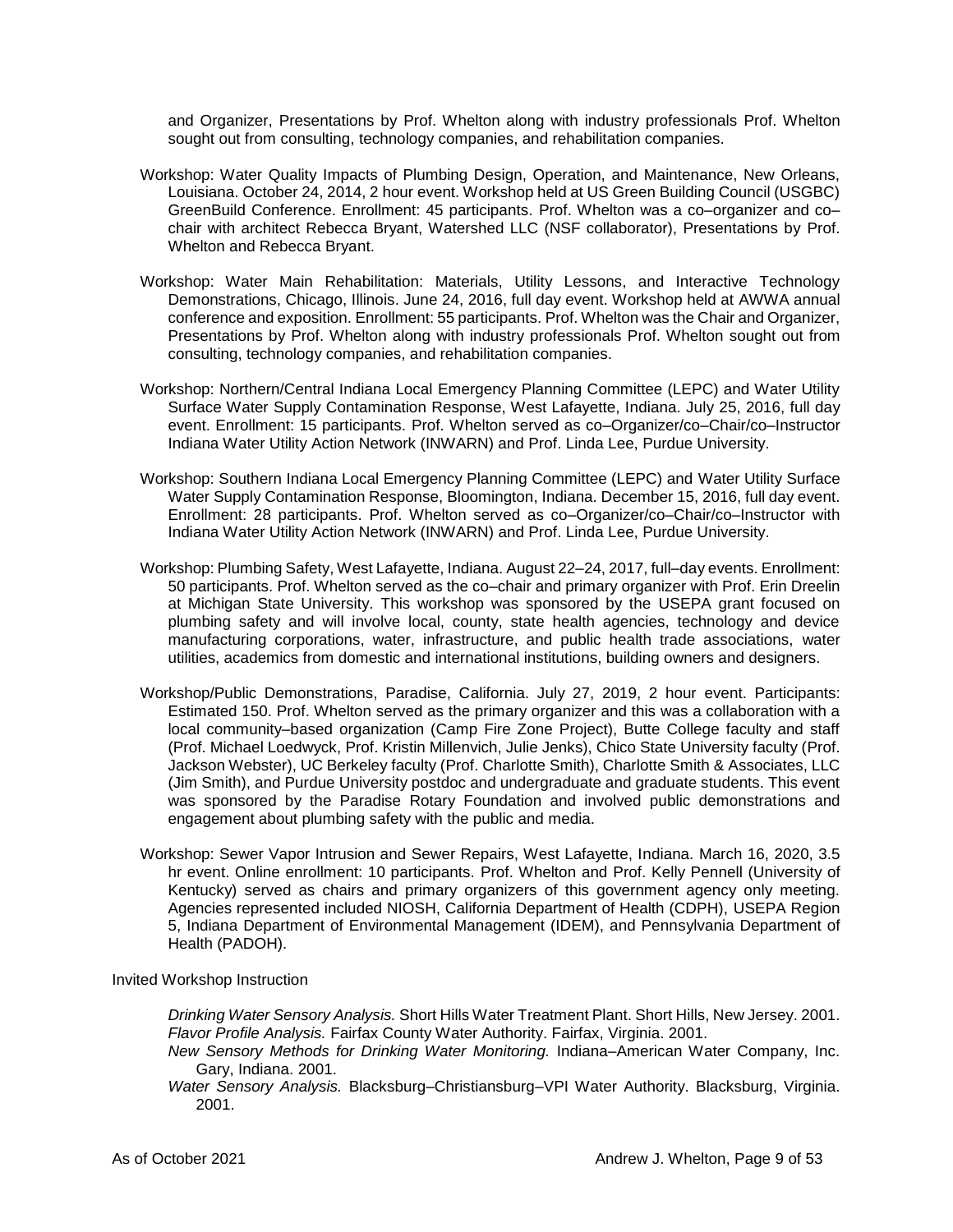- *Beyond Threshold Odor Number (TON).* AWWA Annual Water Quality Technology Conference. Nashville, Tennessee. November 2001.
- *Water Vulnerability.* US Army Water Vulnerability Workshop. Aberdeen Proving Ground, Maryland. March 2002.
- *New Sensory Analyses Methods.* Joint Virginia AWWA and Water Environment Association Conference Workshop. Virginia Beach, Virginia. September 2002.
- *Methods for Improved Taste–and–Odor Monitoring.* Seminar for US Forces Korea, September 2002. Camp Casey, South Korea. *Water System Security.* US Army Water Issues Workshop. Albuquerque, New Mexico. 2002.
- *US Army Water System Vulnerability Assessments.* US Army Water Issues Workshop. Albuquerque, New Mexico. June 2003.
- *Training on How to Conduct Military Water Security Assessments.* Water System Vulnerability Assessor Training Workshop. August 2003. Fort Lewis, Washington.
- *Attribute Rating, Two–out–of–Five, and Distribution Rating Tests for Analyzing Water Quality.*  Annual AWWA Water Quality Technology Conference. Philadelphia, Pennsylvania. November 2003.
- *Military Water Emergency Response.* US Army Water Supply Workshop*.* Aberdeen Proving Ground, Maryland. December 2003.
- *Protecting Field Drinking Water from Attack: Assessing Vulnerability and Preparedness*. Iraq Redeployment Occ. Health and Safety Workshop. Aberdeen Proving Ground, Maryland. January 2004.
- *Methods for Improving Water Security and Hardening Battlefield Drinking Water Systems.* Seminar for Military Water Security in Support of Operation Iraqi Freedom. San Antonio, Texas. March 2004.
- *Conducting Water System Security Assessments and an Emergency Response.* US Military Water System Security Workshop. Landsthul, Germany. April 2004.
- *Public Works Security Tabletop Exercise.* Hunter Army Airfield, Georgia. November 2004.
- *Water Vulnerability Assessments for Deployed Units.* Seminar for Water Security Training for Redeploying Soldiers. Walter Reed Army Medical Center, Virginia. November 2004.
- *Public Works Security Tabletop Exercise.* Fort Stewart, Georgia. December 2004.
- *Garrison Command Security Tabletop Exercise.* Fort Stewart, Georgia. December 2004.
- *Taste–and–Odor: Sensory Decision Tree and Experiences.* AWWA Annual Conference and Exposition. San Francisco, California. June 2005.
- Sensory Analysis of Water: Controlling Geosmin, 2–Methylisoborneol, and Other Odorants. 7<sup>th</sup> IWA Conference for Off–Flavours in the Aquatic Environment. Cornwall, Ontario, Canada. October 2005.
- *Polymer Engineering and Oxidation: Potable Water Infrastructure Sustainability. Training Workshop* for Summer Undergraduate and Graduate Researchers. Virginia Tech. Blacksburg, Virginia. May 2008.

#### <span id="page-9-0"></span>**3. PUBLICATIONS, PRESENTATIONS, RESEARCH GRANTS AND CONTRACTS**

#### *Refereed journal papers*

Among the authors undergraduate students are indicated with a superscript 'UG', graduate students indicated by a superscript 'G' and post-doctoral researchers by a superscript 'PD'.

- 1. Adam, CA, Dietrich, AM, Gallagher, DL, **Whelton, AJUG**, Boardman, GD, Edwards, M. 2000. Meeting US EPA's Operator Certification Guidelines in Virginia*. [Journal of the American Water Works](http://www.awwa.org/publications/JournalCurrent.cfm)  [Association.](http://www.awwa.org/publications/JournalCurrent.cfm)* **93** (8), 51–61. DOI: [https://doi.org/10.1002/j.1551-8833.2001.tb09266.x.](https://doi.org/10.1002/j.1551-8833.2001.tb09266.x)
- 2. Dietrich, AM, **Whelton, AJ**, Hoehn, R, Brady–Gilles, R. 2004. The Attribute Rating Test for Sensory Analysis. *[Water Science & Technology.](http://www.iwaponline.com/wst/04909/wst049090061.htm)* **49** (9), 61–67. DOI: [https://doi.org/10.2166/wst.2004.0535.](https://doi.org/10.2166/wst.2004.0535)
- 3. Dietrich, AM, Glindemann, D, Pizarro, F, Gidi, V, Olivares, M, Araya, M, Camper, A, Duncan, S, Dwyer, S, **Whelton, AJ**, Younos, T, Subramanian S, Burlingame GA, Khiari D, Edwards M. 2004. Health and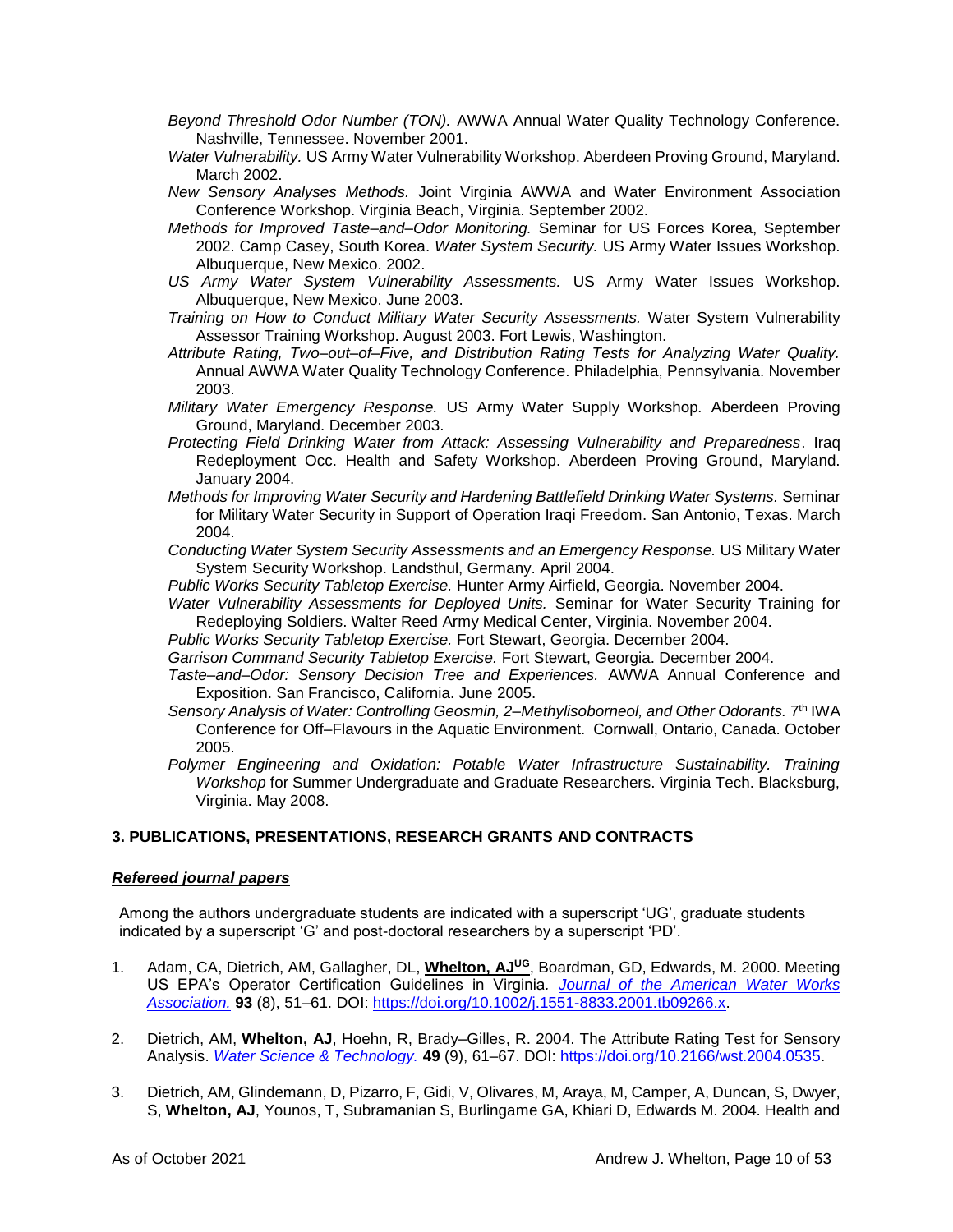Aesthetic Impacts of Copper Corrosion on Drinking Water. *[Water Science & Technology.](http://www.iwaponline.com/wst/04902/wst049020055.htm)* **49** (2), 55– 62. DOI: [https://doi.org/10.2166/wst.2004.0087.](https://doi.org/10.2166/wst.2004.0087)

- 4. **Whelton, AJ<sup>G</sup>**, Dietrich, AM. 2004. Relationship Between Intensity, Concentration, and Temperature for Drinking Water Odorants. *[Water Research.](doi:10.1016/j.watres.2003.11.036)* DOI: [https://doi.org/10.1016/j.watres.2003.11.036.](https://doi.org/10.1016/j.watres.2003.11.036)
- 5. **Whelton, AJ<sup>G</sup>**, Dietrich, AM, Burlingame, GA, Johnson, M, Duncan, SE. 2005. Minerals in Drinking Water: Impacts on Health. *[Water Science & Technology.](http://www.ncbi.nlm.nih.gov/pubmed/17489421)* **55** (5), 283–91. DOI: [https://doi.org/10.2166/wst.2007.190.](https://doi.org/10.2166/wst.2007.190)
- 6. **Whelton, AJ**, Wisniewski, PK, States, S, Birkmire, SE, Brown, MK. 2006. Lessons Learned from Drinking Water Disaster and Terrorism Exercises. *[Journal of the American Water Works Association.](http://www.awwa.org/publications/JournalCurrent.cfm)* **98** (8), 63–73. DOI: [https://doi.org/10.1002/j.1551-8833.2006.tb07734.x.](https://doi.org/10.1002/j.1551-8833.2006.tb07734.x)
- 7. **Whelton, AJ<sup>G</sup>**, Dietrich, AM, Gallagher, DL, Roberson, JA. 2007. Using Customer Feedback for Improved Water Quality and Infrastructure Monitoring. *[Journal of the American Water Works](http://www.awwa.org/publications/AWWAJournalArticle.cfm?itemnumber=31806)  [Association.](http://www.awwa.org/publications/AWWAJournalArticle.cfm?itemnumber=31806)* **99** (11), 62–76. DOI: [https://doi.org/10.1002/j.1551-8833.2007.tb08081.x.](https://doi.org/10.1002/j.1551-8833.2007.tb08081.x)
- 8. Burlingame, GA, Dietrich, AM, **Whelton, AJ<sup>G</sup>**. 2007. Understanding the Basics of Tap Water Taste. *[Journal of the American Water Works Association.](http://www.awwa.org/publications/AWWAJournalArticle.cfm?itemnumber=5145)* **99** (5), 100–111. DOI: [https://doi.org/10.1002/j.1551-8833.2007.tb07930.x.](https://doi.org/10.1002/j.1551-8833.2007.tb07930.x)
- 9. **Whelton, AJ<sup>G</sup>**, Dietrich, AM. 2009. Critical Considerations for the Accelerated Aging of High Density<br>Polyethylene Potable Water Materials. *Polymer Degradation & Stability*. DOI: Potable Water Materials. *[Polymer Degradation & Stability.](doi:10.1016/j.polymdegradstab.2009.03.013)* DOI: [http://dx.doi.org/10.1016/j.polymdegradstab.2009.03.013.](http://dx.doi.org/10.1016/j.polymdegradstab.2009.03.013)
- 10. **Whelton, AJ<sup>G</sup>**, Dietrich, AM, Gallagher, DL. 2009. Contaminant Diffusion, Solubility, and Material Property Differences between HDPE and PEX Potable Water Pipes. *[Journal of Environmental](http://dx.doi.org/10.1061/(ASCE)EE.1943-7870.0000147)  [Engineering.](http://dx.doi.org/10.1061/(ASCE)EE.1943-7870.0000147)* **136** (2), 227–237. DOI: [https://doi.org/10.1061/\(ASCE\)EE.1943-7870.0000147.](https://doi.org/10.1061/(ASCE)EE.1943-7870.0000147)
- 11. **Whelton, AJ<sup>G</sup>**, Dietrich, AM, Gallagher, DL. 2010. Impact of Chlorinated Water Exposure on Contaminant Diffusion, Solubility, and Polymer Mechanical and Oxidative Properties. *[Journal of](http://scitation.aip.org/eeo/)  [Environmental Engineering.](http://scitation.aip.org/eeo/)* **137**, 559–569. DOI: [https://doi.org/10.1061/\(ASCE\)EE.1943-](https://doi.org/10.1061/(ASCE)EE.1943-7870.0000366) [7870.0000366.](https://doi.org/10.1061/(ASCE)EE.1943-7870.0000366)
- 12. Petersen, EJ, Zhang, L, Mattison, NT, O'Carroll, DM, **Whelton, AJ**, Uddin, N, Nguyen, T, Huang, Q, Henry, TB, Holbrook, RD, Chen, KL. 2011. Potential release pathways, environmental fate, and ecological risks of carbon nanotubes. *[Environmental Science & Technology.](http://pubs.acs.org/journal/esthag)* DOI: [https://doi.org/10.1021/es201579y.](https://doi.org/10.1021/es201579y)
- 13. Whelton, AJ, Salehi, M, Tabor, M<sup>uG</sup>, Estaba, J<sup>uG</sup>. 2012. Impact of Infrastructure Coatings on Stormwater Quality: A Review and Experimental Study. *[Journal of Environmental Engineering.](http://scitation.aip.org/eeo/)* **139** (5), 746–756. DOI: [https://doi.org/10.1061/\(ASCE\)EE.1943-7870.0000662.](https://doi.org/10.1061/(ASCE)EE.1943-7870.0000662)
- 14. Ladner, D, Boylard, SC<sup>G</sup>, Apul, D, **Whelton, AJ**. 2012. Navigating the Academic Job Search for Environmental Engineers: Guidance for Job Seekers and Mentors. *[Journal of Professional Issues in](http://ascelibrary.org/journal/jpepe3)  [Engineering Education and Practice.](http://ascelibrary.org/journal/jpepe3)* **139** (3), 211–217. DOI: [https://doi.org/10.1061/\(ASCE\)EI.1943-](https://doi.org/10.1061/(ASCE)EI.1943-5541.0000148) [5541.0000148.](https://doi.org/10.1061/(ASCE)EI.1943-5541.0000148)
- 15. **Whelton, AJ**, Nguyen, T. 2013. Contaminant Migration from Polymeric Pipes used in Buried Potable Water Distribution Systems: A Review. *[Critical Reviews in Environmental Science & Technology.](http://www.tandf.co.uk/journals/titles/10643389.asp)* DOI: [http://dx.doi.org/10.1080/10643389.2011.627005.](http://dx.doi.org/10.1080/10643389.2011.627005)
- 16. Donaldson, BM, **Whelton, AJ**. 2013. Water Quality Implications of Culvert Rehabilitation Technologies: A Field Study of Cured–In–Place Pipe and Spray–on Liner Technologies. *Journal of the [Transportation](http://trb.metapress.com/home/main.mpx)  [Research Board:](http://trb.metapress.com/home/main.mpx) Transportation Research Record.* DOI: [http://dx.doi.org/10.3141/2362–07](http://dx.doi.org/10.3141/2362-07)**.**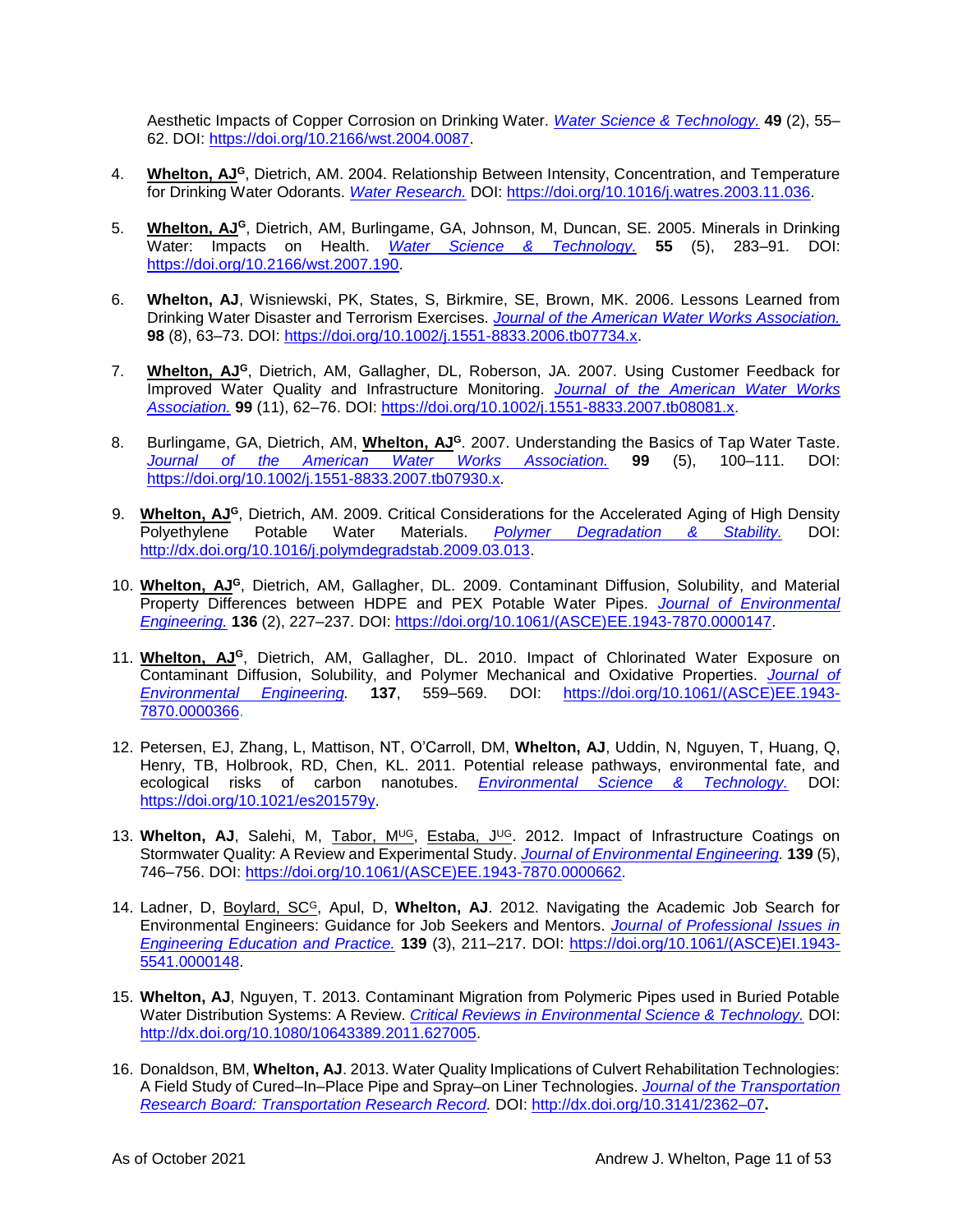- 17. Greifenstein, M<sup>G</sup>, White, D, Stubner, A, Hout, J<sup>G</sup>, Whelton, AJ. 2013. Impact of Temperature and Storage Duration on the Chemical and Odor Quality of Military Packaged Water in Polyethylene Terephthalate Bottles. *[The Science of the Total Environment.](http://www.journals.elsevier.com/science-of-the-total-environment/)* DOI: <http://dx.doi.org/10.1016/j.scitotenv.2013.03.092>**.**
- 18. Noonan, GO, **Whelton, AJ**, Carlander, D, Duncan, TV. 2014. Measurement Methods to Evaluate Engineered Nanomaterial Release from Food Contact Materials. *[Comprehensive Reviews in Food](http://onlinelibrary.wiley.com/doi/10.1111/1541-4337.12079/full)  [Science and Food Safety.](http://onlinelibrary.wiley.com/doi/10.1111/1541-4337.12079/full)* DOI: [https://doi.org/10.1111/1541–4337.12079.](https://doi.org/10.1111/1541-4337.12079)
- 19. Tabor, M<sup>G</sup>, Newman, D, **Whelton, AJ**. 2014. Stormwater Chemical Contamination Caused by Cured– In–Place Pipe (CIPP) Infrastructure Rehabilitation Activities. *[Environmental Science & Technology.](http://pubs.acs.org/journal/esthag)* DOI: [http://pubs.acs.org/doi/abs/10.1021/es5018637.](http://pubs.acs.org/doi/abs/10.1021/es5018637)
- 20. Kelley, K<sup>G</sup>, Stenson, S, Dey, R, **Whelton, AJ**. 2014. Release of Drinking Water Contaminants and Odor Impacts Caused by Green Building Cross–Linked Polyethylene (PEX) Plumbing Systems. *[Water](doi:10.1016/j.watres.2003.11.036)  [Research.](doi:10.1016/j.watres.2003.11.036)* DOI:<http://dx.doi.org/10.1016/j.watres.2014.08.051>**.**
- 21. **Whelton, AJ**, <u>McMillan, L<sup>G</sup>, Connell, M<sup>G</sup>, Kelley, KM<sup>G</sup>, <u>Gill, JP<sup>G</sup>,</u> White, KD, Gupta, R, Dey, R, <u>Novy,</u></u> C<sup>G</sup>. 2014. Residential Tap Water Contamination Following the Freedom Industries Chemical Spill: Perceptions, Water Quality, and Health Impacts. *[Environmental Science & Technology.](http://pubs.acs.org/doi/abs/10.1021/es5040969)* DOI: [https://doi.org/10.1021/es5040969.](https://doi.org/10.1021/es5040969)
- 22. Kelley, K<sup>G</sup>, Stenson, S, Cooley, RUG, Dey, R, **Whelton, AJ**. 2015. The Cleaning Method Selected for New PEX Pipe Installation Can Affect Short–Term Drinking Water Quality. *[Journal of Water and Health](http://www.iwaponline.com/jwh/)*, DOI: [https://doi.org/10.2166/wh.2015.243.](https://doi.org/10.2166/wh.2015.243)
- 23. <u>Harris, B<sup>uG</sup>, Brown, T<sup>uG</sup>, McGehee, J<sup>uG</sup>, Houserova, D<sup>uG</sup>, <u>Jackson, B<sup>uG</sup>, Buchel, B<sup>uG</sup>,</u> Krajewski, L,</u> **Whelton, AJ**, Stenson, A. 2015. Characterization of Disinfection Byproducts from Chromatographically Isolated NOM through High Resolution Mass Spectrometry. *[Environmental Science & Technology](http://pubs.acs.org/doi/abs/10.1021/es5040969)*. DOI: [https://doi.org/10.1021/acs.est.5b03466.](https://doi.org/10.1021/acs.est.5b03466)
- 24. Casteloes, KS<sup>G</sup>, Brazeau, RH, **Whelton, AJ**. 2015. Decontaminating Chemically Contaminated Residential Premise Plumbing Systems by Flushing. *[Environmental Science: Water Research and](http://pubs.rsc.org/en/journals/journalissues/ew#!recentarticles&adv)  [Technology.](http://pubs.rsc.org/en/journals/journalissues/ew#!recentarticles&adv)* DOI: [https://doi.org/10.1039/C5EW00118H.](https://doi.org/10.1039/C5EW00118H)
- 25. Connell, M<sup>G</sup>, Stenson, A, Weinrich L, LeChevallier, M, Boyd, SL, Ghosal, RR, Dey, R, **Whelton, AJ**. 2016. PEX and PP Water Pipes: Microbial Regrowth, Chemicals, and Odors. *[Journal of the American](http://www.awwa.org/publications/journal-awwa.aspx)  [Water Works Association.](http://www.awwa.org/publications/journal-awwa.aspx)* [http://dx.doi.org/10.5942/jawwa.2016.108.0016.](http://dx.doi.org/10.5942/jawwa.2016.108.0016)
- 26. Salehi, M<sup>G</sup>, Krishnamurthy, A, Forster, A, Hsiao, K–T, **Whelton, AJ**. 2016. Polyester composite water uptake and organic contaminant release affected by carbon nanofiber reinforcements. *[Journal of](http://onlinelibrary.wiley.com/doi/10.1002/app.43724/full)  [Applied Polymer Science](http://onlinelibrary.wiley.com/doi/10.1002/app.43724/full)*. DOI: [https://doi.org/10.1002/app.43724.](https://doi.org/10.1002/app.43724)
- 27. Weidhaas, JL, Dietrich, AM, DeYonker, NJ, Dupont, RR, Foreman, W, Gallagher, D, Gallagher, JEG, **Whelton, AJ**, Alexander W. 2016. Enabling science support during incident response for better decision making. *[Journal of Environmental Quality.](https://dl.sciencesocieties.org/publications/jeq/articles/45/5/1490)* DOI: [https://doi.org/10.2134/jeq2016.03.0090.](https://doi.org/10.2134/jeq2016.03.0090)
- 28. Casteloes, KS<sup>G</sup>, Menedis, G<sup>G</sup>, Avins, HUG, Howarter, JH, **Whelton, AJ**. 2016. The interaction of surfactants with plastic and copper plumbing materials during decontamination. *[Journal of Hazardous](http://dx.doi.org/10.1016/j.jhazmat.2016.11.067)  [Materials.](http://dx.doi.org/10.1016/j.jhazmat.2016.11.067)* DOI: [http://dx.doi.org/10.1016/j.jhazmat.2016.11.067.](http://dx.doi.org/10.1016/j.jhazmat.2016.11.067)
- 29. **Whelton, AJ**, <u>McMillan, L<sup>G</sup>, Novy, CLR<sup>G</sup>,</u> White, KD, <u>Huang, X<sup>G</sup>. 2016. Case Study: The Crude MCHM</u> Chemical Spill, West Virginia. *[Environmental Science: Water Research & Technology.](http://pubs.rsc.org/en/content/articlelanding/2017/ew/c5ew00294j#!divAbstract)* DOI: [https://doi.org/10.1039/C5EW00294J.](https://doi.org/10.1039/C5EW00294J)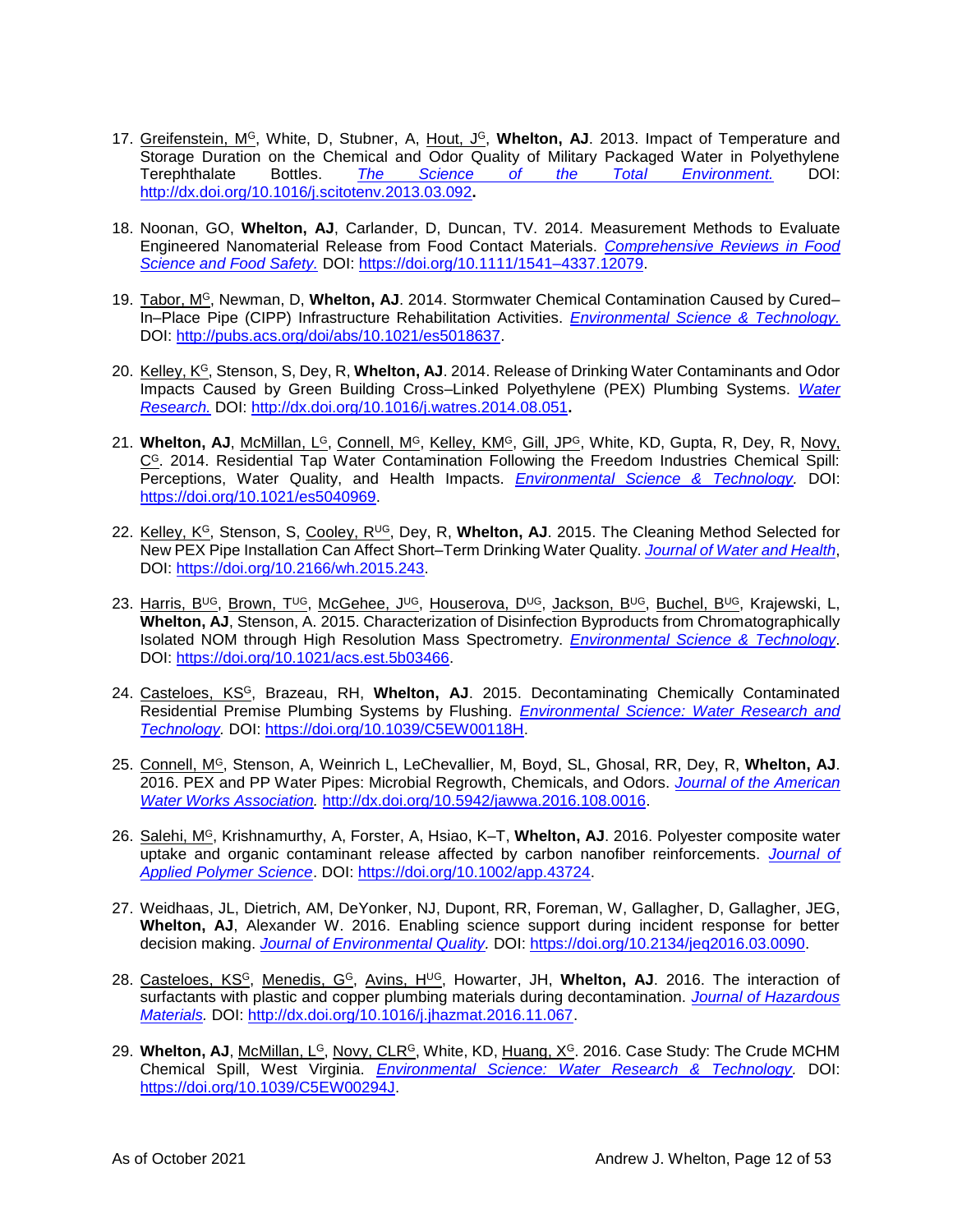- 30. Hawes, JKUG, Conkling, EUG, Casteloes, KG, Brazeau, RH, Salehi, MG, Whelton AJ. 2017. Predicting Contaminated Water Removal from Residential Water Heaters under Various Flushing Scenarios. *[Journal of the American Water Works Association](https://doi.org/10.5942/jawwa.2017.109.0085)*. DOI: [https://doi.org/10.5942/jawwa.2017.109.0085.](https://doi.org/10.5942/jawwa.2017.109.0085)
- 31. Salehi, M<sup>G</sup>, Rodriguez, RUG, Boettcher, A, Powers, S, Geitner, NPD, Ladner, DA, Rikard, S, **Whelton, AJ**. 2017. Impact of Dispersant on Early Life Stages of the water flea *Daphnia magna* and Eastern Oyster *Crassostrea virginica. [Journal of Applied Toxicology.](http://onlinelibrary.wiley.com/journal/10.1002/(ISSN)1099-1263)* DOI: [https://doi.org/10.1002/jat.3494.](https://doi.org/10.1002/jat.3494)
- 32. Salehi, M<sup>G</sup>, Li, X<sup>G</sup>, **Whelton, AJ**. 2017. Metal Accumulation in Representative Plastic Drinking Water Plumbing Systems. *[Journal of the American Water Works Association](https://www.awwa.org/publications/journal-awwa/in-press-articles.aspx)*. DOI: [https://doi.org/10.5942/jawwa.2017.109.0117.](https://doi.org/10.5942/jawwa.2017.109.0117)
- 33. Huang, X<sup>G</sup>, Andry, SUG, Yaputri, J UG, Kelly, DUG, Ladner, DA, **Whelton, AJ**. 2017. Crude Oil Contamination of Plastic and Copper Water Pipes. *[Journal of Hazardous Materials.](file://///bridge.ecn.purdue.edu/cehead/Promotions/2020-2021/Whelton,%20Andy/Journal%20of%20Hazardous%20Materials)* DOI: <https://doi.org/10.1016/j.jhazmat.2017.06.015>*.*
- 34. Huang, X<sup>G</sup>, Zhao, S<sup>G</sup>, Abu–Omar, M, Whelton, AJ. 2017. In–situ cleaning of heavy metal contaminated plastic water pipes using a biomass derived ligand. *[Journal of Environmental Chemical Engineering](http://www.sciencedirect.com/science/article/pii/S221334371730307X)*. DOI: [https://doi.org/10.1016/j.jece.2017.07.003.](https://doi.org/10.1016/j.jece.2017.07.003)
- 35. Teimouri Sendesi, SM<sup>G</sup>, Ra, K<sup>G</sup>, Conkling, EN<sup>UG</sup>, Boor, BE, Nuruddin, M<sup>G</sup>, Howarter, JA, Youngblood, JP, Kobos, LM<sup>G</sup>, Shannahan, JH, Jafvert, CT, **Whelton, AJ**. 2017. Worksite Chemical Air Emissions and Worker Exposure during Sanitary Sewer and Stormwater Pipe Rehabilitation Using Cured–in–<br>Place–Pipe (CIPP). Environmental Science and Technology Letters. DOI: Place–Pipe (CIPP). *[Environmental Science and Technology Letters.](http://pubs.acs.org/journal/estlcu)* DOI: <http://dx.doi.org/10.1021/acs.estlett.7b00237.>
- 36. Horzmann, KA<sup>G</sup>, De Perre, C, Lee, LS, **Whelton, AJ**, Freeman, JF. 2017. Comparative Analytical and Toxicological Assessment of Methylcyclohexanemethanol (MCHM) Mixtures Associated with the Elk River Chemical Spill. *[Chemosphere.](http://www.sciencedirect.com/science/article/pii/S0045653517314406)* DOI:<http://dx.doi.org/10.1016/j.chemosphere.2017.09.026.>
- 37. Salehi, M<sup>G</sup>, Abouali, MPD, Wang, M<sup>G</sup>, Zhou, Z, Nejadhashemi, AP, Mitchell, J, Caskey, S<sup>G</sup>, **Whelton, AJ**. 2017. Case Study: Link between water fixture use and water quality in a new residential green building. *[Chemosphere](https://www.sciencedirect.com/science/article/pii/S0045653517318477)*. DOI[: https://doi.org/10.1016/j.chemosphere.2017.11.070.](https://doi.org/10.1016/j.chemosphere.2017.11.070)
- 38. Salehi, M<sup>G</sup>, Howarter, JA, Jafvert, CT, **Whelton, AJ**. 2018. Factors that Influence Lead Accumulation onto Polyethylene: Implication for Potable Water Plumbing Pipes. *[Journal of Hazardous Materials.](https://www.journals.elsevier.com/journal-of-hazardous-materials/)* 347, 5, 242–251. DOI: [https://doi.org/10.1016/j.jhazmat.2017.12.066.](https://doi.org/10.1016/j.jhazmat.2017.12.066)
- 39. Ra, K<sup>G</sup>, Teimouri Sendesi, SM<sup>G</sup>, Howarter, JA, Jafvert, CT, Donaldson, B, **Whelton, AJ**. 2018. Critical Review: Surface and Storm Water Quality Impacts of Cured–in–Place–Pipe (CIPP) Repairs. *[Journal of](https://awwa.onlinelibrary.wiley.com/journal/15518833)  [the American Water Works Association.](https://awwa.onlinelibrary.wiley.com/journal/15518833)* 110 (5), 15–32. DOI: [https://doi.org/10.1002/awwa.1042.](https://doi.org/10.1002/awwa.1042)
- 40. Zhao, S<sup>G</sup>, Huang, X<sup>G</sup>, **Whelton, AJ,** Abu–Omar, MM. 2018. Renewable Epoxy Thermosets from Fully Lignin–Derived Triphenols. *[ACS Sustainable Chemistry & Engineering](https://pubs.acs.org/journal/ascecg)*. 6 (6), 7600–7608. DOI: [https://doi.org/10.1021/acssuschemeng.8b00443.](https://doi.org/10.1021/acssuschemeng.8b00443)
- 41. Wang, T<sup>G</sup>, Kim, J <sup>G</sup>, **Whelton, AJ**. 2019. Management of Plastic Bottle and Filter Waste during the Large–Scale Flint Michigan Lead Contaminated Drinking Water Incident. *[Resources, Conservation &](https://www.journals.elsevier.com/resources-conservation-and-recycling/)  [Recycling](https://www.journals.elsevier.com/resources-conservation-and-recycling/)*. 140, 115–124. DOI: [https://doi.org/10.1016/j.resconrec.2018.08.021.](https://doi.org/10.1016/j.resconrec.2018.08.021)
- 42. Li, X<sup>G</sup>, Nuruddin, Md<sup>G</sup>; Ra, K<sup>G</sup>; Sendesi, SMT<sup>G</sup>; Howarter, JA, Jafvert, CT, Youngblood, JP, **Whelton, AJ.** 2018. Outdoor Manufacture of UV–Cured Plastic Linings for Storm Water Culvert Repairs: Chemical Emission and Residual. *[Environmental Pollution](https://www.journals.elsevier.com/environmental-pollution/)*. 245, 1031–1040. DOI: [https://doi.org/10.1016/j.envpol.2018.10.080.](https://doi.org/10.1016/j.envpol.2018.10.080)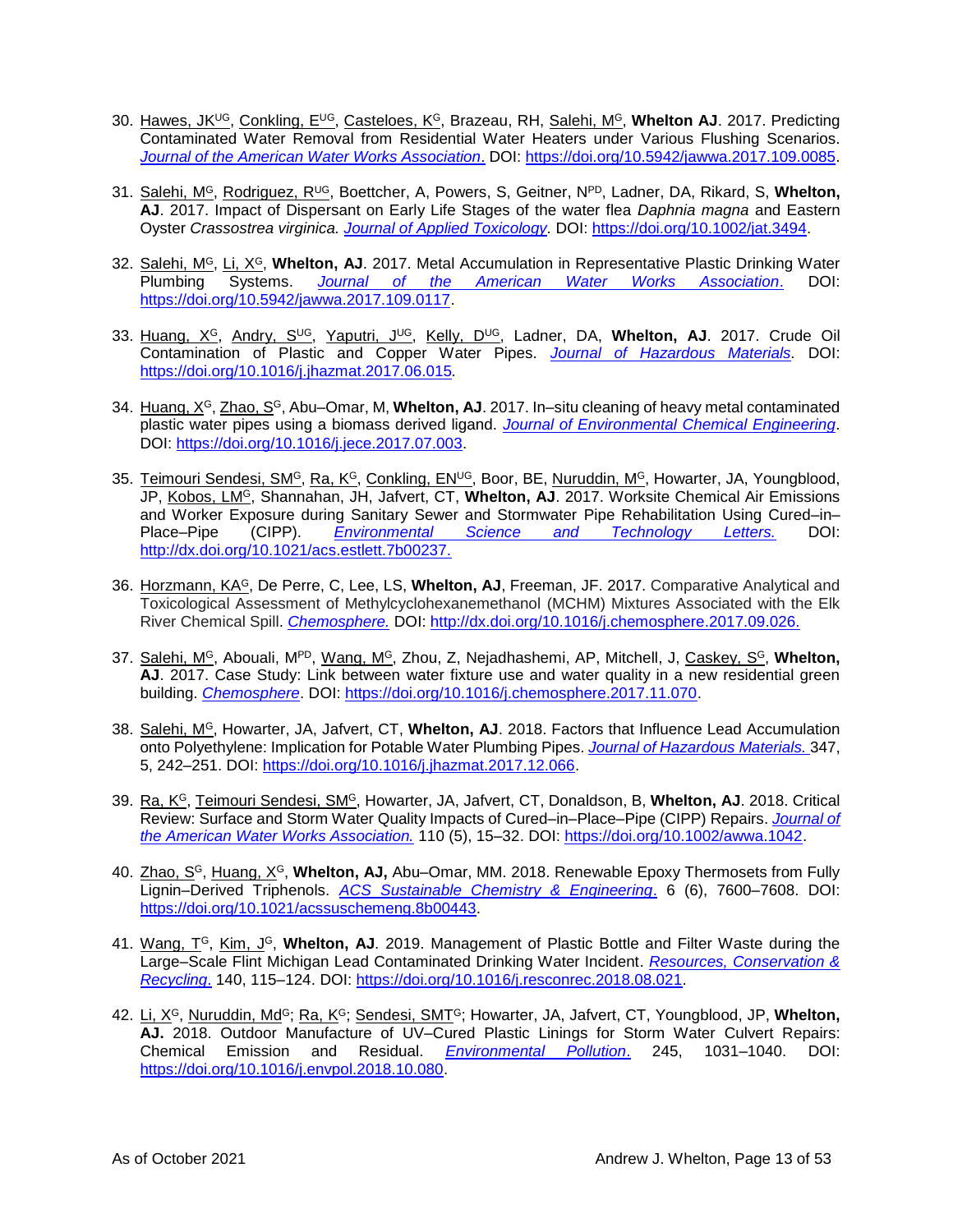- 43. Ragain, L, Masters, S, Bartrand, T, Clancy, J, **Whelton, AJ**. 2018. Analysis of Building Plumbing System Flushing Practices and Communications. *[Journal Water and Health](https://iwaponline.com/jwh/)*. DOI: [https://doi.org/10.2166/wh.2019.024.](https://doi.org/10.2166/wh.2019.024)
- 44. Ra, K<sup>G</sup>, Sendesi, SMT<sup>G</sup>, Nuruddin, Md<sup>G</sup>, Zyaykina, N, Conkling, EN<sup>UG</sup>, Boor, BE, Jafvert, CT, Howarter JA, Youngblood JP, **Whelton AJ**. 2019. Considerations for emission monitoring and liner analysis of thermally manufactured sewer cured–in–place–pipes (CIPP). *[Journal of Hazardous Materials.](https://www.journals.elsevier.com/journal-of-hazardous-materials/)* DOI: [https://doi.org/10.1016/j.jhazmat.2019.02.097.](https://doi.org/10.1016/j.jhazmat.2019.02.097)
- 45. Nuruddin, Md<sup>G</sup>, Mendis, GPD, Ra, K<sup>G</sup>, Sendesi, SMT<sup>G</sup>, Futch, T<sup>G</sup>, Goodsell, J <sup>G</sup>, **Whelton, AJ**, Youngblood, YP, Howarter, JA. 2019. Evaluation of the physical, chemical, mechanical, and thermal properties of steam–cured PET/polyester cured–in–place pip. *[Journal of Composites Materials.](https://journals.sagepub.com/home/jcm)* DOI: [https://doi.org/10.1177/0021998319839132.](https://doi.org/10.1177/0021998319839132).
- 46. Kobos, LM<sup>G</sup>, Sendesi, SMT<sup>G</sup>, **Whelton, AJ**, Boor, BE, Howarter, JA, Shannahan, JH. 2019. *In Vitro* Toxicity Assessment of Collected Cured–In–Place Pipe Worksite Condensates. *[Inhalation Toxicology](https://www.tandfonline.com/loi/iiht20)*. DOI: [https://doi.org/10.1080/08958378.2019.1621966.](https://doi.org/10.1080/08958378.2019.1621966)
- 47. Huang, X<sup>G</sup>, Peiper, K, Cooper, HK, Diaz–Amaya, S, Zemlyanov, DY, **Whelton, AJ**. 2019. Impact of Metal Plumbing Component Corrosion on Downstream Plastic Pipe Surface Deposits and Degradation. *[Chemosphere](https://www.sciencedirect.com/science/article/pii/S0045653517318477)*. DOI: [https://doi.org/10.1016/j.chemosphere.2019.07.060.](https://doi.org/10.1016/j.chemosphere.2019.07.060)
- 48. Huang, X<sup>G</sup>, Salehi, M, Diaz–Amaya, S, Zemlyanov, DY, **Whelton, AJ**. 2019. Factors that control competitive heavy metal interaction with new and aged polyethylene under various drinking water conditions. *[Journal of Hazardous Materials.](https://www.journals.elsevier.com/journal-of-hazardous-materials/)* DOI: [https://doi.org/10.1016/j.jhazmat.2019.121585.](https://doi.org/10.1016/j.jhazmat.2019.121585)
- 49. Salehi, M<sup>PD</sup>, Odimayomi, T<sup>G</sup>, Ra, K<sup>G</sup>, Ley, C<sup>G</sup>, Julien, R<sup>G</sup>, Nejadhashemi, AP, Hernandez–Suarez, JP<sup>G</sup>, Mitchell, J, Shah, AD, **Whelton, AJ**. 2019. An investigation of spatial and temporal drinking water quality variation in green residential plumbing. *[Building and Environment.](https://www.sciencedirect.com/science/article/abs/pii/S0360132319307784)* DOI: [https://doi.org/10.1016/j.buildenv.2019.106566.](https://doi.org/10.1016/j.buildenv.2019.106566)
- 50. Nuruddin, M<sup>G</sup>, DeCocker, K<sup>G</sup>, Teimouri Sendesi, SM<sup>G</sup>, Whelton, AJ, Youngblood JP, Howarter JA. Influence of Aggressive Environmental Aging on Mechanical and Thermo–Mechanical Properties of<br>UV–Cured CIPP Liners. Journal of Composite Materials. 2019. DOI: UV–Cured CIPP Liners. *[Journal of Composite Materials.](https://journals.sagepub.com/home/jcm)* 2019. DOI: [https://doi.org/10.1177/0021998320913988.](https://doi.org/10.1177/0021998320913988)
- 51. Julien, R<sup>G</sup>, Dreelin, E, **Whelton, AJ**, Lee, J, Aw, TG, Dean, K<sup>G</sup>, Mitchell, J. Knowledge Gaps and Risks Associated with Premise Plumbing Drinking Water Quality. 2020. DOI: [https://doi.org/10.1002/aws2.1177.](https://doi.org/10.1002/aws2.1177) *[AWWA Water Science.](https://awwa.onlinelibrary.wiley.com/journal/25778161)*
- 52. Cao, G<sup>G</sup>, Huang, K<sup>PD</sup>, **Whelton, AJ**, Shah, AD. Formation and sorption of trihalomethanes from cross–<br>linked polyethylene pipes following chlorinated water exposure. 2020. DOI: linked polyethylene pipes following chlorinated water exposure. 2020. DOI: [https://doi.org/10.1039/D0EW00262C.](https://doi.org/10.1039/D0EW00262C) *[Environmental Science: Water Research & Technology.](https://pubs.rsc.org/en/journals/journalissues/ew#!recentarticles&adv)*
- 54. Proctor, CPD, Lee, J, Yu D, Shah, AD, **Whelton, AJ**. Scientific and policy needs to address wildfire widespread drinking water distribution network contamination. 2020. DOI: [https://doi.org/10.1002/AWS2.1183.](https://doi.org/10.1002/AWS2.1183) *[AWWA Water Science.](https://awwa.onlinelibrary.wiley.com/journal/25778161)*
- 55. Proctor CRPD, Rhoads WJ, Keane T, Salehi M, Hamilton K, Pieper KJ, Cwiertny DM, Prevost M, **Whelton AJ**. 2020. Considerations for Large Building Water Quality After Extended Stagnation. DOI: [https://doi.org/10.1002/aws2.1186.](https://doi.org/10.1002/aws2.1186)
- 56. Ley CJ<sup>G</sup>, Proctor CR<sup>PD</sup>, Singh G<sup>PD</sup>, Ra K<sup>G</sup>, Noh Y<sup>G</sup>, Odimayomi T<sup>G</sup>, Salehi M, Julien R<sup>G</sup>, Whelton AJ, Aw TG. 2020. Drinking water microbiology in a water-efficient building: stagnation, seasonality, and physicochemical effects on opportunistic pathogen and total bacteria proliferation. *Environmental Science: Water Research and Technology.* DOI: [https://doi.org/10.1039/D0EW00334D.](https://doi.org/10.1039/D0EW00334D)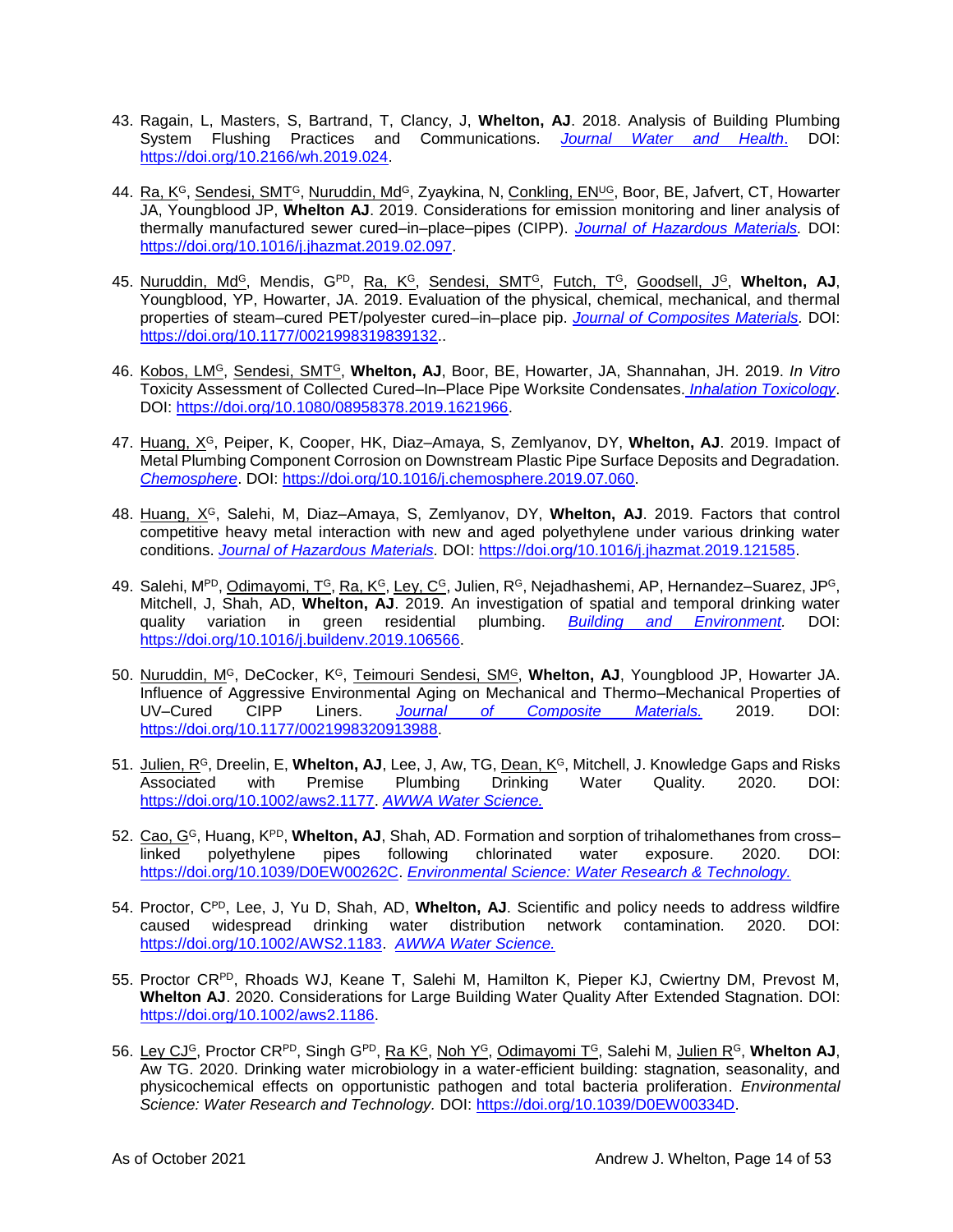- 57. Teimouri Sendesi SM<sup>G</sup> Nuruddin M<sup>G</sup>, Boor BE, Howarter JA, Jafvert CT, **Whelton AJ**. 2020. An Emerging Mobile Source of Air Pollution: Outdoor Plastic Liner Manufacturing Sites Discharge VOCs into Urban and Rural Areas. *Environmental Science: Processes and Impacts.* DOI: [https://doi.org/10.1039/D0EM00190B.](https://doi.org/10.1039/D0EM00190B)
- 58. Ra K<sup>G</sup>, Odimayomi T<sup>G</sup>, Ley C<sup>G</sup>, Aw TG, Rose JB, Whelton AJ. 2020. Finding Building Water Quality Challenges in a 7–Year Old LEED School: Implications for Building Design, Sampling, and Remediation. *Environmental Science: Water Research and Technology.* DOI: [https://doi.org/10.1039/D0EW00520G.](https://doi.org/10.1039/D0EW00520G)
- 59. Ley CJ<sup>G</sup>, Proctor CR<sup>PD</sup>, Singh G<sup>PD</sup>, Ra K<sup>G</sup>, Noh Y<sup>G</sup>, Odimayomi T<sup>G</sup>, Julien R<sup>G</sup>, Whelton AJ, Aw TG. 2020. Impacts of Municipal Water–Rainwater Source Transitions on Microbial and Chemical Water Quality Dynamics at the Tap. *Environmental Science and Technology.* DOI: [https://doi.org/10.1021/acs.est.0c03641.](https://doi.org/10.1021/acs.est.0c03641)
- 60. Isaacson K<sup>G</sup>, Proctor CRPD, QE WangUG, EY EdwardsUG, Noh Y<sup>G</sup>, Shah AD, **Whelton AJ**. 2020. Drinking Water Organic Compound Contamination from the Thermal Degradation of Plastics: Implications for Wildfire and Structure Fire Response. *Environmental Science: Water Research and Technology.* DOI: [https://doi.org/10.1039/D0EW00836B.](https://doi.org/10.1039/D0EW00836B)
- 61. Phillips R<sup>G</sup>, Whelton AJ, Eckelman MJ. 2021. Incorporating Use Phase Leaching Data and Water Quality Testing for Life Cycle Toxicity Assessment of Cross-Linked Polyethylene (PEX) Piping. *Science of the Total Environment.* DOI: [https://doi.org/10.1016/j.scitotenv.2021.146374.](https://doi.org/10.1016/j.scitotenv.2021.146374)
- 62. Odimayomi T<sup>G</sup>, Proctor CR<sup>PD</sup>, Wang QE<sup>UG</sup>, Sabbaghi A, Peterson KS, Yu D, Lee J, Shah AD, Ley C<sup>G</sup>, Noh Y<sup>G</sup>, Smith C, Webster J, Milinkevich K, Lodewyk M, Jenks J, Smith J, **Whelton AJ**. 2021. Water Safety Attitudes, Risk Perception, Experiences, and Education for Households Impacted by the 2018 Camp Fire, California. *Natural Hazards.* DOI: [https://doi.org/10.1007/s11069-021-04714-9.](https://doi.org/10.1007/s11069-021-04714-9)
- 63. Noh Y<sup>G</sup>, Boor BE, Shannahan JH, Troy CD, Jafvert CT, Whelton AJ. Emergency responder and public health considerations for plastic sewer lining chemical waste exposures in indoor environments. *Journal of Hazardous Materials.* DOI: [https://doi.org/10.1016/j.jhazmat.2021.126832.](https://doi.org/10.1016/j.jhazmat.2021.126832)

#### *Refereed conference or symposium papers*

- 1. McDonald, E<sup>UG</sup>, Whelton, AJ, Jefferson, GA, Nguyen, T. 2011. Significance of MWCNT and TiO<sub>2</sub> Nanofillers on Low–Density Polyethylene Thermal & Mechanical Properties: Applicability for Pipes Used in Water & Energy Systems. [American Society of Mechanical Engineers \(ASME\) Early Career](http://districts.asme.org/districtF/ectc/I_2-1-12_Corrected_ECTC_2011_JOURNAL_VOL._10_-_Final_Part_1_-_Cover-Paper_06.pdf)  [Technical Journal.](http://districts.asme.org/districtF/ectc/I_2-1-12_Corrected_ECTC_2011_JOURNAL_VOL._10_-_Final_Part_1_-_Cover-Paper_06.pdf) Editor: American Society of Mechanical Engineers. pp. 18–23.
- 2. Bresland, J, Hansen, E, **Whelton, AJ**. The Drinking Water Crisis in West Virginia, a Process Safety Failure. A Lesson for the Chemical Industry. *Proceedings of the Hazard 25 Conference.* Edinburgh, Scotland. January 2015. Editor: Institute of Chemical Engineers.
- 3. Omur–Ozbek, P, Akalp, D<sup>G</sup>, Whelton, AJ. 2016. Tap Water and Indoor Air Contamination Due to an Unintentional Chemical Spill in Source Water. *Proceedings of the ISEC EURO MED.* Istanbul, Turkey. 597–602. [https://www.isec–society.org/ISEC\\_PRESS/EURO\\_MED\\_SEC\\_01/pdf/AW–11\\_v2\\_297.pdf](https://www.isec-society.org/ISEC_PRESS/EURO_MED_SEC_01/pdf/AW-11_v2_297.pdf)

# *Books and chapters in books*

*Wildfire Workshop Report for the National Academies of Science, Engineering, and Mathematics (NASEM)*

1. Implications for Health: Responding to and Recovering from Wildfire Caused Drinking Water System Contamination (4 pgs). *In: Chapter 4: Effects of Wildfire on Human Health (pg 24–46), Implications of*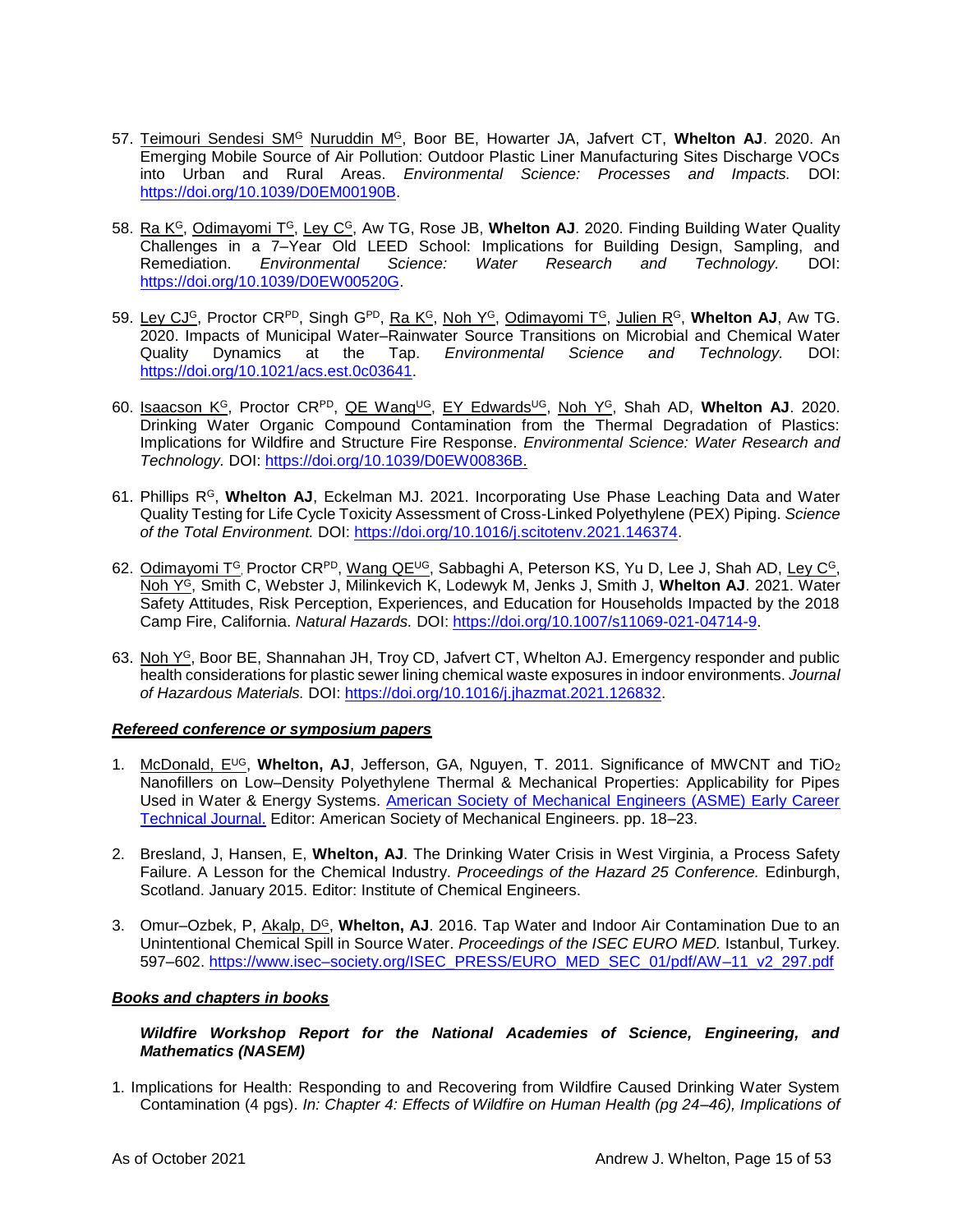*the California Wildfires for Health, Communities, and Preparedness: Proceedings of a Workshop.* National Academies of Science, Engineering, and Mathematics (NASEM), Board on Population Health and Public Health Practice and Board on Health Sciences Policy. Washington, D.C. USA. December 2019. Available here: [https://www.nap.edu/catalog/25622/implications–of–the–california–wildfires–for–](https://www.nap.edu/catalog/25622/implications-of-the-california-wildfires-for-health-communities-and-preparedness) [health–communities–and–preparedness](https://www.nap.edu/catalog/25622/implications-of-the-california-wildfires-for-health-communities-and-preparedness)

# *Other Publications and Products*

*Peer/Agency–Reviewed Industrial Research Reports*

- 1. Dietrich, AM, **Whelton, AJ<sup>G</sup>**, Gallagher, DL. *Evaluating Critical Relationships Between New and Aged Polyethylene Water Pipe and Drinking Water Contaminants Using Advanced Material Characterization Techniques, Final Report.* January 2011. [Water Research Foundation.](http://waterrf.org/Pages/WaterRFHome.aspx) Denver, Colorado.
- 2. Vikesland, PJ, Halvorson, R<sup>G</sup>, **Whelton, AJPD**, Boylan, WUG. *Rapid Detection of Cyanobacterial By– Products in Drinking Water Project #4212 Final Report.* 2012. [Water Research Foundation.](http://waterrf.org/Pages/WaterRFHome.aspx) Denver, Colorado.
- 3. Donaldson, BM, **Whelton, AJ**. *Final Report, Water Quality Implications of Culvert Repair Options Available for Use by VDOT: Polyurea and Cementitious Spray–On Liners.* 2012. [Virginia Department](http://www.virginiadot.org/)  [of Transportation.](http://www.virginiadot.org/) Charlottesville, Virginia.
- 4. Duncan, TV, Noonan, G, **Whelton, AJ**. *Detection and characterization of nanomaterial release from food contact materials.* International Expert Panel on NanoRelease and Food Additives Report. Spring 2014. International Life Sciences Institute. Washington, D.C.
- 5. **Whelton, AJ**, Tabor, ML<sup>G</sup>, White, KD, Boettcher, A, Steward, E. *Standardized Test Method for Standardized Test Method to Quantify Environmental Impacts of Stormwater Pipe Rehabilitation Materials, Final Report.* November 2014. [Virginia Department](http://www.virginiadot.org/) of Transportation, Charlottesville, Virginia.
- 6. **Whelton, AJ**, Gill, JP<sup>G</sup>, Froderman, BUG, Song, L <sup>G</sup>, Teimouri, M<sup>G</sup>, Cai, H. *Storm Water Pollution and Best Management Practice Guidance for Indiana, Final Report.* Indiana Department of Transportation. October 2015. Indianapolis, Indiana.
- 7. **Whelton, AJ**, Gill, JP<sup>G</sup>, Hawes, J UG. *Biocide Induced Plastic Pipe Degradation in Energy Generation Cooling Water Systems, Final Report.* August 5, 2016. Southern Company Services, Inc. Atlanta, Georgia.
- 8. <u>Huang, X<sup>G</sup>,</u> **Whelton, AJ**, <u>Andry, S<sup>uG</sup>, Yaputri, J<sup>uG</sup>, Kelly, D<sup>uG</sup>, Ladner, DA. *Interaction of Fracking and*</u> *Crude Oil Contaminants with Water Distribution Pipes, EO 2014–07, Final Report.* 2017. Water Research Foundation, Denver, Colorado.
- 9. Wang, T<sup>G</sup>, Salehi, MPD, **Whelton, AJ**. *Blast Furnace Slag Usage Guidance for Indiana, Final Report.*  Indiana Department of Transportation. August 2018. Indianapolis, Indiana. DOI: <https://docs.lib.purdue.edu/jtrp/1667/>
- 10. Whelton, AJ, Ra, K<sup>G</sup>, Teimouri Sendesi, SM<sup>G</sup>, Nuruddin, M<sup>G</sup>, Li, X<sup>G</sup>, Howarter, JA, Youngblood, JP, Jafvert, CT, Zyaykina, NN. Contaminant Release from Storm Water Culvert Rehabilitation Technologies: Understanding Implications to the Environment and Long–Term Material Integrity. Federal Highway Administration. October 2019. DOI: [https://doi.org/10.5703/1288284317089.](https://doi.org/10.5703/1288284317089)

*Response to Comment Regarding Prof. Whelton's Peer–Review Manuscript*

11. **Whelton, AJ**. Response to Comments from the National Sanitation Foundation International regarding: Connell M, Stenson A, Weinrich L, LeChevallier M, Whelton AJ. PEX and PP Water Pipes: Microbial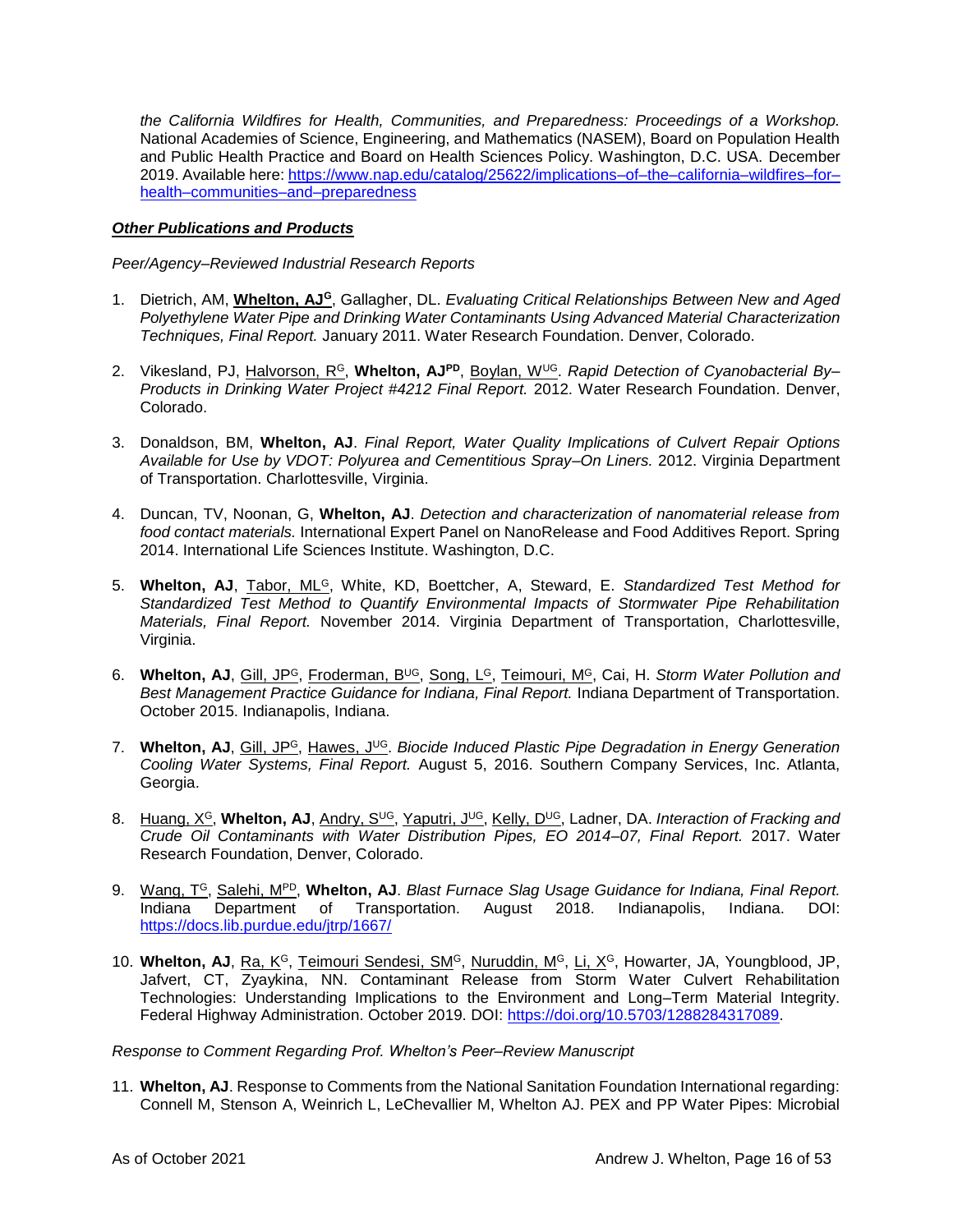Regrowth, Chemicals, and Odors*. [Journal of the American Water Works Association.](http://www.awwa.org/publications/journal-awwa.aspx)* August 2016 in *JAWWA*. [http://www.awwa.org/publications/journal–awwa/abstract/articleid/60429080.aspx](http://www.awwa.org/publications/journal-awwa/abstract/articleid/60429080.aspx)

#### *The Conversation and Op–Ed Publications*

- 12. **Whelton, AJ**, Gupta, R. What We Have Learned from the West Virginia Water Crisis. *PE News Magazine.* National Society of Professional Engineers. August/September 2014.
- 13. **Whelton, AJ**. We Need Better Science to Deal with Drinking Water Accidents. [Undark.](http://undark.org/article/we-need-better-science-when-dealing-with-drinking-water-accidents/) April 27, 2016.
- 14. Whelton, AJ, Jafvert, C, Boor, B, Howarter, JA, Youngblood, J, Shannahan, J. Cured–in–Place Pipe: The Role of Engineers in Worker and Public Safety. *PE News Magazine.* National Society of Professional Engineers. September/October 2017.
- 15. **Whelton AJ**, Proctor CPPD. Amid a Water Crisis, California Officials Fan Flames of Confusion. [Undark.](https://undark.org/2019/09/19/camp-fire-california-drinking-water-carcinogens/) September 19, 2019.
- 16. Proctor CRPD, Rhoads WJ, **Whelton AJ**. The coronavirus pandemic might make buildings sick, too. *[The Conversation.](https://theconversation.com/the-coronavirus-pandemic-might-make-buildings-sick-too-136373)* April 21, 2020.
- 17. Proctor CRPD, **Whelton AJ**. COVID-19 collateral damage: Our drinking water. *[Medium](https://medium.com/purdue-engineering/covid-19-collateral-damage-our-drinking-water-767dffa47974)*. July 31, 2020.
- 18. **Whelton AJ**, Proctor CR. Wildfires can poison drinking water here's how communities can be better prepared. *[The Conversation.](https://theconversation.com/wildfires-can-poison-drinking-water-heres-how-communities-can-be-better-prepared-141430)* August 3, 2020.
- 19. Proctor CRPD, **Whelton AJ**. Dangerous bacteria is showing up in school water systems, reminding all buildings reopening amid COVID-19 to check the pipes. *The Conversation.* September 10, 2020.
- 20. Whelton AJ, Shah AD, *Isaacson K<sup>G</sup>*. Plastic pipes are polluting drinking water systems after wildfires – it's a risk in urban fires, too. *[The Conversation.](https://theconversation.com/plastic-pipes-are-polluting-drinking-water-systems-after-wildfires-its-a-risk-in-urban-fires-too-150923)* December 14, 2020.
- 21. Cwiertny D, Whelton AJ. EPA's plan to test for lead in schools will do more harm than good. [The Hill.](https://thehill.com/opinion/energy-environment/538589-epas-plan-to-test-for-lead-in-schools-will-do-more-harm-than-good) February 2, 2021.
- 22. **Whelton AJ**. Wildfires are contaminating drinking water systems, and it's more widespread than people realize. *The Conversation.* May 6, 2021.

#### *Magazines and Trade Industry Publications*

- 23. **Whelton AJ**, Cooney MF. 2004. We Need Our Customers to Complain. *AWWA OPFLOW Magazine.* 30(11), 1, 11–13. American Water Works Association, Denver, Colorado.
- 24. **Whelton AJ**. 2005. Preparing for Water Terrorism. *The Military Engineer.* Published by the Society of American Military Engineers. 97 (633), March/April.
- 25. Connell M<sup>G</sup>, Stenson A, **Whelton AJ**. From Main to Mouth: Plastic Plumbing Pipe Choices for Green Buildings and New Construction. *AWWA Joint Alabama Mississippi Section's Pipeline Magazine.* Summer 2013; Content simultaneously published in the Chesapeake Section's *Chesapeake Magazine* and Minnesota Section's *Breeze Magazine* during Summer 2013.
- 26. **Whelton AJ**, Howarter JA. 2018. Improved worker and public safety needed: cured–in–place–pipe. February 2018. *Reporter Magazine.* American Public Works Association (APWA), Washington, D.C.
- 27. Whelton AJ, Proctor CP. June 28, 2021. Profoundly Important: Health Professionals and Building Water Safety Decisions. *NACCHO Exchange.* NACCHO.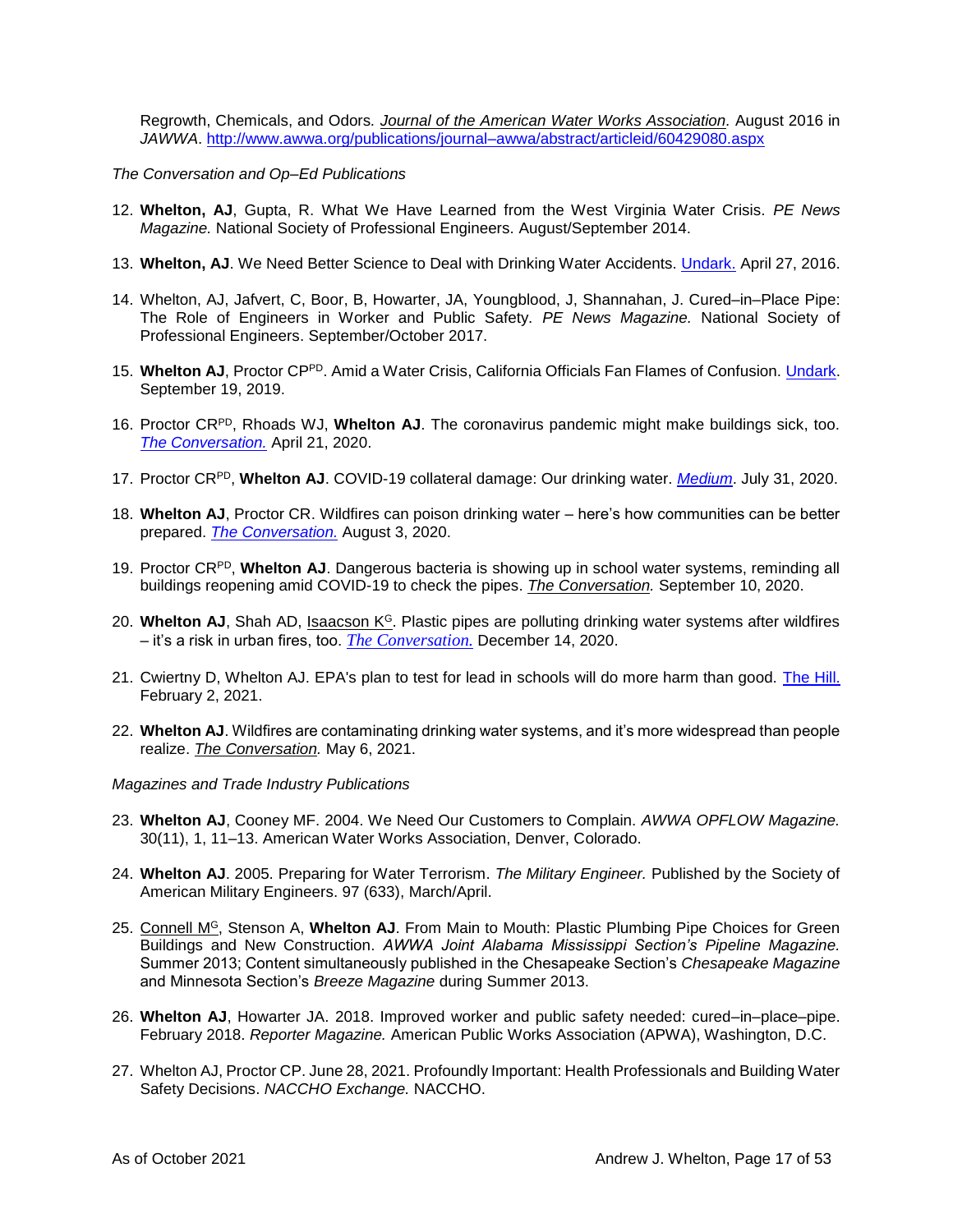28. Proctor CP, Whelton AJ, Shah AD, Lee J. 2021. Fire and Water. *Civil Engineering Magazine.* ASCE.

*Government, University, and Industrial Reports (non–referred)*

- 25. **Whelton AJ**, Richards TE, Valcik JA. 2002. *Guidance for Conforming to the Long Term One Enhanced Surface Water Treatment Rule. Information Paper.* US Army Center for Health Promotion and Preventive Medicine. Aberdeen Proving Ground, Maryland.
- 26. **Whelton AJ**, Filippelli J L. *Just the Facts…Perchlorate in Drinking Water.* Fact Sheet. 1pp. May 2002. US Army Center for Health Promotion and Preventive Medicine. Aberdeen Proving Ground, Maryland.
- 27. **Whelton AJ**. Army Takes a Leading Role for Addressing Corrosion of Drinking Water Pipes. *CHPPM Weekly.* October 2002. US Army CHPPM. Aberdeen Proving Ground, Maryland.
- 28. **Whelton AJ**. *Just the Facts… Potable Water System Plumbing Corrosion.* Fact Sheet. 1pp. December 2002. US Army Center for Health Promotion and Preventive Medicine. Aberdeen Proving Ground, Maryland.
- 29. **Whelton AJ**. *Just the Facts…Drinking Water Consumer Complaints.* Fact Sheet. 1pp. February 2003. US Army Center for Health Promotion and Preventive Medicine. Aberdeen Proving Ground, Maryland.
- 30. **Whelton AJ**. *Drinking Water Consumer Complaints: Indicators from Distribution Sentinels, TG 284.*  Technical Guide. 75pp. May 2003. US Army Center for Health Promotion and Preventive Medicine. Aberdeen Proving Ground, Maryland.
- 31. Clarke SE, **Whelton AJ**. *Water Distribution System Integrity and Operations Assessment for Fort Carson, CO.* 2003. US Army Center for Health Promotion and Preventive Medicine. Aberdeen Proving Ground, Maryland.
- 32. Clarke SE, **Whelton AJ**. *Water System Performance Evaluation for the 7th US Army Korea.* 2003. US Army Center for Health Promotion and Preventive Medicine. Aberdeen Proving Ground, Maryland.
- 33. **Whelton AJ**, Clarke SE, Rudyk B. *Water System Performance Evaluation for the 7th US Army Korea.*  2004. US Army Center for Health Promotion and Preventive Medicine. Aberdeen Proving Ground, Maryland.
- 34. **Whelton AJ**. *Drinking Water Tampering Battlefield Response Protocol, TG 300. Technical Guide.*  33pp. December 2004. US Army Center for Health Promotion and Preventive Medicine. Aberdeen Proving Ground, Maryland.
- 35. **Whelton AJ**. *Emergency Response Planning for Military Water Systems, TG 297. Technical Guide.*  90pp. January 2005. US Army Center for Health Promotion and Preventive Medicine. Aberdeen Proving Ground, Maryland.
- 36. Hancock R, **Whelton AJ**. *Operations and Maintenance Manual for Washington County Service Authority Wastewater Collection and Treatment System.* 2007. Draper Aden Associates, Inc. Blacksburg, Virginia.
- 37. DiSalvo R, McCollum G, **Whelton AJ**. *Facility Assessment for the North Fork Modular Reuse and Reclamation Wastewater Collection and Treatment System.* 2007. Draper Aden Associates, Inc. Blacksburg, Virginia.
- 38. DiSalvo R, McCollum G, **Whelton AJ**. *Wastewater Pretreatment Issues and Sulfate Study for the Town of Pulaski Sewer System and Nanotechnology Industrial Park.* 2008. Draper Aden Associates, Inc. Blacksburg, Virginia.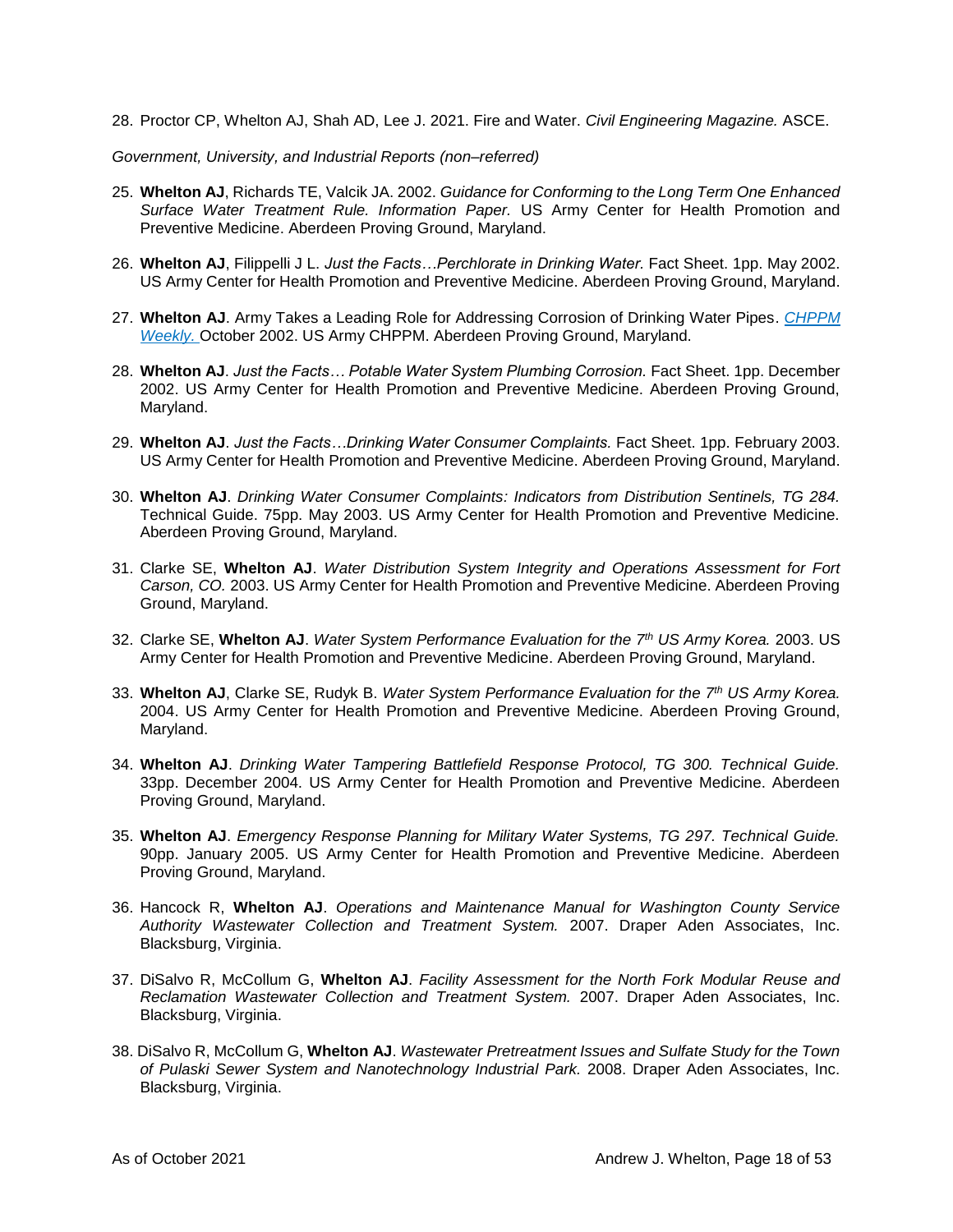- 39. Apul D, Ladner D, **Whelton AJ**, and AEESP Student Services Committee. Student Services Committee workshop gives advice, wisdom, and individualized feedback to academic job seekers. *AEESP Newsletter*. August 2011.
- 40. **Whelton AJ**, Stenson A. *Final Report, Identification of Big Creek Lake Contaminants Responsible for Drinking Water Disinfectant Byproduct (DBP) Formation at the E.M. Stickney and H.E. Myers Water Treatment Plants.* June 2012. Submitted to: Mobile Area Water and Sewer System, Mobile, Alabama.
- 41. Nuclear Energy Standards Coordinating Council (NESCC) Polymer Pipe Task Group (PPTG). *[Polymer](http://publicaa.ansi.org/sites/apdl/Documents/Meetings%20and%20Events/NESCC/NESCC_Final_Report_HDPE_Task_Group.pdf)  [Pipe Codes and Standards for Nuclear Power Plants: Current Status and Recommendations for Future](http://publicaa.ansi.org/sites/apdl/Documents/Meetings%20and%20Events/NESCC/NESCC_Final_Report_HDPE_Task_Group.pdf)  [Development.](http://publicaa.ansi.org/sites/apdl/Documents/Meetings%20and%20Events/NESCC/NESCC_Final_Report_HDPE_Task_Group.pdf)* Lead: US National Institute for Standards and Technology. Gaithersburg, Maryland. 2012. Multi–author/agency report.
- 42. **Whelton AJ**. *Impact of a Crude Oil Spill in the Big Creek Lake Watershed on the Mobile Area Water and Sewer System's Ability to Provide Potable and Industrial Water to Its Customers.* October 2013. Submitted to: Mobile Area Water and Sewer System, Mobile, Alabama.
- 43. Adams C, **Whelton AJ**, Rosen J. *Literature Review: Health Effects for Chemicals in 2014 West Virginia Chemical Release: Crude MCHM Compounds, PPH and DiPPH.* West Virginia Testing Assessment Project (WV TAP). March 17, 2014. Charleston, West Virginia.
- 44. **Whelton AJ**, Rosen JS, Clancy JL, Clancy TP, Ergul A. *The Crude MCHM Chemical Spill 10 – Home Study: Tap Water Chemical Analysis.* West Virginia Testing Assessment Project: Charleston, West Virginia, May 2014. Accessible at [http://www.wvtapprogram.com.](http://www.wvtapprogram.com/)
- 45. **Whelton AJ**, Rosen JS, Clancy JL, Clancy TP, Ergul A. *The Crude MCHM Chemical Spill 10–Home Study: Resident Behaviors, Perceptions, and Residence Characteristics.* West Virginia Testing Assessment Project: Charleston, West Virginia, May 2014. Accessible at [http://www.wvtapprogram.com.](http://www.wvtapprogram.com/)
- 46. Rosen J, **Whelton AJ**, McGuire MJ, Clancy JL, Bartrand T, Eaton A, Patterson J, Dourson M, Nance P, Adams C. *WV TAP FINAL REPORT.* West Virginia Testing Assessment Project: Charleston, West Virginia, July 2014. Accessible at [http://www.wvtapprogram.com.](http://www.wvtapprogram.com/)
- 47. McGuire MJ, Rosen J, **Whelton AJ**, Suffett IH. (2014) An Unwanted Licorice Odor in a West Virginia Water Supply. *Journal of the American Water Works Association*. 106 (6), 72–82.
- 48. Rosen JS, **Whelton AJ**, McGuire MJ, Clancy JL, Bartrand T, Eaton A, Patterson J, Dourson M, Nance P, Adams C. (2014) The crude MCHM chemical spill in Charleston, West Virginia. *Journal of the American Water Works Association*. **106** (9), 65–74. Feature Article.
- 49. **Whelton AJ**. *Process for Testing Water Infrastructure for Contamination following the Camp Fire.*  March 2019. Submitted to the California State Water Resources Control Board.
- 50. **Whelton AJ**. *Classification and Handling of Waste during Water Infrastructure Recovery.* March 2019. Submitted to the California Governor's Office of Emergency Services.
- 51. **Whelton AJ**, Lee J, Proctor CPD. *Considerations for Decontaminating HDPE Service Lines by Flushing, Final.* March 2019. Prepared for the Camp Fire Water Task Force with USEPA Region 9 and USEPA Office of Research and Development collaboration.
- 52. **Whelton AJ**, Rhoads W (Virginia Tech), Goodwill J (University of Rhode Island), Cwiertny D (University of Iowa), Lee J (Manhattan College), Proctor CR, Shah A. *Need for Evidence-based Practices for Testing Contaminated Building Plumbing after the Camp Fire.* June 2019. Submitted to the California Governor's Office of Emergency Services.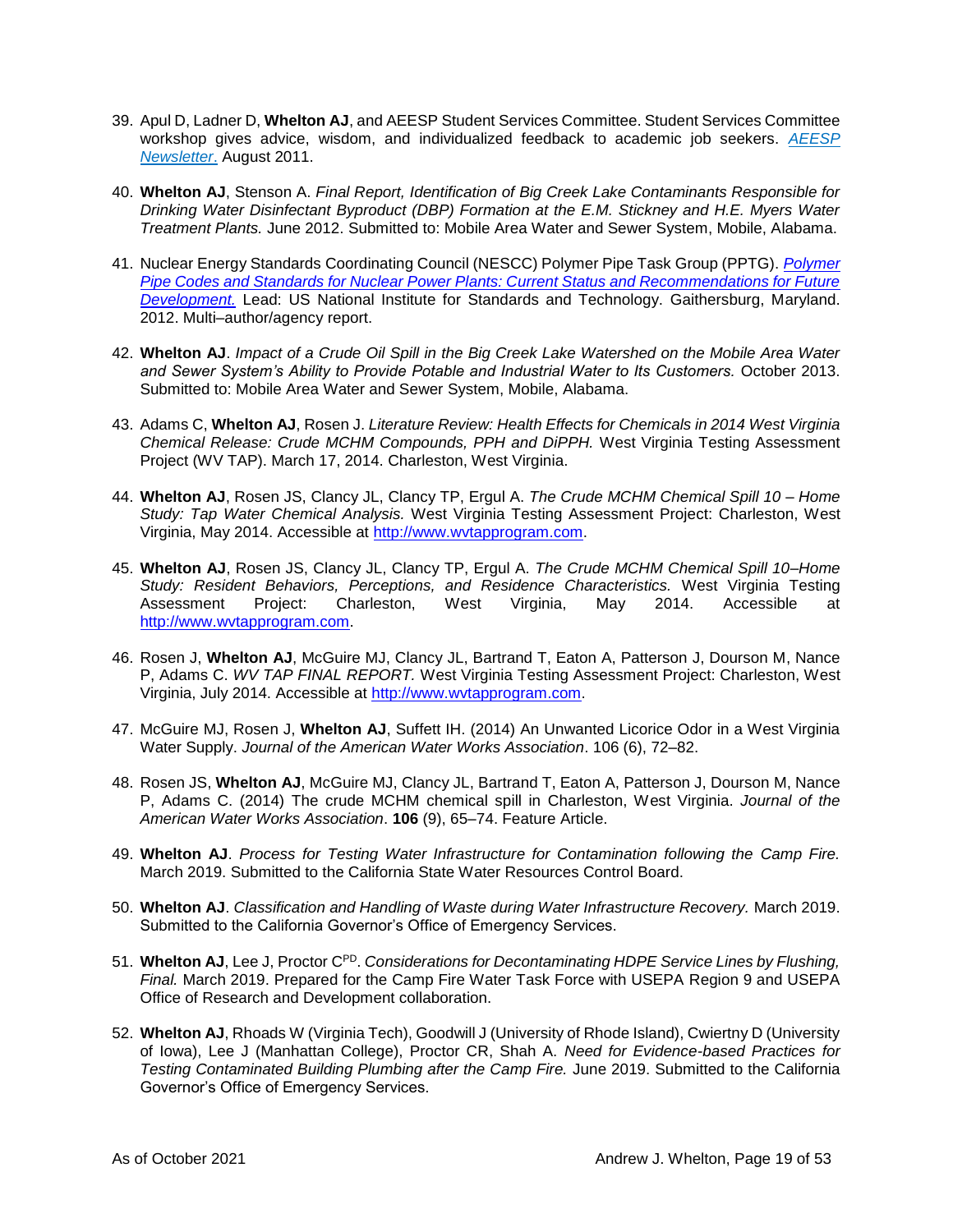- 53. Rhoads W, **Whelton AJ,** Proctor CPD. Building Water System COVID–19 Guidance Document Evaluation Tool. Prepared for state health departments, federal agencies, private consultants, and water utilities with Virginia Tech to assist with minimizing the occurrence of stagnation caused building water system health risks.
- 54. Rhoads WJ, Prevost M, Peiper KJ, Keane T, **Whelton AJ**, Rölli F, Proctor CR, Grimard-Conea M. *Responding to Water Stagnation in Buildings with Reduced or No Water Use: A framework for building managers.* American Water Works Association. September 2020.
- 55. Proctor CRPD, **Whelton AJ**, Shah AD, Lee J. Response team investigates wildfire damage to buried drinking water infrastructure. *ASCE Magazine.* January 2020.

# *Invited conference/symposium/colloquium/seminar series presentations*

- 1. **\*Whelton, AJ<sup>G</sup>**. Chemistry of Decontamination for Water Distribution and Plumbing Materials. *3rd Annual Toxic Industrial Chemicals and Toxic Industrial Materials Symposium.* Richmond, VA. 2005.
- 2. **\*Whelton, AJ**. Disaster Preparedness Exercises, Using Them to Train for a Response. *Virginia AWWA Annual Joint Safety and Security Conference.* Richmond, Virginia. 2006.
- 3. **\*Whelton, AJ**. Lessons Learned from Conducting Disaster Preparedness Exercises, Military, EPA, and Utility Experiences. *Virginia AWWA Annual Conference.* Williamsburg, Virginia. 2006.
- 4. **\*Whelton, AJ<sup>G</sup>**. Integration of Customer Feedback into Online Early Warning Systems. *Virginia Cross– Connection Control Association Annual Conference.* Blacksburg, Virginia. 2007.
- 5. **\*Whelton, AJ<sup>G</sup>**. How Can We Predict Polymeric Pipe Sustainability if Our Experimental Methods are Flawed? Seminar for Engineering for Sustainability College of Engineering Initiative. *Departments of Construction, Civil, and Environmental Engineering and Agricultural and Biosystems Engineering, Iowa State University*. Ames, Iowa. January 2009.
- 6. **\*Whelton, AJ<sup>G</sup>**. Advancing Infrastructure Sustainability by Improving Polymeric Pipe Aging Methods. *Department of Civil Engineering. Gonzaga University*. Spokane, Washington. February 2009.
- 7. **\*Whelton, AJ<sup>G</sup>**. Critical Considerations for the Accelerated Aging of Polyethylene Potable Water Infrastructure. *Department of Civil and Environmental Engineering, Florida International University.* Miami, Florida. April 2009.
- 8. **\*Whelton, AJPD**. Aging, Material, and Chemical Considerations for Measuring Polymer Potable Water Pipe Performance. *Building Fire Research Laboratory (BFRL), NIST.* Gaithersburg, Maryland. July 2009.
- 9. **\*Whelton, AJPD**. A Paradigm Shift: Aging and Chemical Performance of Building and Buried Plastic Water Pipes. *Department of Civil and Environmental Engineering. Northeastern University.* Boston, Massachusetts. July 2009.
- 10. **\*Whelton, AJPD**. Buried Water Infrastructure Aging, Performance, and Future. *Department of Civil Engineering. University of South Alabama.* Mobile, Alabama. March 2010.
- 11. **\*Whelton, AJPD**. The Role of Polyethylene Pipe Aging on Drinking Water Quality. National Research Council Associate Monthly Meeting. *Building Fire Research Laboratory (BFRL), NIST.* Gaithersburg, Maryland. August 10, 2010.
- 12. \*Salehi, M<sup>G</sup>, Hsiao, K–T, Forster, A, **Whelton, AJ**. The Role of Carbon Nanofiber Reinforcement on Organic Contaminant Release: Implications for Potable Water Pipe Technology Development.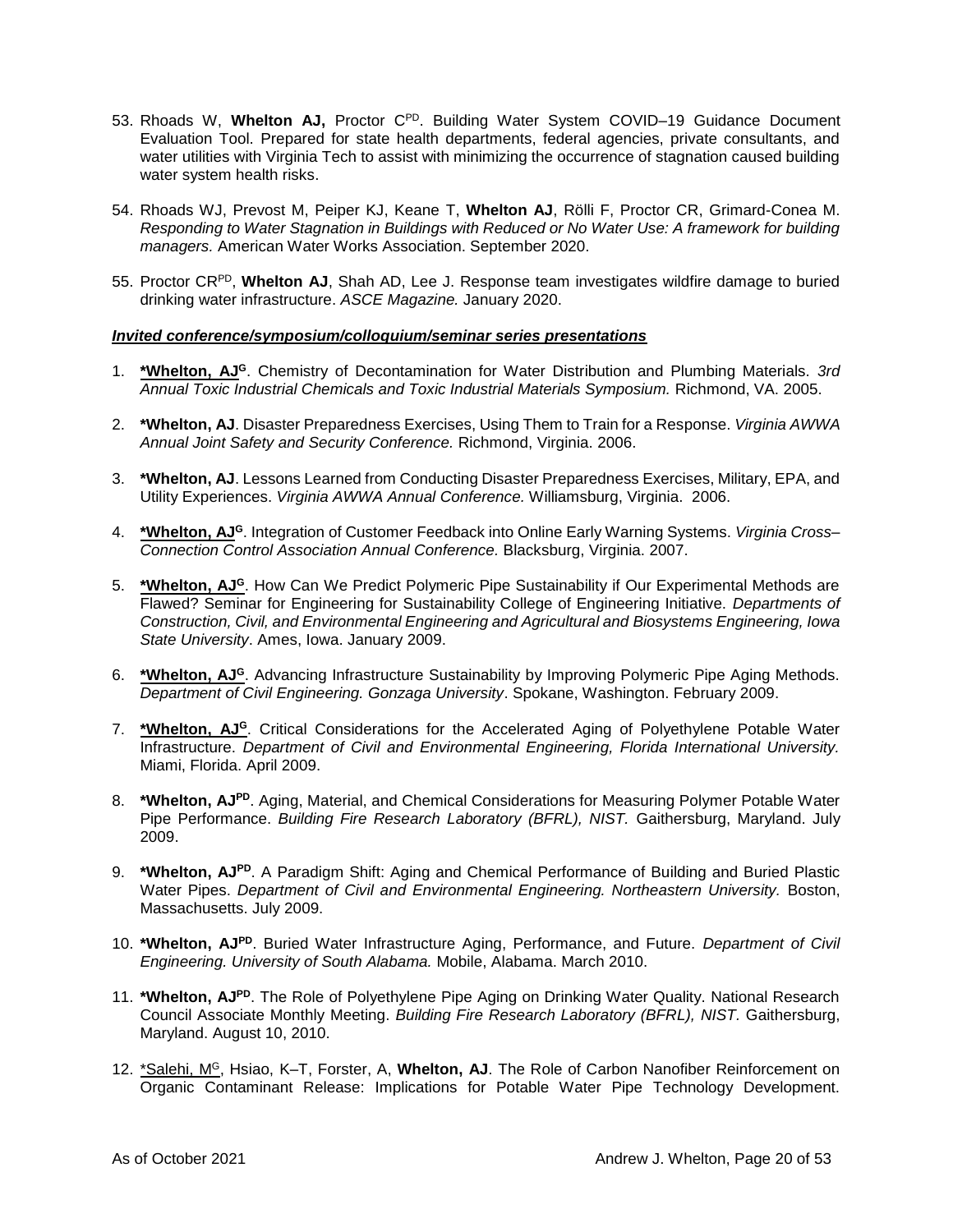*Nanotechnology Conference and Exposition.* Washington, D.C. May 12–16, 2013. Sent graduate student in place.

- 13. **\*Whelton, AJ**. Towards a Fundamental Understanding of Polymer–Water Interactions and Polymer Aging: Pipes, Coatings, and Research and Development Opportunities for Water and Energy Infrastructure … and Beyond. *National Renewable Energy Laboratory (NREL).* Golden, Colorado. July 17, 2013.
- 14. **\*Whelton, AJ**. Drinking water quality impacts by PEX and PP plumbing pipes. *Department of Civil Engineering and Division of Environmental and Ecological Engineering, [Purdue University](http://www.purdue.edu/)*, Lafayette, Indiana. March 6, 2014.
- 15. \*Whelton, AJ, McMillan L<sup>G</sup>, White KD, Kelley KM<sup>G</sup>, Gill JP<sup>G</sup>, Connell M<sup>G</sup>. Lessons Learned from the Largest Chemical Drinking Water Contamination Incident in US History: The 2014 Elk River Chemical Spill. Advanced Material Research Institute. *University of New Orleans,* New Orleans, Louisiana. March 12, 2014.
- 16. **\*Whelton, AJ**. You Can Make a Difference: The Application of Science to the Elk River Chemical Spill Response and Recovery. *National Association of City and County Health Officials (NACCHO) Conference.* Atlanta, Georgia. July 10, 2014.
- 17. **\*Whelton, AJ**. The Role of Science in Responding to Drinking Water Contamination Disasters. *AWWA Water Infrastructure Conference.* The Freedom Industries Chemical Spill Charleston, West Virginia. Atlanta, Georgia. October 26–29, 2014.
- 18. **\*Whelton, AJ**. Scientific issues surrounding the January 9, 2014 chemical spill that contaminated the distribution and plumbing systems serving 300,000 West Virginians. *Lyles School of Civil Engineering Hydraulics Program, [Purdue University](http://www.purdue.edu/)*, West Lafayette, Indiana. November 4, 2014.
- 19. **\*Whelton, AJ**. Water infrastructure scientific needs and innovation: disasters, green buildings, and sustainability. *Department of Civil and Environmental Engineering, [UMASS Amherst.](http://www.purdue.edu/)* Amherst, Massachusetts. November 7, 2014.
- 20. **\*Whelton, AJ**. Evergreen Arts and Humanities Speaker Series: Lessons learned from the Elk River chemical spill. *Evergreen Arts and Humanities Series of [Washington State Community College.](http://www.purdue.edu/)* Marietta, Ohio. November 15, 2014.
- 21. **\*Whelton, AJ**. Safer and greener premise plumbing systems: The role of polymer piping on drinking water quality. *Department of Civil and Environmental Engineering, UMASS Lowell.* Lowell, Massachusetts. November 18, 2014.
- 22. **\*Whelton, AJ**. Preparing Indiana for Water Infrastructure Disaster Response and Recovery: Lessons Learned from the Freedom Industries Chemical Spill. *Defining Indiana's Water Needs: Research and Solutions.* Indianapolis, Indiana. December 12, 2014.
- 23. **\*Whelton, AJ**. Status of Ongoing and Completed West Virginia Chemical Spill Research. *Summit on Chemical Safety.* Charleston, West Virginia. January 24, 2015.
- 24. **\*Whelton, AJ**. Failing to Contain Pollutants Upstream of a Drinking Water Intake. *Indiana Stormwater Drainage Conference.* West Lafayette, Indiana. February 12, 2015.
- 25. **\*Whelton, AJ**. Emerging Issues Regarding the Impact of Polymer Pipes, Coatings, and Liners on Water Quality. *American Chemical Society PITTCON Conference*. New Orleans, Louisiana. March 8– 12, 2015.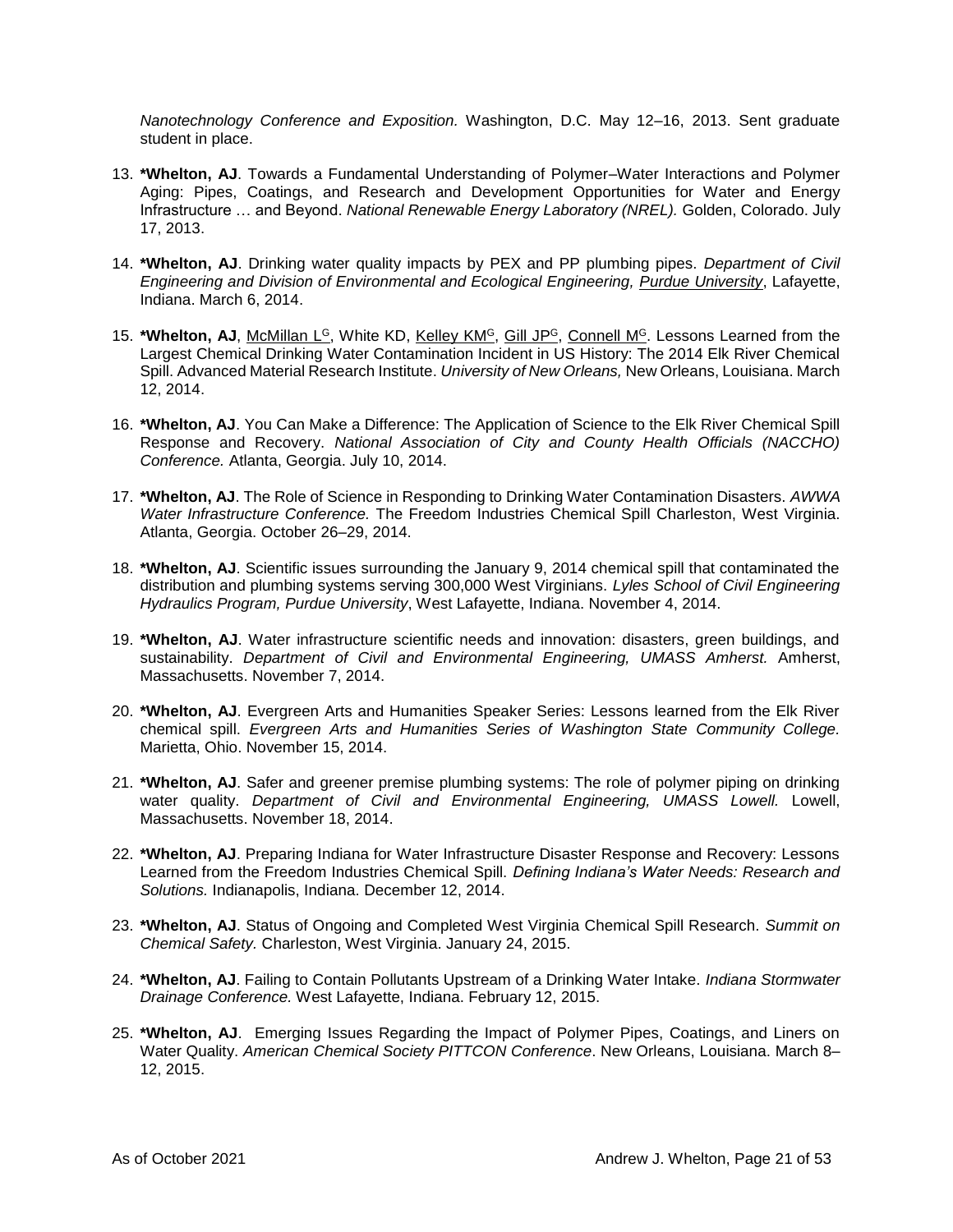- 26. **\*Whelton, AJ**. Disasters, Healthy Buildings, and Infrastructure Rehabilitation: Opportunities for Collaborations. New Faculty Seminar Series of *Purdue University's Water Community*. West Lafayette, Indiana. April 9, 2015.
- 27. **\*Whelton, AJ**. Plastics in Water Infrastructure: The Need for Scientific Understanding Before It's Too Late. *65th Kansas University Environmental Engineering Conference.* Lawrence, Kansas. April 16, 2015.
- 28. **\*Whelton, AJ**. Lessons Offered by Recent Large–Scale Drinking Water Contamination Incidents in the U.S. and Canada. *Indiana AWWA Central District Meeting.* Danville, Indiana. May 13, 2015.
- 29. **\*Whelton, AJ**. Disasters Strike: How You Can Help Others. *Summer Undergraduate Research Program, Purdue University.* West Lafayette, Indiana. July 23, 2015.
- 30. **[Keynote Opening General Session] \*Whelton, AJ**. A Story of Resilience: The West Virginia Chemical Spill. *Indiana Alliance for Rural Water Annual Conference.* Fort Wayne, Indiana. August 26, 2015.
- 31. **\*Whelton, AJ**. Plastics in Your Home: Moving Forward. *Indiana Alliance for Rural Water Annual Conference.* Fort Wayne, Indiana. August 26, 2015.
- 32. **\*Whelton, AJ**. Resilient Urban Infrastructure: Water Contamination Investigation and Recovery. *University of Iowa Department of Civil and Environmental Engineering and Public Policy Center*, Iowa City, Iowa. September 11, 2015.
- 33. **\*Whelton, AJ**. West Virginia Spill and Surface Water Facility Resilience. *American Council of Engineering Companies (ACEC) Indiana Environmental Business Conference.* Indianapolis, Indiana. September 17, 2015.
- 34. **\*Whelton, AJ**. Chemical Spills, Drinking Water Contamination, and Recovery: The Role of Science, Ethics, and Policy. Seminar Series for the *School of Health Sciences, Purdue University*. West Lafayette, Indiana. October 20, 2015.
- 35. **\*Whelton, AJ**. Public Health Consequences of Energy Policies and Practices. *Engineers for a Sustainable World Regional Conference., Purdue University*. West Lafayette, Indiana. October 24, 2015.
- 36. **\*Whelton AJ**. Planning for a water contamination emergency, research and education needs. *Global Sustainability Institute Summit, Purdue University*. West Lafayette, Indiana. November 12, 2015.
- 37. **\*Whelton, AJ**. There is Nothing Natural about Drinking Water Disasters: The Need for Scientists, Engineers, and Policy Professionals to Step Forward. *Indiana University School of Public and Environmental Affairs* (S*PEA*)*,* Bloomington, Indiana. March 31, 2016.
- 38. **\*Whelton, AJ**. Planning Ahead for Contamination: Accidents, Mother Nature, and the Unexpected. *Indiana Rural Water Conference.* Columbus, Indiana. April 19, 2016.
- 39. \*Whelton, AJ, Casteloes KS<sup>G</sup>, Hawes J<sup>UG</sup>. Premise Plumbing Decontamination: Research and Technology Needs. *International Emerging Technology Symposium.* International Association of Plumbing and Mechanical Officials (IAPMO). Rosemont, Illinois. May 10, 2016.
- 40. **\*Whelton, AJ**. Why is Our Plumbing Harming Us? *Purdue University's Doom or Dawn,* West Lafayette, Indiana. October 3, 2016.
- 41. **\*Whelton, AJ**. Repairing Infrastructure: Potential Implications to Public Health. Standing Committee on Medical and Public Health Research During Large–Scale Emergency Events, Board on Health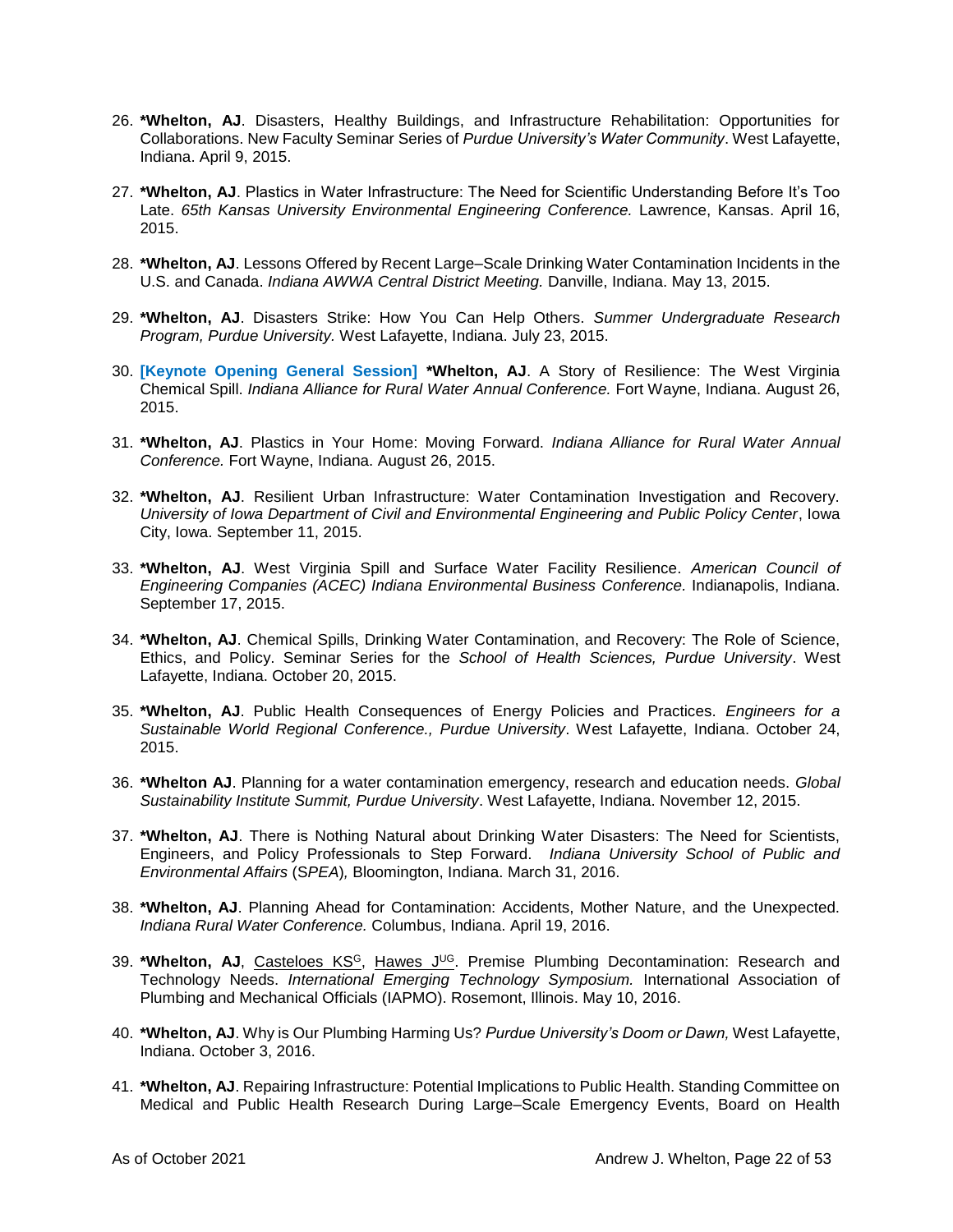Sciences Policy, Health and Medicine Division, *The National Academies of Sciences, Engineering, and Medicine.* Washington, D.C. October 18, 2016.

- 42. **\*Whelton, AJ**. New Research on Plastic Pipes: Water Quality and Air Quality Challenges. *Florida Section AWWA Webinar*. November 1, 2016.
- 43. **\*Whelton, AJ**. Infrastructure Rehabilitation and New Construction: Pipes, Coatings, Liners and Composites. *Water 2.0 Conference.* Indianapolis, Indiana. November 16, 2016.
- 44. **\*Whelton, AJ**. The Freedom Industries Chemical Spill, West Virginia and Beyond. *University of Buffalo, Department of Civil and Environmental Engineering.* Buffalo, New York. December 2, 2016.
- 45. \***Whelton, AJ**, \*Boor B, \*Howarter J, Teimouri M<sup>G</sup>, Ra K<sup>G</sup>, Conkling E<sup>UG</sup>, Zyaykina N, Youngblood J, Jafvert C, Nuruddin MD<sup>G</sup>, Townsend M<sup>UG</sup>. Understanding Chemical Exposure Risks from Cured in Place Pipe (CIPP) Technology Used for Water Pipe Rehabilitation. *National Institute of Occupational Health (NIOSH)*. Morgantown, West Virginia. February 13, 2017.
- 46. **\*Whelton, AJ.** Contaminant Release from Storm Water Culvert Rehabilitation Technologies: Environmental & Long–Term Material Integrity Impacts. *American Association of State Highway Transportation Officials (AASHTO) Subcommittee on Bridges and Structures (SCOBS) Annual Meeting.* Spokane, Washington. June 11–15, 2017.
- 47. \***Whelton, AJ.** Water Technology Misuse, Flaws, and Disasters: The Need for Reinvention. *Purdue University's Doom or Dawn,* West Lafayette, Indiana. September 27, 2017.
- 48. **\***Huang, X<sup>G</sup>, **Whelton, AJ**. Role of Plastics on Building Water Quality: Current Knowledge and Needs. *USEPA Drinking Water Workshop: Small Systems Challenges and Solutions.* Cincinnati, Ohio August 22–24, 2017.
- 49. **\*Whelton, AJ**, Shannahan, J, Howarter, J, Boor, BE, Youngblood, J, Jafvert, C. Occupational and Public Health Hazards Associated with Water Pipe Repairs. *National Environmental Health Association Webinar.* October 5, 2017.<http://neha.org/node/59303>
- 50. **Whelton AJ**, Howarter J. Contaminant Release from Storm Water Culvert Rehabilitation Technologies: Understanding Implications to the Environment and Long–Term Material Integrity. Culverts & Hydraulic Structures Committee (AFF70) *Transportation Research Board Annual Conference.* January 11, 2018. Washington, D.C.
- 51. **Whelton, AJ**. Catalyzed by Citizen and Practitioner Requests: Water Pipe Repairs Bring Public Health and Occupational Exposure Risks. *AEESP Distinguished Lecture and Purdue University Conference.* West Lafayette, Indiana. February 2, 2018.
- 52. **\*Whelton, AJ**, Salehi, MPD, Mitchell, J, Rose, J, Nejadhashemi, AP, Beecher, J, Dreelin, E, Shah, A, Syal, M, Aw, T. Building Plumbing Safety: Right Sizing Tomorrow's Water Systems for Efficiency, Sustainability, and Public Health. *American Chemical Society Spring Conference.* New Orleans, Louisiana. March 18–22, 2018.
- 53. **\*Whelton, AJ**; **Shannahan, J**. Emerging Issue in Public and Occupational Health: Chemical Emissions and Exposures from Water Pipe Repairs. *Association of State and Territorial Health Officials (ASTHO).* Fort Collins, Colorado. April 10, 2018.
- 54. \*Ra, K <sup>G</sup>, Teimouri Sendesi, SM<sup>G</sup>, Howarter, J, Jafvert, CT, Donaldson, B, **Whelton, AJ**. Limiting CIPP and Spray–On Liner Culvert Rehabilitation Water Quality Impacts and Construction Specifications. *Northwest Indiana Stormwater Advisory Group Meeting.* LaPorte, Indiana. June 21, 2018.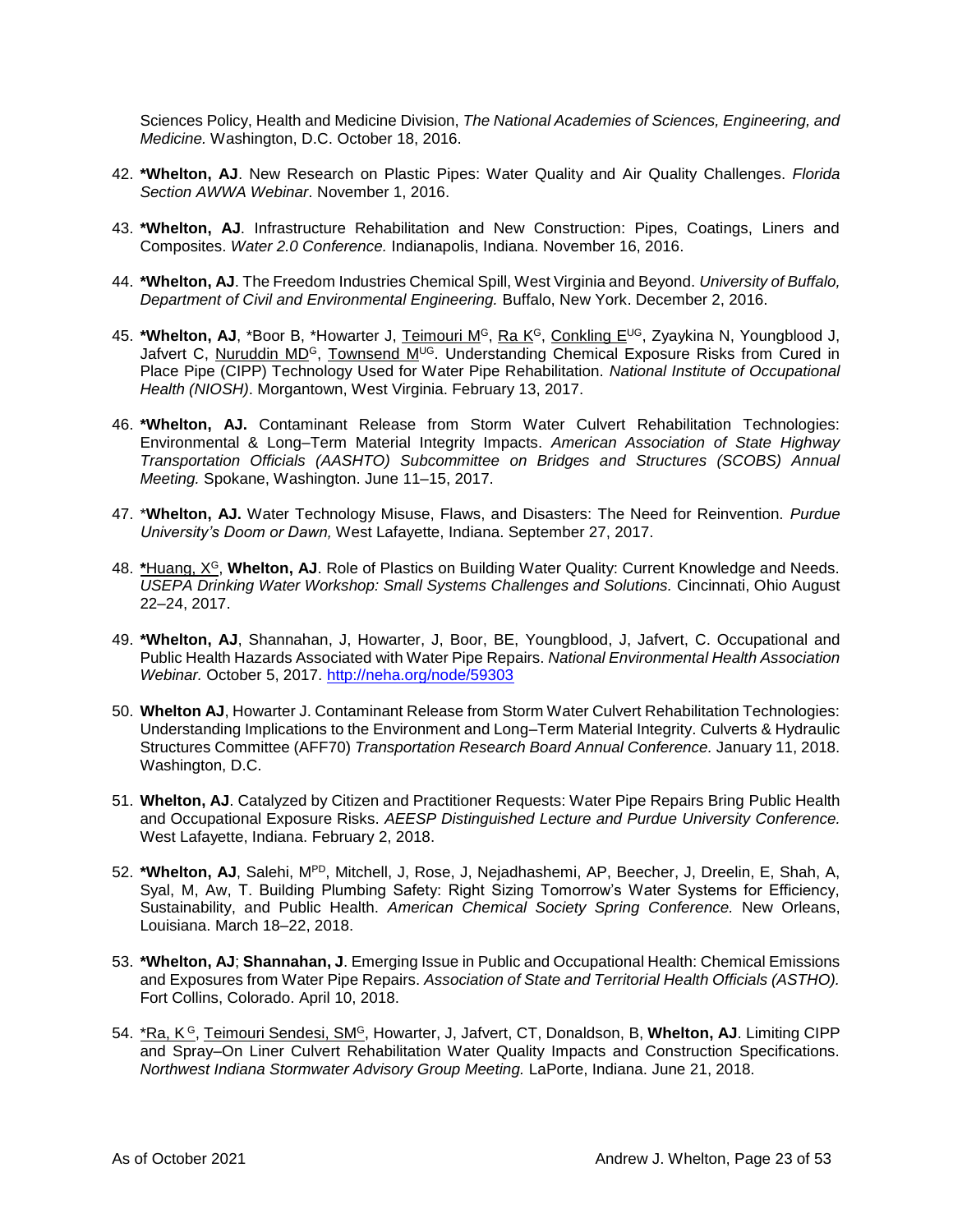- 55. **\*Whelton, AJ**. Chemical Air Contamination and Exposures Associated with Sewer Pipe Repairs. *Indiana Environmental Health Association Conference.* September 24–26, 2018. Evansville, Indiana.
- 56. **\*Whelton, AJ**. *Plumbing Innovation as a Driver for Improved Public Health.* Plumbing Manufacturers International Conference. Litchfield, Arizona. November 6–8, 2018.
- 57. **\*Whelton, AJ**. Preserving Water Quality in Building Design. *US Green Building Council GreenBuild– WaterBuild.* Chicago, Illinois. November 13, 2018.
- 58. **\*Whelton, AJ**. Treatment Plant, Distribution & Premise Plumbing Issues. *Michigan Drinking Water Workshop hosted by the Michigan Environmental Council.* Ann Arbor, Michigan. December 6, 2018.
- 59. **\*Whelton AJ.** Importance of science in responding to large–scale drinking water contamination disasters: Wildfires, chemical spills, & more. *American Chemical Society Annual Meeting.* San Diego, California. August 2019.
- 60. **\*Whelton, AJ.** Where we are Today: Cured in Place Pipe Lining (CIPP) Chemical Emissions and Safety. *Indiana ACEC annual meeting.* Indianapolis, Indiana. September 2019.
- 61. **Whelton, AJ.** Plumbing: Disaster Response and Safe Water for Schools and Homes. Plumbing Manufacturers International Conference. St. Petersburg, Florida. November 2019.
- 62. **Whelton, AJ**. Widespread Drinking Water Contamination: Coming Back from California's Most Destructive and Deadliest Wildfire in State History. *Indiana Rural Water Association Conference.* French Lick, Indiana. December 2019.
- 63. **Whelton, AJ**, Youngblood JP, Howarter JA. Lessons Learned from a 3 Year DOT Study for Cured–in– Place–Pipe (CIPP) for Storm Water Applications. *Indiana Stormwater Conference.* West Lafayette, Indiana. February 6, 2020.
- 64. **\*Whelton, AJ**; Noh, Y, Shannahan, J. Communities Need Health Officials to Protect them from Neighborhood HAZMAT Incidents. *Association of State and Territorial Health Officials (ASTHO) Big Cities Environmental Health Coalition Meeting.* February 11, 2020.
- 65. \*Proctor, CR, \***Whelton, AJ**. *Indiana Facility Managers Association (IFMA) Webinar*. May 7, 2020.
- 66. **\*Whelton, AJ,** \*Proctor, CR. Building Water System Safety in the Era of COVID–19. *PHCPPros Webinar*. May 8, 2020.
- 67. **\*Whelton, AJ.** Rehabilitation of Building Water Systems. *Plumbing Industry Leadership Coalition meeting*. Washington, D.C. May 14, 2020.
- 68. \*Proctor, CR, **\*Whelton, AJ**. Building Water System Safety Research: COVID–19. *AWWA Kentucky/Tennessee Section Webinar*. May 15, 2020.
- 69. **\*Whelton, AJ**. COVID–19's crisis on the impact of plumbing systems. *American Society of Plumbing Engineers (ASPE) Webinar*. May 26, 2020.
- 70. **\*Whelton, AJ**. COVID–19: Reopening Buildings and Challenges with Building Water Safety. *NEHA Webinar*. May 22, 2020.
- 71. \***Whelton, AJ**. Impact of Prolonged Shutdown on Buildings from a Water Quality Perspective. *Water Research Foundation Webinar.* May 28, 2020.
- 72. **\*Whelton, AJ**. What to do Now: Addressing Building Re-occupancy and Low Water Use. *Association of State and Territorial Health Officials (ASTHO) Webinar.* June 8, 2020.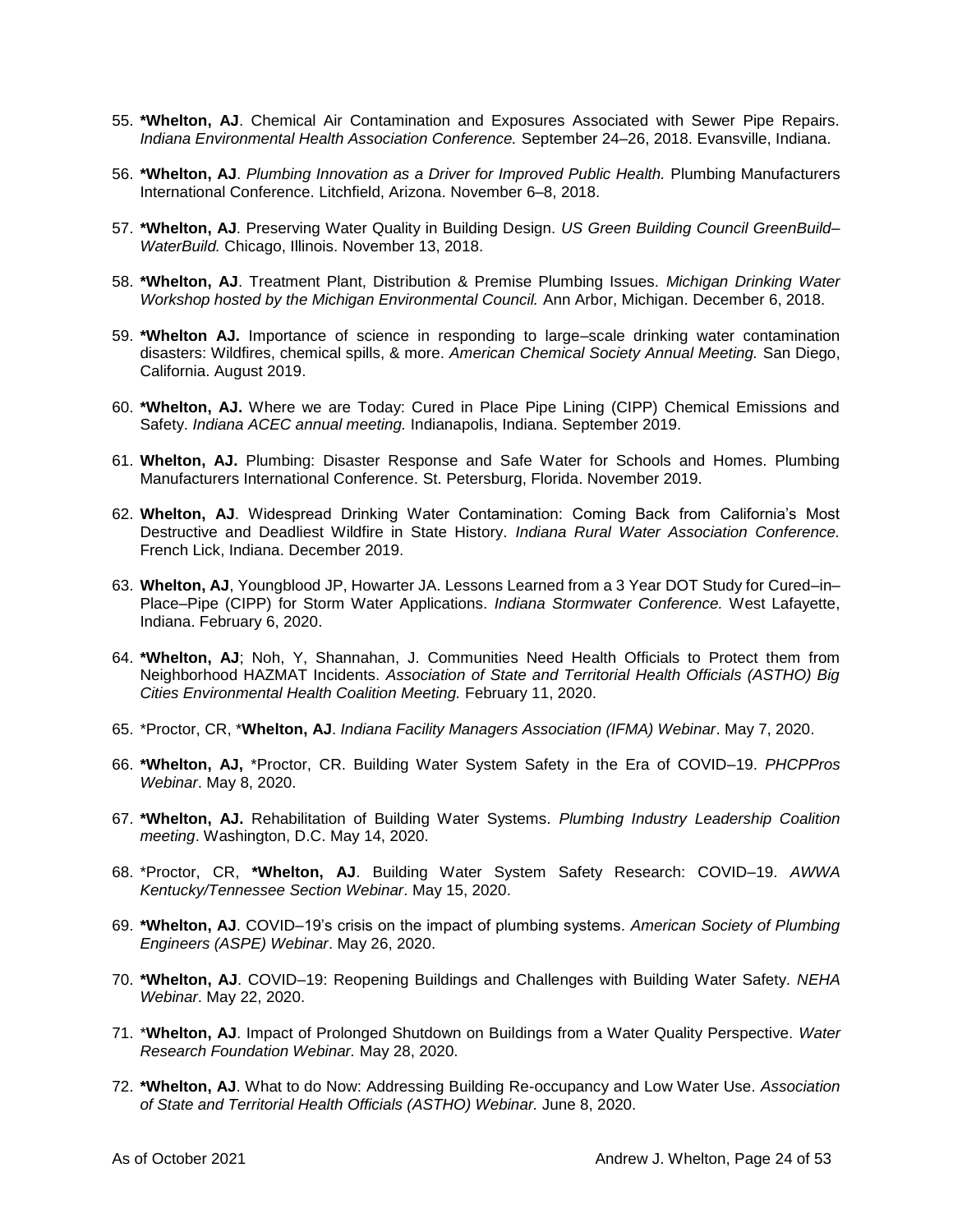- 73. **\*Whelton, AJ**. COVID-19, Building Water Safety, and Fixing Pipes. *CBBEL, Inc. Webinar.* June 18, 2020.
- 74. **\*Whelton AJ**, Proctor CR. Healthy Building Webinar Series: Water Quality with Purdue. *US Green Building Council (USGBC) Michigan Webinar.* June 25, 2020.
- 75. **\*Whelton AJ**. Lessons from the Field: Building Water System Interventions. *International Water Association Webinar on COVID-19: Ensuring Safe Water in Sparsely Occupied Buildings.* July 16, 2020.
- 76. **\*Whelton AJ**. Ready school building water systems and operate them under low water use conditions. *Building Water Safety in Schools Webinar initiated by the Indiana State Department of Health.* July 13, 2020.
- 77. **\*Whelton AJ**. Water Quality Variances in Multiple Locations of a Home. *Water Quality Association Webinar.* July 29, 2020.
- 78. **\*Whelton, AJ**. Water Bugs: Building Water Stagnation Water Quality and Addressing Concerns. *Florida Section AWWA Webinar*. August 5, 2020.
- 79. **\*Whelton AJ.** Returning Plumbing to Safe Use After Extended Shutdowns or Low Occupancy: Large Buildings, Standards, Considerations, and Gaps. *17th annual US EPA Drinking Water Workshop.*  September 1, 2020.
- 80. **\*Whelton AJ**, \*Teefy S, \*Morley K. Wildfire Damage to Drinking Water Distribution Systems and Buildings: Physical and Chemical Impacts and Proposed Project. *Pacific Northwest Section AWWA meeting.* September 24, 2020.
- 81. **\*Whelton AJ.** After Drinking Water Contamination Disasters, is Policy Enough to Protect Public Health? Department of Civil and Environmental Engineering, University of New Mexico. October 6, 2020.
- 82. **\*Whelton AJ.** How to ensure the taps you are using are safe after being shutoff for so long? *AEESP Converging COVID19: Creation of Efficient, Healthy, and Resilient Cities*. October 30, 2020.
- 83. **\*Whelton AJ.** COVID-19 and Building Water Systems Large Buildings, Standards, Considerations, and Gaps. *USEPA Source Water Leadership Forum.* November 14, 2020.
- 84. **\*Whelton AJ.** Disaster Challenges and Opportunities: Safely and rapidly recovering drinking water systems. *India-Canada IMPACTS WESTalks.* December 2, 2020.
- 85. **\*Whelton AJ.** It Takes More than Data. Charles E. Via Department of Civil and Environmental Engineering, Virginia Tech. February 12, 2021.
- 86. **\*Whelton AJ**. Overcoming Decision Gaps Key Considerations for Utility Response Plans. *AWWA Virtual Summit: Water Quality.* December 8, 2020.
- 87. **\*Whelton AJ**, Proctor C. Water Safety in Buildings: Issues at Hand. *AWWA Virtual Summit: Water Quality.* December 9, 2020.
- 88. \*Whelton AJ, Jankowski C<sup>G</sup>. Considerations for testing building water systems to identify health risks. *AWWA Virtual Summit: Water Quality.* March 3, 2021.
- 89. **\*Whelton AJ**, Preventing Future Safety and Environmental Problems: Experiences of Polymers in Water Infrastructure Systems. Warren Distinguished Lecture, University of Minnesota. March 23, 2021.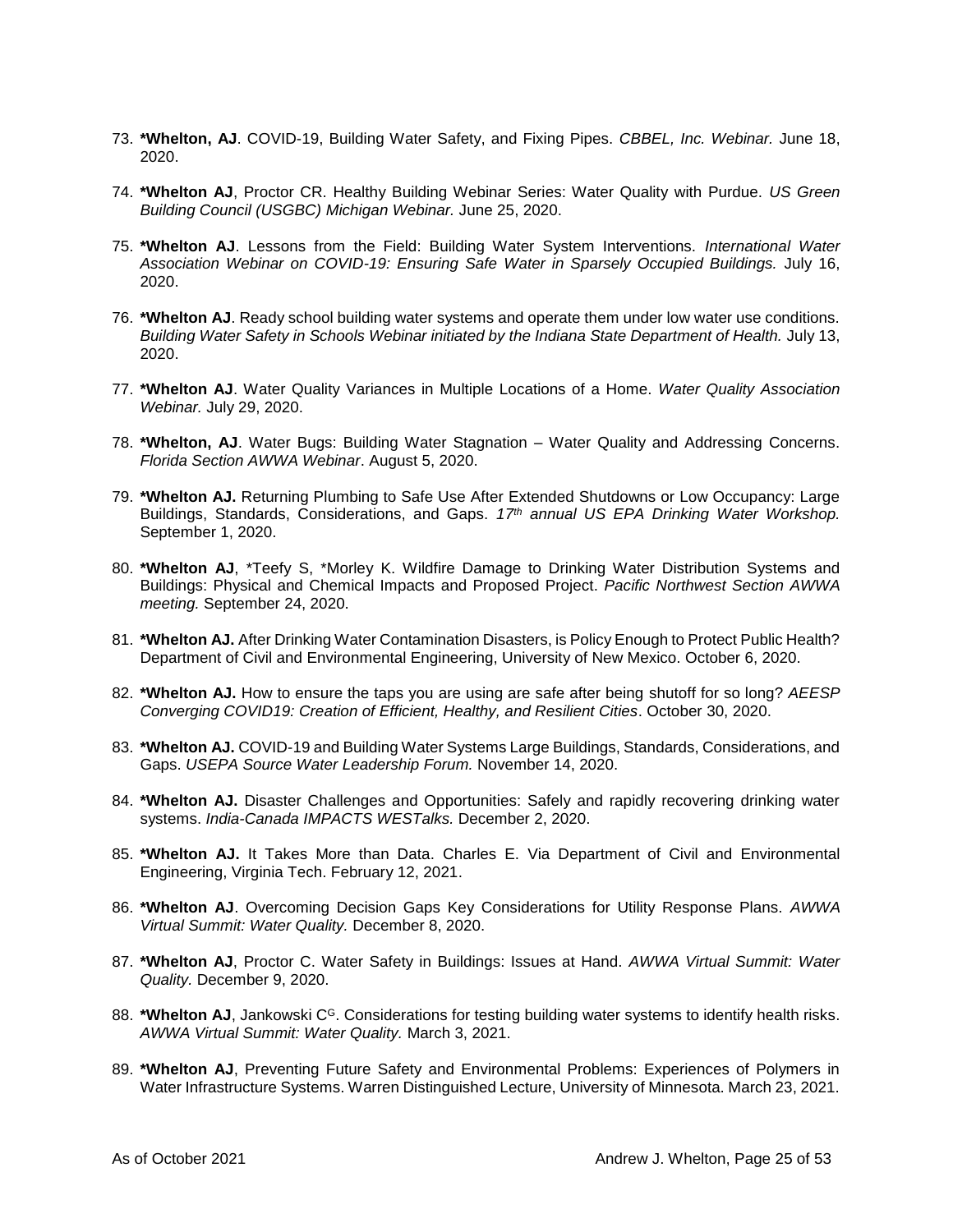- 90. **\*Whelton AJ.** Considerations for returning plumbing to safe use after its been chemically contaminated. Royal Society of Public Health. April 14, 2021.
- 91. **\*Whelton, AJ,** Noh Y<sup>G</sup>, \*Shannahan J. CIPP: Public Health, Worker Health, Infrastructure, and the Environment. *Risk Assessment Discussion Meeting, Center for the Environment, Purdue University.* Virtual Online. April 1, 2021.
- 92. **\*Whelton, AJ.** Safer Plumbing Design, Use, and Recovering from Disasters. *IAPMO EWTS.* Virtual Online. May 12–13, 2021.
- 93. **\*Whelton, AJ.** Water Safety, Disasters, and Plastics. Southern Nevada Water Authority, Las Vegas, NV. August 27, 2021.
- 94. **\*Whelton AJ**. Lessons From the Pandemic: Building Water Safety in Schools, Offices, and Beyond. *Indiana Partners for Pollution Prevention Annual Meeting.* Indianapolis. September 2021.
- 95. **\*Whelton, AJ.** Lessons from the Pandemic: Building Water Safety in Schools, Offices, and Beyond. Partners for Pollution Prevention. Indianapolis, IN. September 23, 2021.
- 96. **\*Whelton, AJ.** Considerations for Wildfire Emergency Response and Health: Public Health Decisions in Response to Drinking Water System Contamination. *Presentation for the Canadian Ministry of Health and British Columbia Health, Canada.* Virtual Online. July 2021.
- 97. **\*Whelton, AJ.** Drinking Water Quality Variations in Green Residential Plumbing and Disasters. *Annual Water Quality Association Conference.* Las Vegas, NV. July 28, 2021.
- 98. **\*Whelton, AJ**. New Resources for Wildfire Contamination Response and Recovery. *National Environmental Health Association (NEHA) Monthly Meeting.* Virtual Online. July 28, 2021.
- 99. **\*Whelton, AJ**. Water Safety Considerations for Private Wells After a Wildfire. *NEHA Private Water Network webinar*. Virtual Online. August 2021.
- 100. **\*Whelton, AJ**. Considerations for response and recovery to contaminated water utility and building water systems. *Environmental Operators Certification Program (EOCP) annual meeting.* Vancouver, CN. Virtual Online. September 8, 2021.
- 101. **\*Whelton, AJ**. Lessons From the Pandemic: Building Water Safety in Schools, Offices, and Beyond. *Partners for Pollution Prevention Annual Meeting.* Indianapolis, IN. September 23, 2021.
- 102. Whelton, AJ. The Role of Science and Policy: Drinking Water Safety After Fires. School of Public Policy, University of California at Riverside. October 21, 2021. Virtual.
- 103. Whelton, AJ. New Developments in Building Water Safety. *Plumbing Manufacturers International Meeting.* November 2021. San Diego, CA.

*\*The invited National Academies of Science, Engineering, and Mathematics presentations and others associated with industry meetings are listed in the ENGAGEMENT SECTION.*

#### *Contributed conference/symposium presentations*

- 1. **\*Whelton, AJ<sup>G</sup>**, Dietrich, AM. Temperature Effects on Drinking Water Odor Perception. *AWWA Water Quality Technology Conference.* Nashville, Tennessee. November 2001.
- 2. **\*Whelton, AJ**. Force Health Protection on the Battlefield and in Garrison, Water System Security. *Society of American Military Engineers Annual Conference.* Baltimore, Maryland. 2004.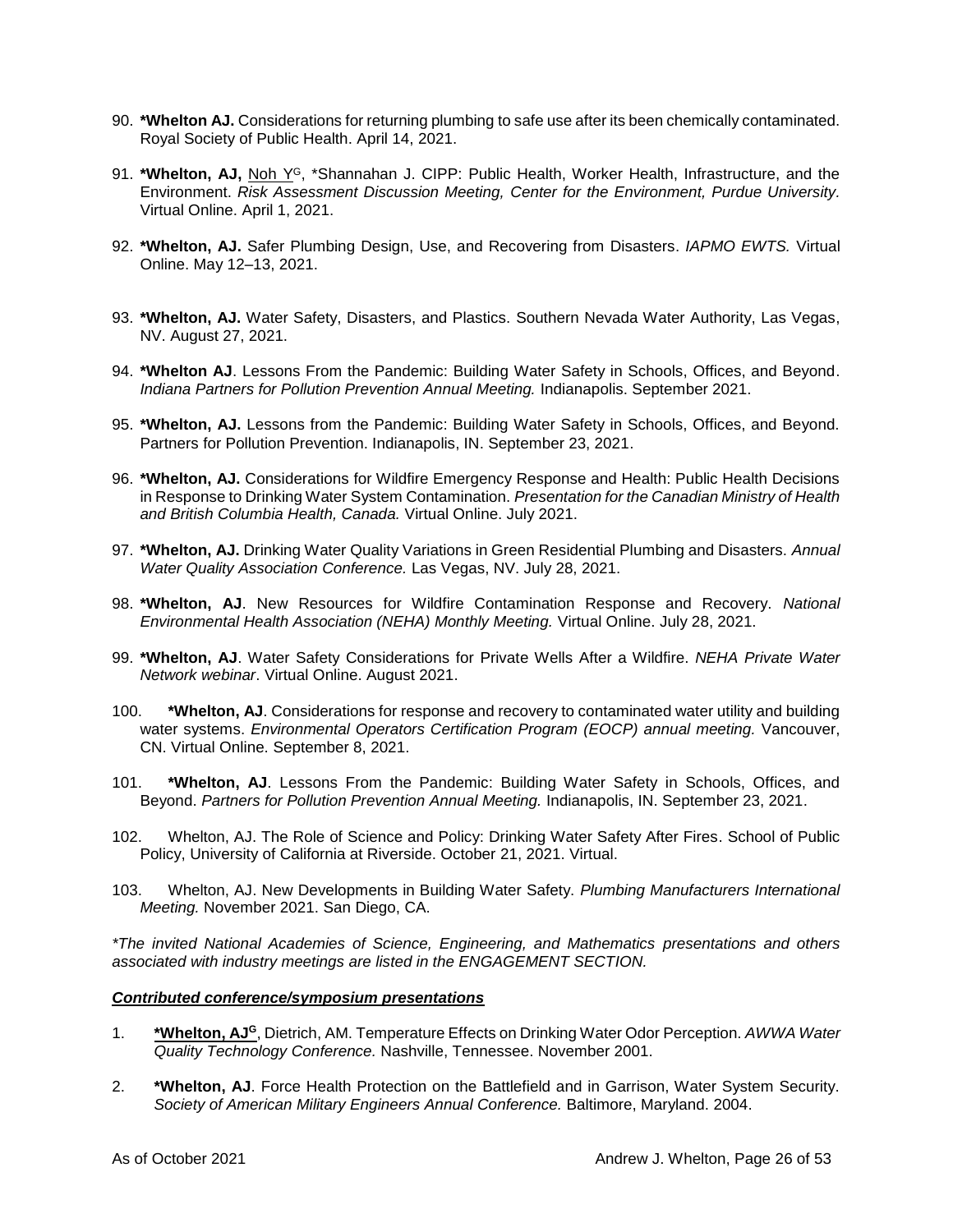- 3. **\*Whelton, AJ**. Customers as Distribution Sentinels. *AWWA Annual Conference and Exposition.* Orlando, Florida. June 2004.
- 4. **\*Whelton, AJ<sup>G</sup>**, Dietrich, AM, Tanko, JM. Degradation of High Density Polyethylene due to Oxygen and Chlorine Compounds. *Seminar Series Macromolecular Interfaces with Life Sciences (MILES) Program.* Virginia Tech. Blacksburg, Virginia. 2005.
- 5. **\*Whelton, AJ<sup>G</sup>**. How Important is the Taste of Minerals to Consumers? *7 th International Water Quality Assoc. Symposium for Off–Flavours in the Aquatic Environment.* Cornwall, Connecticut. 2005.
- 6. **\*Whelton, AJ<sup>G</sup>**. Drinking Water: Complaints, Polymers, and Oxidants. *Macromolecular Interfaces with Life Sciences (MILES) Program, Virginia Tech*, Blacksburg, Virginia. 2005.
- 7. **\*Whelton, AJ<sup>G</sup>**. Utilities and Consumers: Strategies to Assess, Manage, and Respond to Public Perception Issues. *AWWA Annual Conference and Exposition.* San Antonio, Texas. June 2006.
- 8. **\*Whelton, AJ**. Choosing Which Emergency Exercise is Right for You, You Have Three Options. *AWWA Water Security Congress.* Washington, D.C. 2006.
- 9. **\*Whelton, AJ<sup>G</sup>**. Evaluating Contaminant Interaction, Degradation, and Leaching of Personal Hydration Systems. *Macromolecular Interfaces with Life Sciences (MILES) Program.* Virginia Tech. Blacksburg, Virginia. 2006.
- 10. **\*Whelton AJ<sup>G</sup>**. Pilot Study for the Integration of Customer Feedback into Online Early Warning Systems. *AWWA Customer Service Conference.* Austin, Texas. 2007.
- 11. **\*Whelton, AJPD**, Dietrich AM, Gallagher DL. \*Poster:\* Sustainable Polyethylene Water Infrastructure: Contaminant Diffusivity and Solubility in New and Chlorine Exposed Pipe*. AEESP Biannual Conference.* University of Iowa, Iowa City, Iowa. July 26–29, 2009.
- 12. **\*Whelton, AJPD**. \*Poster:\* Building a Postdoctoral Association from the Ground–Up: Commitment, Challenges, and Resolution. *National Postdoc Association Conference.* Philadelphia, Pennsylvania. April 2010.
- 13. **\*Whelton, AJ**. *Plastics 101: Basic Knowledge for Every Civil Engineer. ASCE Alabama Section Annual Conference.* Orange Beach, Alabama. July 27–29, 2011.
- 14. **\*Whelton, AJ**. Chemical Leaching from Plastic Water Pipe, A Global Perspective. *Alabama / Mississippi AWWA Annual Conference.* Biloxi, Mississippi. October 2–4, 2011.
- 15. \*Greifenstein, M<sup>G</sup>, **Whelton, AJ**, Stoner, C, Stubner, A, White, D. \*Poster:\* An Investigation Into The Effects Of Temperature and Storage Time On Military Packaged Water In Afghanistan– The Liberation And Migration Of Potential Contaminants From Expeditionary Water Packaging System Polyethylene Terephthalate Water Bottles. *Uniformed Services of the Health Sciences University (USHUS) Research Day.* Bethesda, Maryland. May 11, 2012.
- 16. \*Webb, AJ, **Whelton, AJ**. 2012. Engaging Scientists and Engineers through Immersive Learning. *South Alabama Teaching and Learning Conference.* Mobile, Alabama. March 2012.
- 17. **\*Whelton, AJ**. Nanoparticle Release from Food and Water Contact Materials: Addressing Safety Concerns. *American Chemical Society Annual Meeting.* Environmental Chemistry Division. Philadelphia, Pennsylvania. August 22, 2012.
- 18. **\*Whelton, AJ**. Standard Test Method for Environmental Impacts of Stormwater Infrastructure Rehabilitation Materials. *Virginia Department of Transportation.* Charlottesville, VA. September 2012.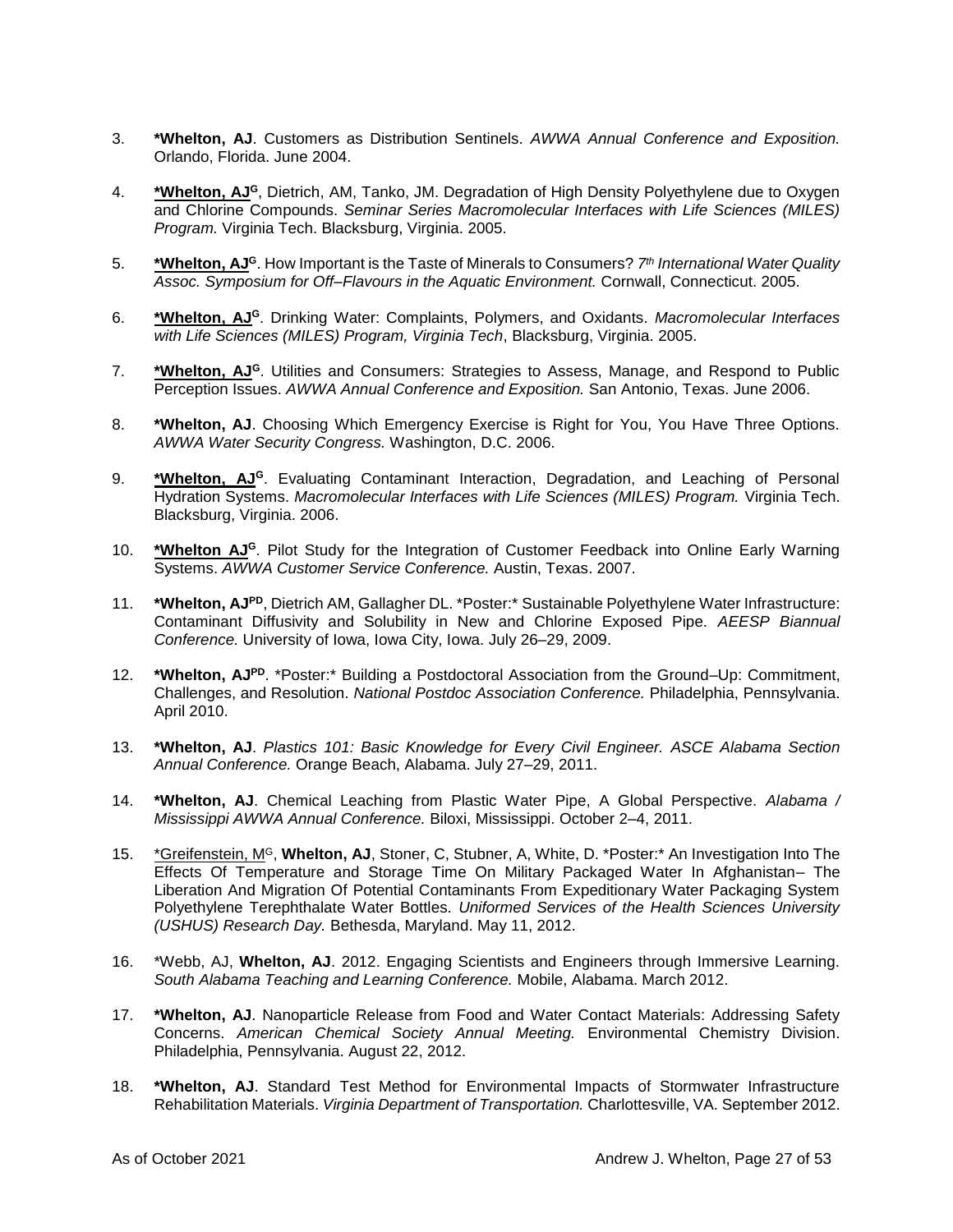- 19. \*Tabor, M<sup>G</sup>, Salehi, MPD, Estaba, J UG, **Whelton, AJ**. Influence of Infrastructure Rehabilitation Liners on Rinse Water Quality: Polymer Enhanced Cement Mortar and Polyurea Liners*. Alabama Water Resources Conference.* Orange Beach, Alabama. September 6, 2012.
- 20. \*Tabor, M<sup>G</sup>, Kelley, K<sup>G</sup>, Salehi, MPD, Estaba, J UG, Colmenarez, EUG, **Whelton, AJ**. \*Poster:\* Polymer Potpourri: Water Quality Impacts caused by Polymeric Water Infrastructure Materials. *Alabama / Mississippi AWWA Conference.* Mobile, Alabama. October 14–16, 2012.
- 21. \*Allen, R<sup>G</sup>, \*Marr, C<sup>G</sup>, Erdman, C<sup>G</sup>, Dulaney, BE<sup>G</sup>, Lucas, I <sup>G</sup>, Thomley, K<sup>G</sup>, Webb, BM, **Whelton, AJ**. \*Poster:\* Spatial Variability of Water Quality Near MAWSS Pump Station Intake at J.B. Converse Reservoir. *Alabama / Mississippi AWWA Conference.* Mobile, Alabama. October 14–16, 2012.
- 22. **\*Whelton, AJ**, Stenson, A, <u>Waddell, K<sup>uG</sup>, Nguyen, T<sup>uG</sup>, Kelley, K<sup>uG</sup>, Patel, J<sup>uG</sup>, Colmenarez, E<sup>uG</sup>,</u> Estaba, J<sup>ug</sup>. Determination of Contaminants Responsible for THM Formation by Examining a Lake Water's Natural Organic Matter Composition. *Alabama / Mississippi AWWA Conference.* Mobile, Alabama. October 2012.
- 23. <u>\*Prado, E<sup>uG</sup>, Navarro, L<sup>uG</sup>,</u> Holley, W<sup>pp</sup>, Holley, H, **Whelton, AJ**. \*Poster:\* Biocide Attack of HDPE Pipe in Power Facility Cooling Water Systems. *University Committee for Undergraduate Research (UCUR) Conference.* Mobile, Alabama. October 2012.
- 24. \*Salehi, MPD, **Whelton, AJ**. \*Poster:\* Environmental Health and Safety of Nanocomposites for Food and Water Contact Applications. *International Seminar on Polymer Science and Technology (ISPT) Conference.* Amirkabir University of Technology, Tehran, Iran. October 21–25, 2012.
- 25. \*Ladner, DA, Geitner, NK<sup>G</sup>, Steele, MM<sup>G</sup>, Xie, P<sup>G</sup>, Bhattacharya, P<sup>G</sup>, Chen, R, **Whelton, AJ**, Powers, S, Ke, P–C. \*Poster:\* Dendritic polymers as biocompatible oil spill dispersants. *Gulf of Mexico Oil Spill and Ecosystem Science Conference.* New Orleans, Louisiana. January 21–23, 2013.
- 26. Whelton, AJ, Stenson, A, Kelley, K<sup>G</sup>, Connell, M<sup>G</sup>, \*Cooley, R<sup>UG</sup>. "Poster": Minimizing Chemical Exposure in Green Buildings: Crosslinked Polyethylene (PEX) Installation Decisions*. Annual University of South Alabama Research Forum.* Mobile, Alabama. March 16, 2013.
- 27. \*Kelley, K<sup>G</sup>, Stenson, A, **Whelton, AJ**. Towards a Safer and Greener Environment: The Role of PEX Pipe on Drinking Water Odor and Organic Quality. *AWWA Annual Conference and Exposition.* Denver, Colorado. June 10–13, 2013.
- 28. \*Greifenstein, M<sup>G</sup>, Stoner, C, Stubner, A, Hout, J <sup>G</sup>, White, D, **Whelton, AJ**. \*Poster:\* Temperature and Storage Duration Influence on Hygienic Quality of Polyethylene Terephthalate Bottled Military Packaged Water. *National Environmental Health Association Conference.* Washington, D.C. July 9– 11, 2013.
- 29. \*Ladner, DA, Geitner, NK<sup>G</sup>, Steele, MM<sup>G</sup>, Xie, P<sup>G</sup>, Bhattacharya, P<sup>G</sup>, Chen, R, **Whelton, AJ**, Powers, S, Ke, P–C. \*Poster:\* Dendritic polymers as biocompatible oil spill dispersants. 2013. *AEESP Biannual Conference.* Golden, Colorado. July 15, 2013.
- 30. \*Salehi, M<sup>G</sup>, **Whelton, AJ**. Polymers in Water and Energy Systems: Pipes and Oil Spills. *Clemson University, Department of Environmental Engineering and Earth Sciences.* Clemson, South Carolina. January 15, 2014. Sent graduate student in place.
- 31. \*Salehi, M<sup>G</sup>, Boettcher, A, Powers, S, **Whelton, AJ**. \*Poster:\* Toxicity of a Promising Oil Spill Dispersant to Daphnia magna. *Gulf of Mexico Oil Spill and Ecosystem Science Conference.* Mobile, Alabama. January 22, 2014.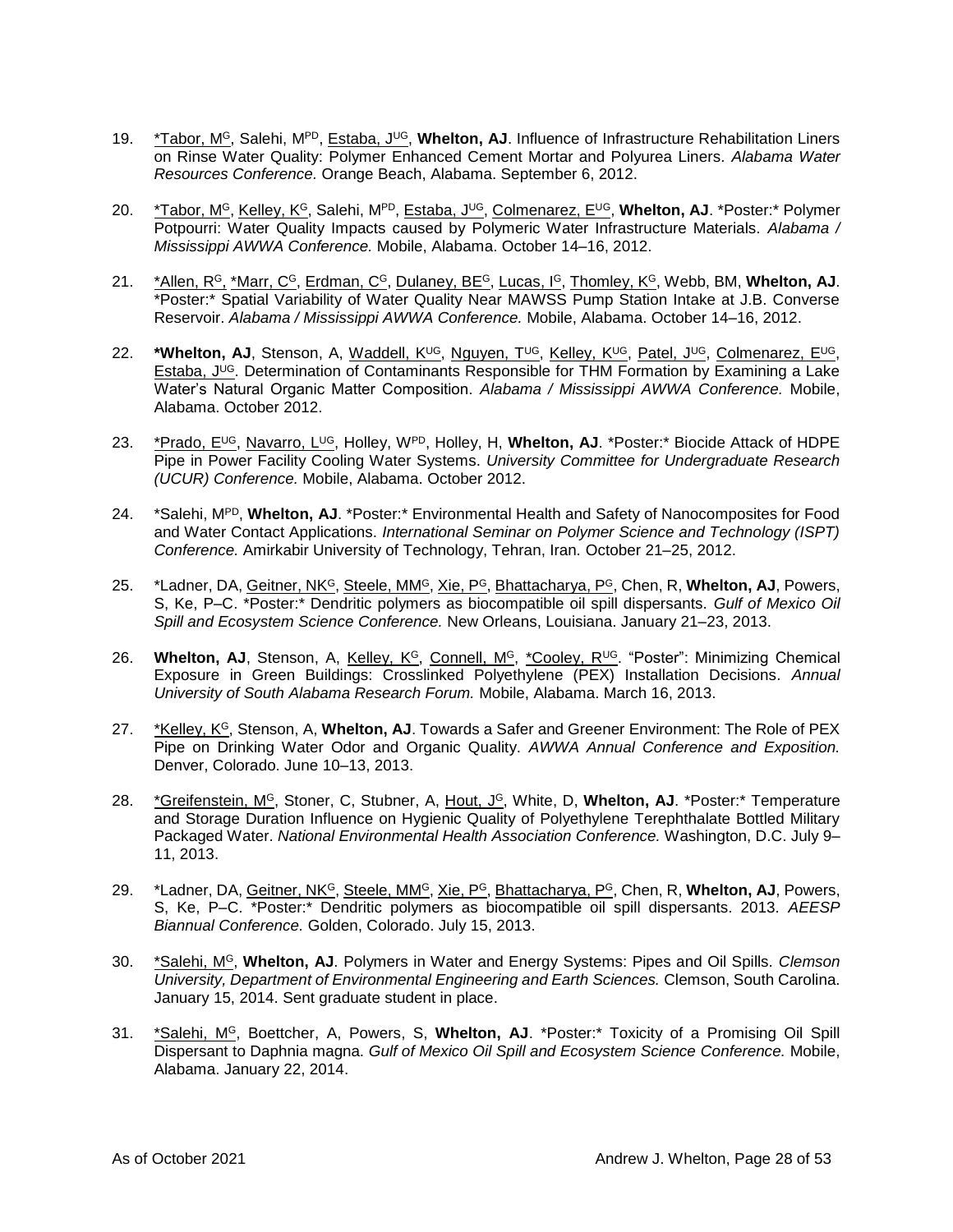- 32. \*Tu, Y<sup>G</sup>, Xie, P<sup>G</sup>, Ulmer, R, Goins, R, Ladner, DA, Geitner, NK<sup>PD</sup>, Ke, P-C, Ding, F, Salehi, M<sup>G</sup>, Powers, S, **Whelton, AJ**. Dendritic polymers as oil spill dispersants: Effectiveness and toxicity compared to Corexit 9500. *Gulf of Mexico Oil Spill and Ecosystem Science Conference.* Mobile, Alabama. January 29, 2014.
- 33. \*Tabor, ML<sup>G</sup>, Newman, DPD, Boettcher, A, White, KD, Steward, E, **Whelton, AJ**. *An* Investigation of Water Quality and Aquatic Toxicity Concerns of CIPP Rehabilitated Infrastructure*. Alabama Water Environment Association Annual Conference.* Orange Beach, Alabama. April 6–9, 2014.
- 34. **\*Whelton, AJ**. Tap Water Quality in Plumbing Systems: Chemical Migration from PEX Plumbing Pipe and In–Home Drinking Water Quality following the Elk River Chemical Spill. *AWWA Annual Conference and Exposition.* Boston, Massachusetts. June 8, 2014.
- 35. \*Salehi, M<sup>G</sup>, Tu, Y<sup>G</sup>, Geitner, NPD, Xie, P<sup>G</sup>, Ladner, D, Powers, S, Boettcher, A, **Whelton, AJ**. Daphnia Magna Toxicity and Oil Dispersion Effectiveness of Hyperbranched Polyethyleneimine Compared to Corexit 9500: Technology Status and Path Forward. *American Chemical Society National Meeting*. San Francisco, California. August 10–14, 2014.
- 36. \*Rosen, J, McGuire, MJ, Eaton, A, **Whelton, AJ**. Chemical Spill of Crude MCHM into the Elk River. *2014 New England Water Works Association Conference.* Rockport, Maine. September 21–24, 2014.
- 37. \*Gill, JP<sup>G</sup>, **Whelton, AJ**. Why Plastic Water Pipes, Liners, and Coatings Fail and How to Recognize the Warning Signs. *Alabama /Mississippi AWWA Conference.* Point Clear, Alabama. November 16– 20, 2014.
- 38. <u>\*McMillan, L<sup>G</sup>, Kelley, K<sup>G</sup>, Connell, M<sup>G</sup>, Gill, J<sup>G</sup>, White, KD, <u>Salehi, M<sup>G</sup>,</u> **Whelton, AJ**. Consequences</u> of Contaminated Water Stagnation and Flushing for Plastic and Metal Residential Plumbing Systems: West Virginia. *Alabama /Mississippi AWWA Conference.* Point Clear, Alabama. November 16–20, 2014.
- 39. **\*Whelton, AJ**. Perspectives from an Outsider, Community Engagement, Pre– and Post– Flush Plumbing System Water Testing Results. *AWWA Water Quality Technology Conference.* New Orleans, Louisiana. November 16–20, 2014.
- 40. \*Rodriguez, RUG, Boettcher, A, Powers, S, **Whelton, AJ**, Edelbrock, J UG, Rikard, S. Impact of Corexit 9500 on the Early Life Stages of the Eastern Oysters, *Crassostrea virginica*. *Bays and Bayous Symposium.* Mobile, Alabama. December 2–3, 2014.
- 41. **\*Whelton, AJ**, Rosen J, Patterson M. Licorice and Lessons Learned. *Society of Risk Assessment Conference.* Denver, Colorado. December 7–10, 2014.
- 42. **\*Whelton, AJ**. Understanding Tap Water Chemical Levels in Affected Homes: Detection limits, breakdown products, in–home locations. *Society of Risk Assessment Conference.* Denver, Colorado. December 7–10, 2014.
- 43. \*Rosen, J, **Whelton, AJ**. Expert Evaluation of Chemical Spill of Crude MCHM into the Elk River, the West Virginia Testing Assessment Project (WV TAP). *Society of Risk Assessment Conference.* Denver, Colorado. December 7–10, 2014.
- 44. **\*Whelton, AJ**. Scientific challenges associated with building plumbing systems and water infrastructure contamination events. *[U.S. Environmental Protection Agency](http://www.purdue.edu/)*, Cincinnati, Ohio. February 10, 2015.
- 45. \*Salehi, M<sup>G</sup>, Stenson, A, **Whelton, AJ**. How Some Plastic Plumbing Pipes Can Cause Problems: Tap Water Chemicals, Odors, and Microbial Regrowth Potential. *Indiana Section AWWA Conference.* Indianapolis, Indiana. February 10–12, 2015.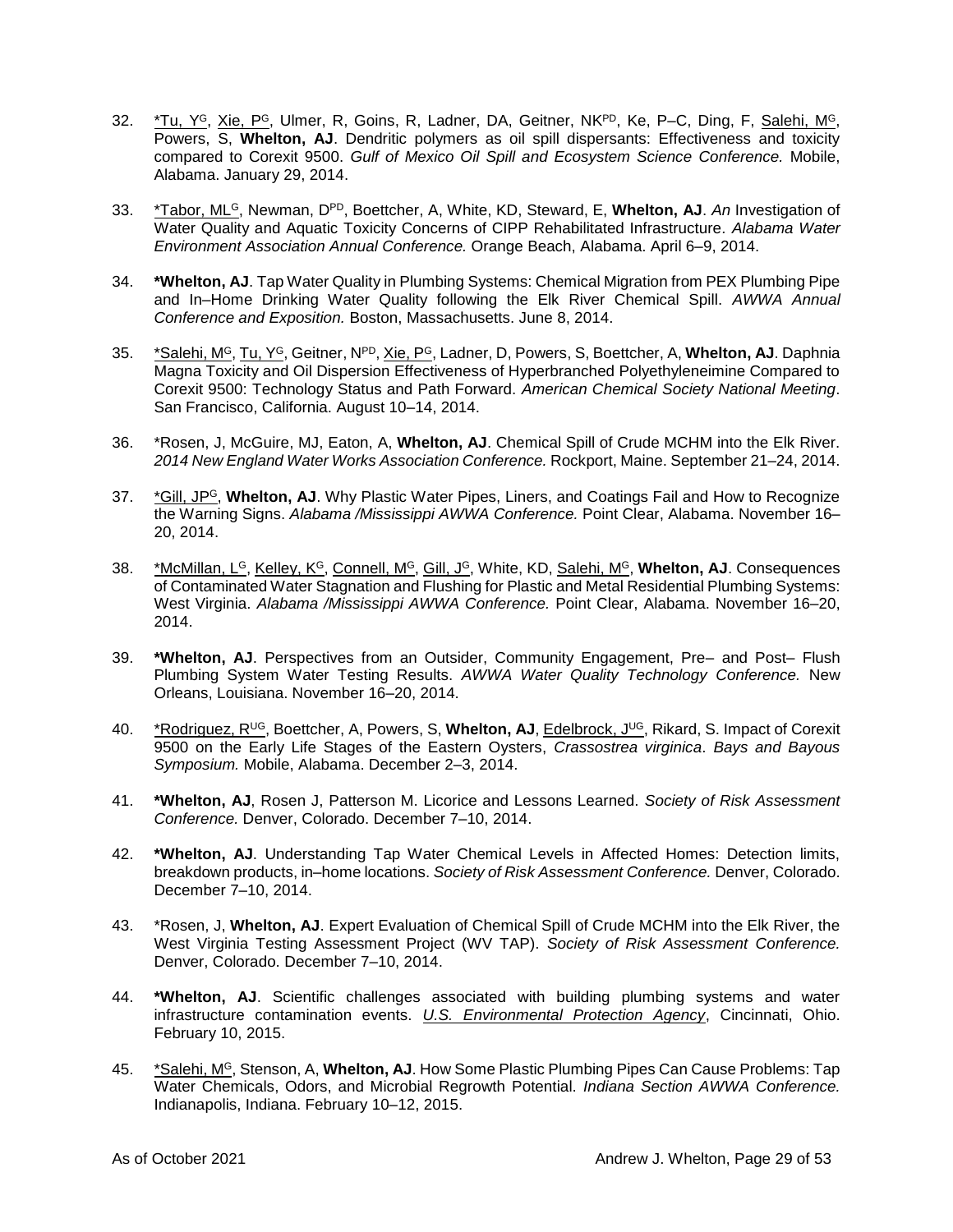- 46. \*Patterson, J, Dourson, M, Rosen, J, **Whelton, AJ**. 2015. \*Poster:\*: MCHM Spill in the Elk River Toxicology and Risk Assessment. *Society of Toxicology Conference.* San Diego, California. March 20–22, 2015.
- 47. <u>\*Rodriguez, R<sup>uG</sup>,</u> Powers, S, **Whelton, AJ**, <u>Edelbrock, J<sup>uG</sup>,</u> Rikard, S, Boettcher, A, Impact of Corexit 9500 on the Early Life Stages of the Eastern Oyster, *Crassostrea virginica. National Shellfisheries Association Conference.* Monterey, California. March 22–26, 2015.
- 48. \*Salehi, M<sup>G</sup>, Stenson, A, **Whelton, AJ**. Considerations for Sustainable Plumbing Decisions. *8th Annual Midwest Graduate Student Summit*. West Lafayette, Indiana. April 11–12, 2015.
- 49. \*Novy, C<sup>G</sup>, Beebe, DA, **Whelton, AJ**. Environmental Fate and Aquatic Toxicity of Chemicals Spilled into the Elk River, West Virginia. *Alabama Water Environment Association Conference.* Orange Beach, Alabama. April 12–15, 2015.
- 50. \*Novy, C<sup>G</sup>, Beebe, D, **Whelton, AJ**. \*Poster:\* Environmental Contamination and Daphnia Magna Toxicity Caused by the Freedom Industries Elk River Chemical Spill, West Virginia. *University of South Alabama Research Forum.* Mobile, Alabama. Spring 2015.
- 51. \*Boyd, SUG, Ghosal, RUG, Dey, R, **Whelton, AJ**, Stenson, A. \*Poster:\* ESI–MS Analysis of PEX pipe contact water. *University of South Alabama Research Forum.* Mobile, Alabama. Spring 2015.
- 52. \*Novy, C<sup>G</sup>, Beebe, A, **Whelton, AJ**. \*Poster:\* Environmental Concentrations and Aquatic Toxicity of a Chemical Mixture Spilled into a Drinking Water Supply in Charleston, West Virginia. *NSF Lessons Learned Workshop for the Dan and Elk River Spills.* Shepherdstown, West Virginia. May 27–29, 2015.
- 53. \*Huang, X<sup>G</sup>, Casteloes, K<sup>G</sup>, Kelly, DUG, **Whelton, AJ**. \*Poster:\* Lessons Learned from Water Supply and Infrastructure Contamination Incidents Caused by Chemical Spills in North America, 2014–2015. *NSF Lessons Learned Workshop for the Dan and Elk River Spills.* Shepherdstown, West Virginia. May 27–29, 2015.
- 54. **\*Whelton, AJ**, Stenson, AC, Kelley, KM<sup>G</sup>, Connell, M<sup>G</sup>, Dey, R, Moore, MP<sup>G</sup>. 2015. Plastic Water Main and Service Connection Pipes: Oxidative Resistance, Leaching, And Microbial Regrowth Differences. *AWWA Annual Conference. and Exposition.* Anaheim, California. June 8–10, 2015.
- 55. \*Huang, X<sup>G</sup>, Casteloes, K<sup>G</sup>, Kelly, DUG, **Whelton, AJ**. \*Poster:\* Lessons Learned from Water Supply and Infrastructure Contamination Incidents Caused by Chemical Spills in North America, 2014–2015. *AEESP Biannual Conference.* New Haven, Connecticut. June 13–16, 2015.
- 56. \*Salehi M<sup>G</sup>, Connell M<sup>G</sup>, Kelley KM<sup>G</sup>, Stenson A, Whelton AJ. PEX and PP Plumbing Pipe Impacts on Tap Water Quality. *AEESP Biannual Conference.* New Haven, Connecticut. June 13–16, 2015.
- 57. **\*Whelton, AJ,** \*Haas, C. Lessons Offered from the 2014 Freedom Industries Chemical Spill, West Virginia USA: Research and Education. *AEESP Biannual Conference.* New Haven, Connecticut. June 13–16, 2015.
- 58. **\*Whelton, AJ**. Lessons Offered from the 2014 Freedom Industries Chemical Spill, West Virginia USA: Research and Education. *AEESP Biannual Conference.* New Haven, Connecticut. June 13– 16, 2015.
- 59. **\*Whelton, AJ**, \*Haas CN. Rapid Permeation of Environmental Engineering and Science Discoveries into Public Policy Decisions through Social Media Platforms. *AEESP Biannual Conference.* New Haven, Connecticut. June 13–16, 2015.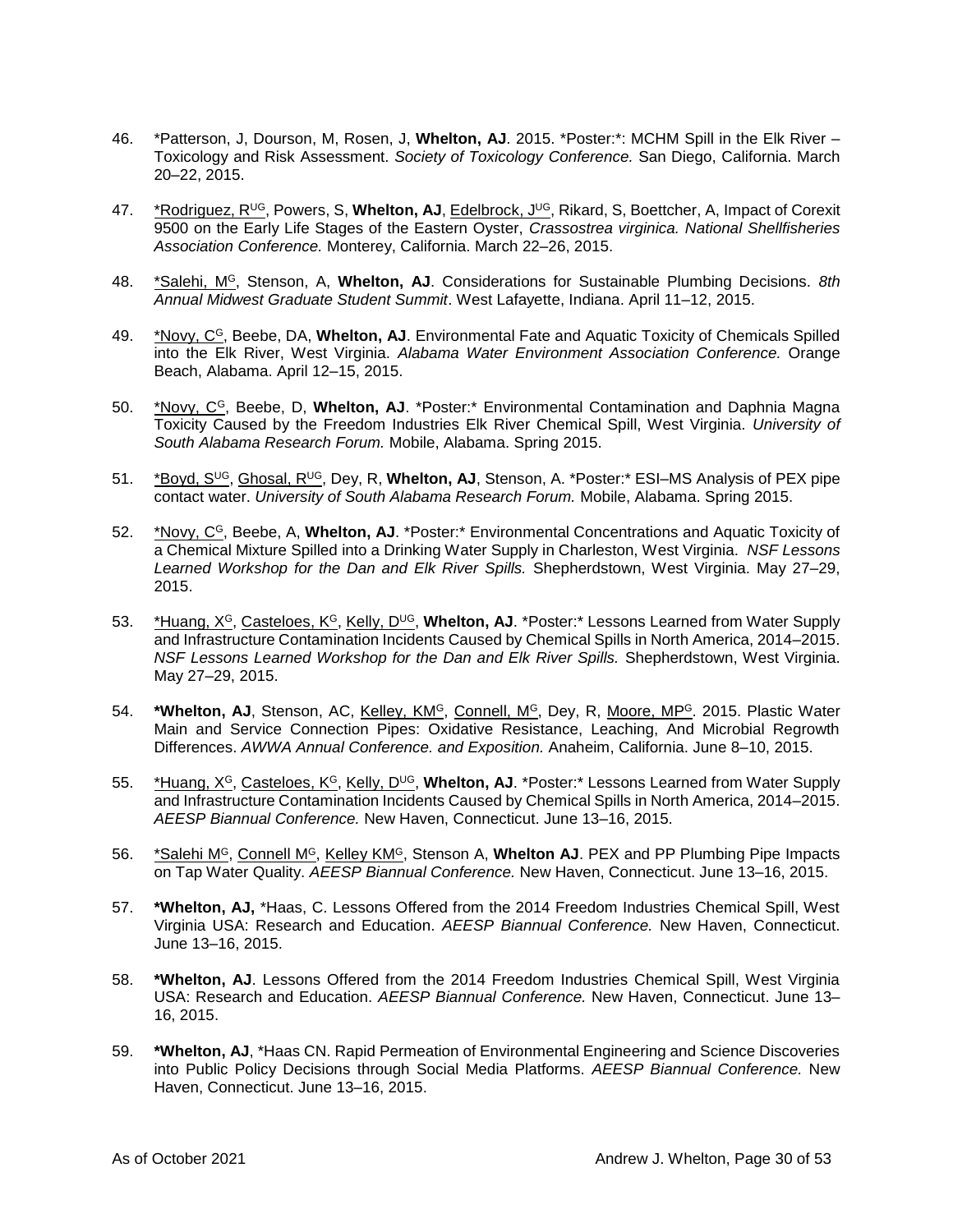- 60. \*Eckleman, M, **Whelton, AJ**, Stenson, A. Chemical Toxicity Along the Life Cycle of Residential Piping. *AEESP Biannual Conference.* New Haven, Connecticut. June 13–16, 2015.
- 61. **\*Whelton, AJ**. Need for safer chemicals and rapid screening tools: The 2014 Freedom Industries chemical spill, West Virginia, USA. *250th American Chemical Society National Meeting.* Boston, Massachusetts. August 16–20, 2015.
- 62. \*Whelton, AJ. Interaction of Crude Oil and Hydraulic Fracturing Chemicals with Water Distribution Pipes. *AWWA Water Quality Technology Conference.* Salt Lake City, Utah. November 15–19, 2015.
- 63. \*Casteloes, KS<sup>G</sup>, Brazeau, RH, **Whelton, AJ**. Decontaminating Chemically Contaminated Residential Premise Plumbing Systems by Flushing. *Indiana AWWA Annual Conference and Exposition.* Indianapolis, Indiana. January 30–February 2, 2016.
- 64. \*Salehi, M<sup>G</sup>, **Whelton, AJ**. Heavy Metals on Plastic Plumbing Pipe Surfaces: Occurrence and Implications. *Indiana AWWA Annual Conference and Exposition.* Indianapolis, Indiana. January 30– February 2, 2016.
- 65. **\*Whelton, AJ**. Key Decisions during Drinking Water Contamination Incident Investigations and Recovery. *Indiana AWWA Annual Conference and Exposition.* Indianapolis, Indiana. January 30– February 2, 2016.
- 66. \*Meyer, M, **\*Whelton, AJ**. Post Construction Best Management Practices (BMP) for Reducing Stormwater Pollution: Trends, Challenges, and a Planning Ahead. *102nd Annual Purdue University Roads School.* West Lafayette, Indiana. March 8–10, 2016.
- 67. \*Horzmann, KA<sup>G</sup>, **Whelton, AJ**, Freeman, JL. Acute developmental toxicity of crude MCHM in zebrafish (*Danio rerio*) and observed neurobehavioral alterations. *Society of Toxicology Conference.* New Orleans, Louisiana. March 13–17, 2016.
- 68. \*Prendergast, KUG, Casteloes, KS<sup>G</sup>, **Whelton, AJ**. \*Poster:\* Surfactant–Polymer Interactions with Plastic Drinking Water Conveyance Materials. *Purdue University Undergraduate Research Symposium.* West Lafayette, Indiana. April 12, 2016.
- 69. \*Omur–Ozbek, P, Akalp, D<sup>G</sup>, **Whelton, AJ**. Tap Water and Indoor Air Contamination due to an Unintentional Chemical Spill in Source Water in West Virginia, USA. *ISEC.* Istanbul. Turkey, May 24– 29, 2016.
- 70. \*Wang, M<sup>G</sup>, Salehi, ME<sup>G</sup>, **Whelton, AJ**, Zhou, Z. Effects of Water Temperature and TOC Leached from PEX Pipes on the Occurrence of Bacteria in Household Water Distribution Systems. *American Society of Microbiology Conference.* Boston, Massachusetts. June 16–20, 2016.
- 71. \*Salehi, M<sup>G</sup>, Whelton, AJ. Accumulation of Heavy Metals on Plastics: Premise Plumbing Removal and Analysis of an Entire Plastic Premise Plumbing System. *AWWA Annual Conference and Exposition.* Chicago, Illinois. June 11–14, 2016.
- 72. \*Coleman, J UG, Hawes, J UG, Teimouri, M<sup>G</sup>, Salehi, M<sup>G</sup>, **Whelton, AJ**. Role of Water pH and Temperature on Chemical Leaching from PEX Pipes. *AWWA Annual Conference and Exposition.* Chicago, Illinois. June 11–14, 2016.
- 73. \*Hawes, J UG, Casteloes, KS<sup>G</sup>, Conkling, EUG, **Whelton, AJ**. Water Heater Cleaning Following Chemical Contamination Incidents: Examining Effectiveness and Evaluating a Recent Model. *AWWA Annual Conference. and Exposition.* Chicago, Illinois. June 11–14, 2016.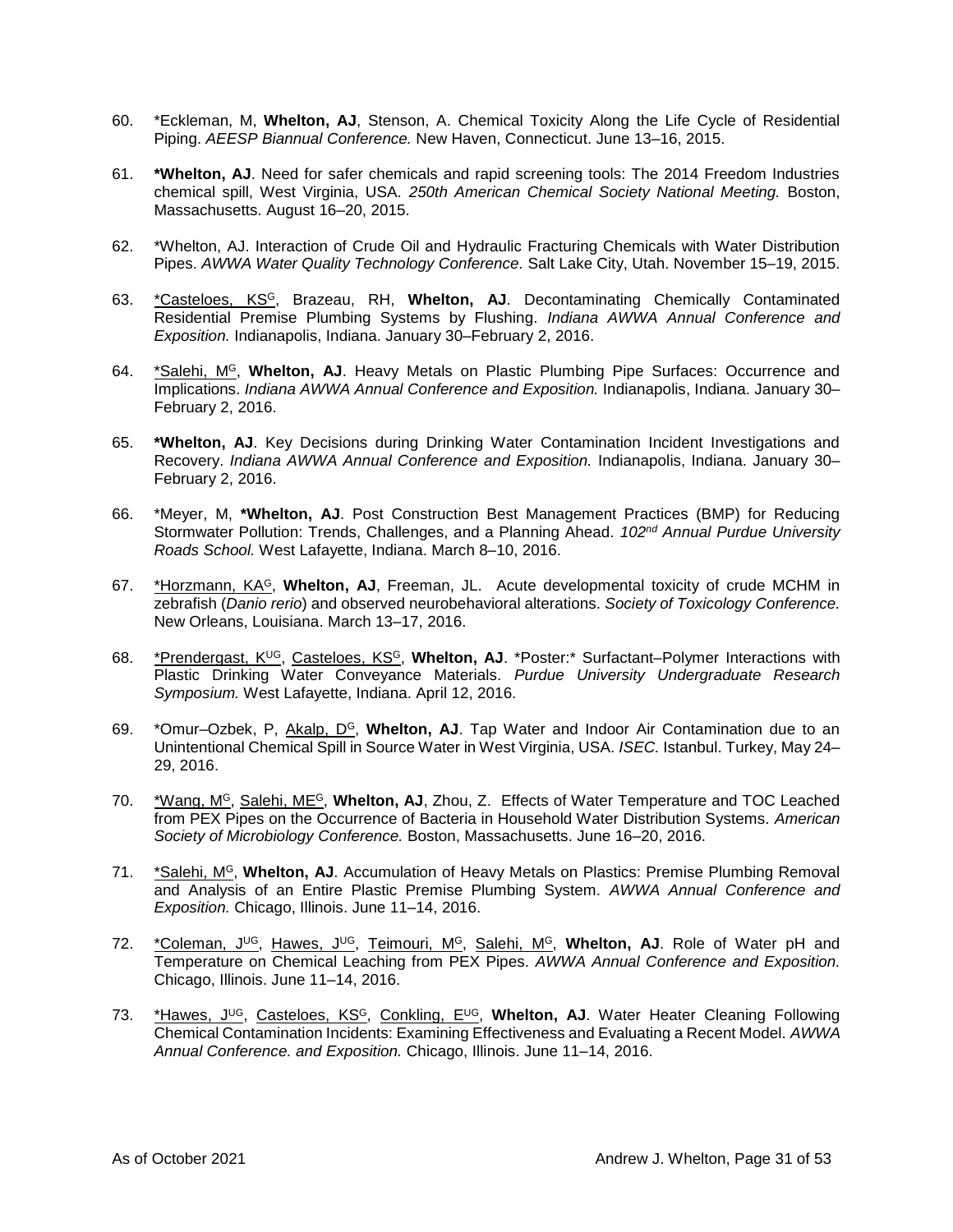- 74. \* Akalp, D<sup>G</sup>, Whelton, AJ, Omur–Ozbek, P. The West Virginia Chemical Spill: Volatilization of 4– Methylcyclohexanemethanol (MCHM) from Drinking Water to Indoor Air. *AWWA Annual Conference and Exposition.* Chicago, Illinois. June 11–14, 2016.
- 75. \*Conkling, ENUG, Teimouri, M<sup>G</sup>, **Whelton, AJ**. "Poster": Developing Methods to Characterize Cured– in–Place Pipe (CIPP). *Summer Undergraduate Research Fellowship (SURF) Symposium.* Abstract. Purdue University, West Lafayette, Indiana. August 4, 2016. [http://docs.lib.purdue.edu/surf/2016/presentations/3.](http://docs.lib.purdue.edu/surf/2016/presentations/3)
- 76. \*Hua, I, \*Mashtare, M, **Whelton, AJ**. Educate, Train, and Inspire the Next Generation of Waste Management and Innovation Professionals at Purdue University. *Solid Waste Assoc. of North America WASTECON.* Indianapolis, Indiana. August 22–25, 2016.
- 77. <u>\*Salehi, M<sup>G</sup>, Wang, M<sup>G</sup>, Zhou, Z, Whelton, AJ. "Poster": Changes in Potable Water Chemical and</u> Microbiological Quality in a Newly Commissioned Residential Green Building. *Big 10 GRAD EXPOSITION.* Purdue University, West Lafayette, Indiana. September 25, 2016.
- 78. \*Ra, K<sup>G</sup>, Teimouri, M<sup>G</sup>, Conkling, ENUG, Howarter, J, Boor, B, Zyaykina, N, **Whelton, AJ**. "Poster": Environmental Contamination and Occupational Exposure Risks of CIPP Rehabilitation. *Big 10 GRAD EXPOSITION.* Purdue University, West Lafayette, Indiana. September 25, 2016.
- 79. \*Yapturi, J UG, Huang, X<sup>G</sup>, Kelly, DUG, Cerrato, SAUG, Ladner, DA, **Whelton, AJ**. "Poster": Evaluation of a Rapid Bench–Scale Test to Determine Crude Oil Contamination and Recovery of Plastic Water Distribution Pipes. *Ecological Sciences and Engineering Symposium*. Purdue University, West Lafayette, Indiana. September 29, 2016.
- 80. \*Huang, X<sup>G</sup>, Andry, SUG, Kelly, DUG, Ladner, DA, **Whelton, AJ**. Scientific Considerations for Responding to and Recovering from Crude Oil Contaminated Water Piping Networks. *AWWA Water Quality Technology Conference.* Indianapolis, Indiana. November 12–16, 2016.
- 81. <u>\*Hawes, J<sup>ug</sup>, Casteloes, KS<sup>c</sup>, Conkling, E<sup>ug</sup>, **Whelton, AJ**. Procedures for Decontaminating Premise</u> Plumbing Rapidly and Safely and Research Needs. *AWWA Water Quality Technology Conference.* Indianapolis, Indiana. November 12–16, 2016.
- 82. \*Salehi, M<sup>G</sup>, **Whelton, AJ**. Plastic Pipes can be Sinks and Sources of Metals at the Tap. *AWWA Water Quality Technology Conference.* Indianapolis, Indiana. November 12–16, 2016.
- 83. \*Houserova, D<sup>ug</sup>, McGehee, JL, Jackson, BA, Harris, BD<sup>ug</sup>, Brown, TA, Buchel, B, Krajewski, LC<sup>G</sup>, **Whelton, AJ**, Stenson, AC. "Poster": High–Resolution Mass Spectrometry in NOM Characterization and DBP Formation Prediction. *Eastern Analytical Symposium and Exhibition*, Somerset, New Jersey. November 2016.
- 84. \*Teimouri, M<sup>G</sup>, Ra, K<sup>G</sup>, Conkling, E<sup>UG</sup>, Boor, BE, Howarter, JA, Jafvert, C, Youngblood, J, Zyakayina, N, **Whelton, AJ**. Rapid Response to CIPP Air Monitoring Study. Seminar for the *Division of Environmental and Ecological Engineering, Purdue University.* West Lafayette, Indiana. January 24, 2017.
- 85. \*Teimouri, M<sup>G</sup>, Conkling, EN<sup>UG</sup>, Ra, K<sup>G</sup>, Howarter, J, Boor, B, Zyaykina, N, Whelton, AJ. Cured in Place Pipe: Results from a RAPID response study to investigate chemical emissions into the workspace and environment. *Indiana AWWA Annual Conference.* Indianapolis, Indiana. January 29– February 2, 2017.
- 86. **\*Whelton, AJ**. Plastics in Water Infrastructure Repair and New Construction, Thinking Forward. *Flint Water Summit*, Flint, Michigan. March 7–9, 2017.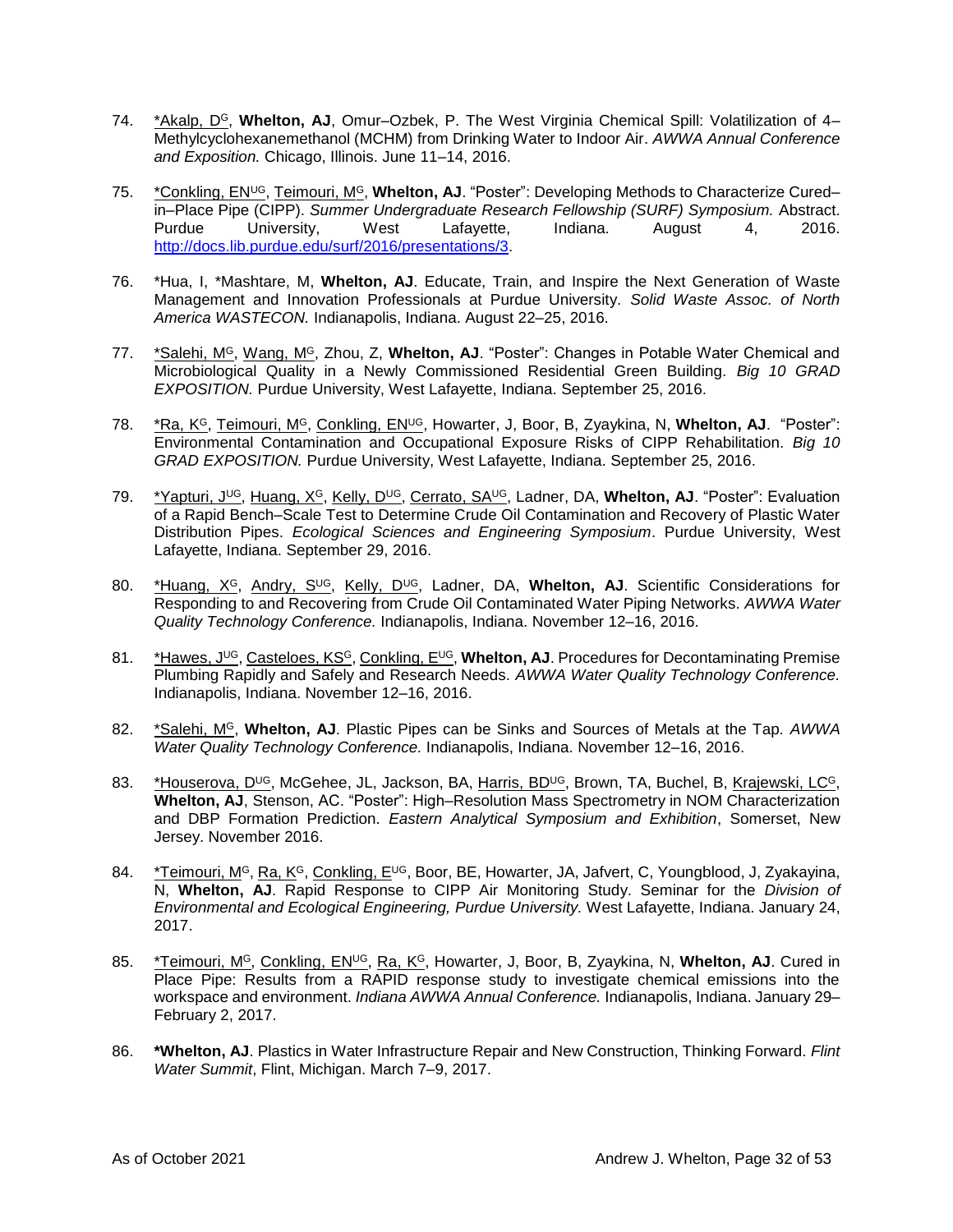- 87. Conkling, EN<sup>UG</sup>, Teimouri, M<sup>G</sup>, \*Ra, K<sup>G</sup>, Whelton, AJ. "Poster": Developing Methods to Characterize Cured–in–Place Pipe (CIPP). *Summer Undergraduate Research Fellowship (SURF) Symposium.* Minority Serving Institution Outreach Program, Purdue University, West Lafayette, Indiana. March 26, 2017.
- 88. \*Huang, XN<sup>G</sup>, Zhao, S<sup>G</sup>, Abu–Omar, MM, Whelton, AJ. "Poster": Application of biomass derived ligand to remove heavy metals from contaminated plastic drinking water pipe. *Office of Interdisciplinary Graduate Programs (OIGP) Spring Poster Session,* Purdue University, West Lafayette, Indiana. May 3, 2017.
- 89. \***Whelton, AJ.** Lawyers, A Federal Agency, and Catalyzed Research: The West Virginia Chemical Spill 3 Years Later. *AEESP Biannual Conference.* Ann Arbor, Michigan. June 20–22, 2017.
- 90. \* Teimouri, M<sup>G</sup>, Ra, K<sup>G</sup>, Conkling, E<sup>UG</sup>, Boor, B, Howarter, J, Jafvert, C, Youngblood, J, Zyaykina, N, Townsend, MUG, \***Whelton, AJ**. Water Pipe Repair Can Cause Toxic Air. *AEESP Biannual Conference.* Ann Arbor, Michigan. June 20–22, 2017.
- 91. \*Salehi, M<sup>G</sup>, Jafvert, C, Howarter, J, **Whelton, AJ**. Investigation of the Factors that Influence Lead Accumulation onto Polyethylene: Implication for Potable Water Plumbing Pipes. *AEESP Biannual Conference.* Ann Arbor, Michigan. June 20–22, 2017.
- 92. \*Teimouri, M<sup>G</sup>, Ra, K<sup>G</sup>, Conkling, E<sup>UG</sup>, Boor, B, Nuruddin, M<sup>G</sup>, Howarter, J, Jafvert, C, Youngblood, J, Zyaykina, N. \*Poster:\* Towards Understanding and Reducing Risk with In–Situ Water Pipe Repair Technologies. *Society of Risk Analysis Conference.* Alexandria, Virginia. December 10–14, 2017.
- 93. \*Whelton, AJ, Salehi, M<sup>G</sup>, Abouali, M, Wang, M<sup>G</sup>, Zhou, Z, Nejadhashemi, AP, Mitchell, J, Caskey, S<sup>G</sup>. Water Chemistry and Microbiology Changes as Plumbing Ages. *Society of Risk Analysis Conference.* Alexandria, Virginia. December 10–14, 2017.
- 94. **\*Whelton, AJ**. Rising to Meet 21st Century Drinking Water Challenges *USGBC GreenBuild Conference.* Boston, Massachusetts. November 7, 2017.
- 95. \*Ra, K, Teimouri, Sendesi, SM<sup>G</sup>, Donaldson, B, **Whelton, AJ**. CIPP and Spray–On Liner Culvert Rehabilitation: CIPP and Spray–On Liner Culvert Rehabilitation: A Review of Water Quality Impacts and Current Construction Specifications. *Transportation Research Board Annual Conference.* Washington, D.C. January 8, 2018.
- 96. \*Ra, K, Teimouri Sendesi, SM<sup>G</sup>, Howarter, J, Jafvert, CT, Donaldson, B, **Whelton, AJ**. \*Poster:\* Understanding and Reducing Impacts of Storm Water Culvert Rehabilitation Technologies to the Environment. *Indiana AWWA Annual Conference.* Indianapolis, Indiana. January 24, 2018.
- 97. \* Teimouri Sendesi, SM<sup>G</sup>, Ra, K, Conkling, EN<sup>UG</sup>, Zyaykina, N, Boor, BE, Howarter, JA, Youngblood, JP, Jafvert, CT, **Whelton, AJ**, \*Poster:\* Monitoring Chemical Emission from Cured–in–Place–Pipe installation. *Indiana AWWA Annual Conference.* Indianapolis, Indiana. January 24, 2018.
- 98. \*Wang, T<sup>G</sup>, Kim, J <sup>G</sup>, **Whelton, AJ**. \*Poster:\* Flint Water Crisis: Management of Plastic Bottle and Filter Waste. *AEESP Distinguished Lecture and Purdue University Conference.* West Lafayette, Indiana. February 2, 2018.
- 99. \*Salehi, MPD, Jafvert, JT, Howarter, JA, **Whelton, AJ**. \*Poster:\* Investigation of the Factors that Influence Lead Accumulation onto Polyethylene: Implication for Potable Water Plumbing Pipes. *AEESP Distinguished Lecture and Purdue University Conference.* West Lafayette, Indiana. February 2, 2018.
- 100. <u>\*Wang, T<sup>G</sup>, Kim, J<sup>G</sup>,</u> Whelton, AJ. Flint Water Crisis: Management of Plastic Bottle and Filter Waste. *Global Waste Management Symposium.* Indian Wells, California. February 11–14, 2018.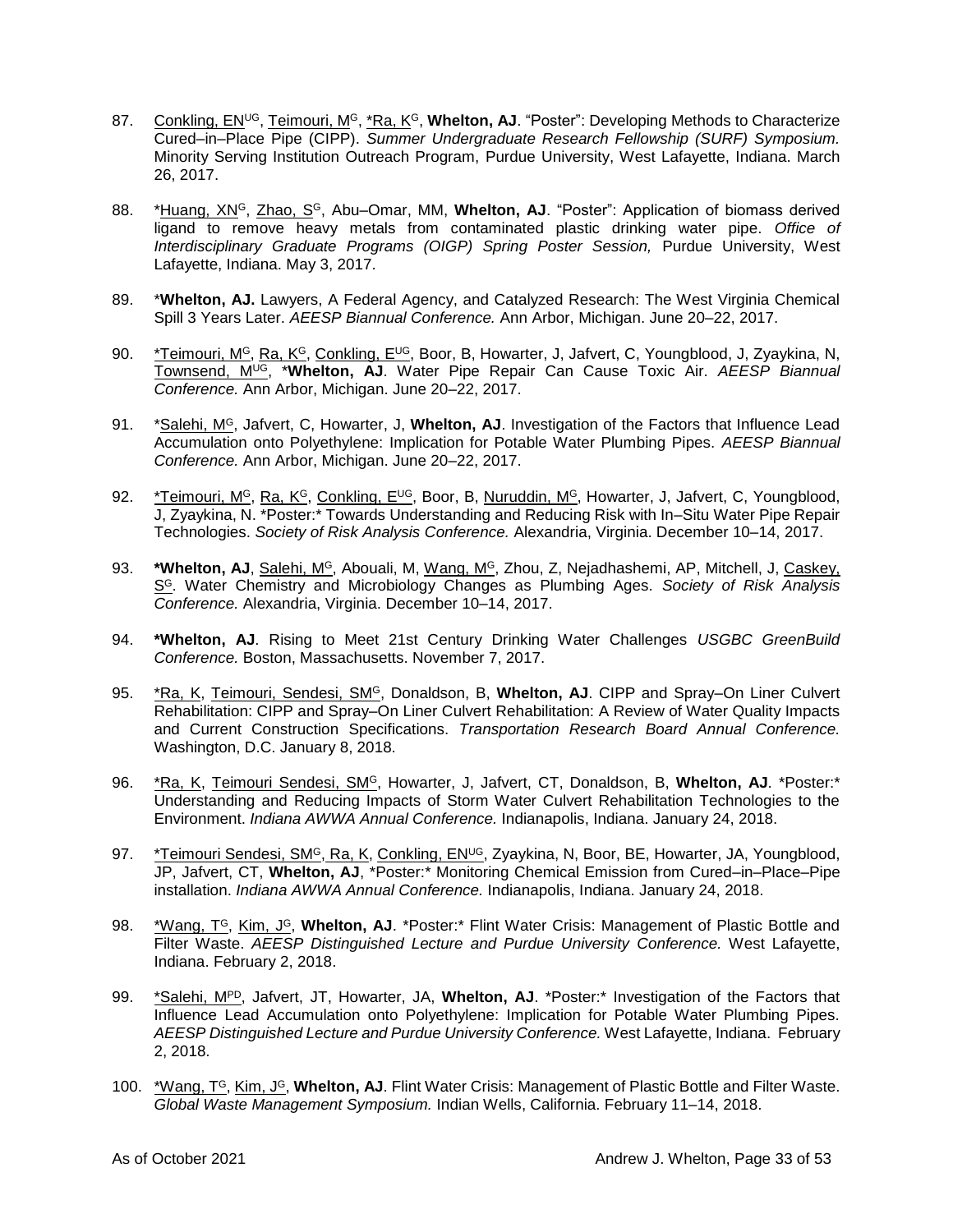- 101. <u>\*Teimouri Sendesi, SM<sup>G</sup>, Ra, K<sup>G</sup>, Conkling, EN<sup>UG</sup>, Boor, BE, <u>Nuruddin, M<sup>G</sup>,</u> Howarter, JA,</u> Youngblood, JP, Kobos, LM<sup>G</sup>, Shannahan, JH, Jafvert, CT, **Whelton, AJ**. "\*Poster\*": Chemical Emission from In–Situ Pipe Repairs. *Health and Disease: Science, Technology, Culture, and Policy Research Poster Session.* West Lafayette, Indiana. March 1, 2018.
- 102. \*Ra, K<sup>G</sup>, Teimouri Sendesi, SM<sup>G</sup>, Howarter, J, Jafvert, CT, Donaldson, B, **Whelton, AJ**. \*Poster:\* Understanding and Reducing Impacts of Storm Water Culvert Rehabilitation Technologies to the Environment. *Health and Disease: Science, Technology, Culture, and Policy Research Poster Session.* West Lafayette, Indiana. March 1, 2018.
- 103. \*Ra, K<sup>G</sup>, Teimouri Sendesi, SM<sup>G</sup>, Howarter, J, Jafvert, CT, Donaldson, B, **Whelton, AJ**. Limiting CIPP and Spray–On Liner Culvert Rehabilitation Water Quality Impacts and Construction Specifications. *Joint Transportation Research Program Roads School Conference.* West Lafayette, Indiana. March 5–8, 2018.
- 104. \*Teimouri Sendesi, SM<sup>G</sup>, Ra, K<sup>G</sup>, Conkling, EN<sup>UG</sup>, Boor, BE, Nuruddin, M<sup>G</sup>, Howarter, JA, Youngblood, JP, Kobos, LM<sup>G</sup>, Shannahan, JH, Jafvert, CT, **Whelton, AJ**. Chemical Air Emissions and Exposures during Pipe Rehabilitation Using Cured–in–Place–Pipe (CIPP). *Joint Transportation Research Program Roads School Conference.* West Lafayette, Indiana. March 5–8, 2018.
- 105. \*Teimouri Sendesi, SM<sup>G</sup>, Ra, K<sup>G</sup>, Conkling, EN<sup>UG</sup>, Boor, BE, Nuruddin, M<sup>G</sup>, Howarter, JA, Youngblood JP, Shannahan JH, Jafvert CT, **Whelton AJ**. Worksite Emissions from a Cured–in–Place Pipe (CIPP) Installation Process. *American Industrial Hygiene Association Conference.* Philadelphia, Pennsylania. May 21, 2018.
- 106. \*Salehi, MPD, Abouali, MPD, Mitchell, J, Nejadhashemi, AP, Wang, M<sup>G</sup>, Zhou, Z, **Whelton, AJ.** The Link Between Fixture Water Use and Drinking Water Quality at a Net Zero Energy Residential Building. *American Water Works Association Annual Conference and Exposition.* Las Vegas, Nevada. June 12, 2018.
- 107. Odimayomi, T<sup>G</sup>, Salehi, MS<sup>PD</sup>, Ley, C<sup>G</sup>, Mitchell, J, Beecher, J, Rose, J, Lee, J, Nejadhashemi, PA, Dreelin, E, Gim, Aw T, Shah, A, Syal, M, Singh, G<sup>PD</sup>, Julien, R<sup>G</sup>, Dean, K<sup>G</sup>, Kropp, I<sup>G</sup>, Whelton, AJ. Monitoring Drinking Water Chemical Quality Changes at a Residential Net Zero Energy Building. *American Water Works Association Annual Conference and Exposition.* Las Vegas, Nevada. June 13, 2018.
- 108. \*Ra, K<sup>G</sup>, Teimouri Sendesi, SM<sup>G</sup>, Howarter, J, Jafvert, CT, Donaldson, B, **Whelton, AJ**. \*Poster\*: Understanding and Reducing Impacts of Storm Water Culvert Rehabilitation Technologies to the Environment. American Water Works Association Annual Conference and Exposition. Las Vegas, Nevada. June 13, 2018.
- 109. \*Teimouri Sendesi, SM<sup>G</sup>, Ra, K<sup>G</sup>, Conkling, EN<sup>UG</sup>, Boor, BE, Nuruddin, M<sup>G</sup>, Howarter, JA, Youngblood, JP, Kobos, LM<sup>G</sup>, Shannahan, JH, Jafvert, CT, **Whelton, AJ**. \*Poster\*: Materials Created and Released into Air during the Cured–in–Place Pipe (CIPP) Installation Process. *American Water Works Association Annual Conference and Exposition.* Las Vegas, Nevada. June 13, 2018.
- 110. Ley, C<sup>G</sup>, Salehi, MPD, **Whelton, AJ**. \*Poster\*: Microbial Community Structure Changes as a Building Transitions Between In–Situ Rainwater Treatment and Municipal Drinking Water. *American Water Works Association Annual Conference and Exposition.* Las Vega, Nevada. June 13, 2018.
- 111. Salehi, MPD, Ley, C<sup>G</sup>, Robinson, P, Sturgis, J, **Whelton, AJ**. \*Poster\*: Monitoring water organism loads using laser based elastic light scatter technology. *American Water Works Association Annual Conference and Exposition.* Las Vegas, Nevada. June 13, 2018.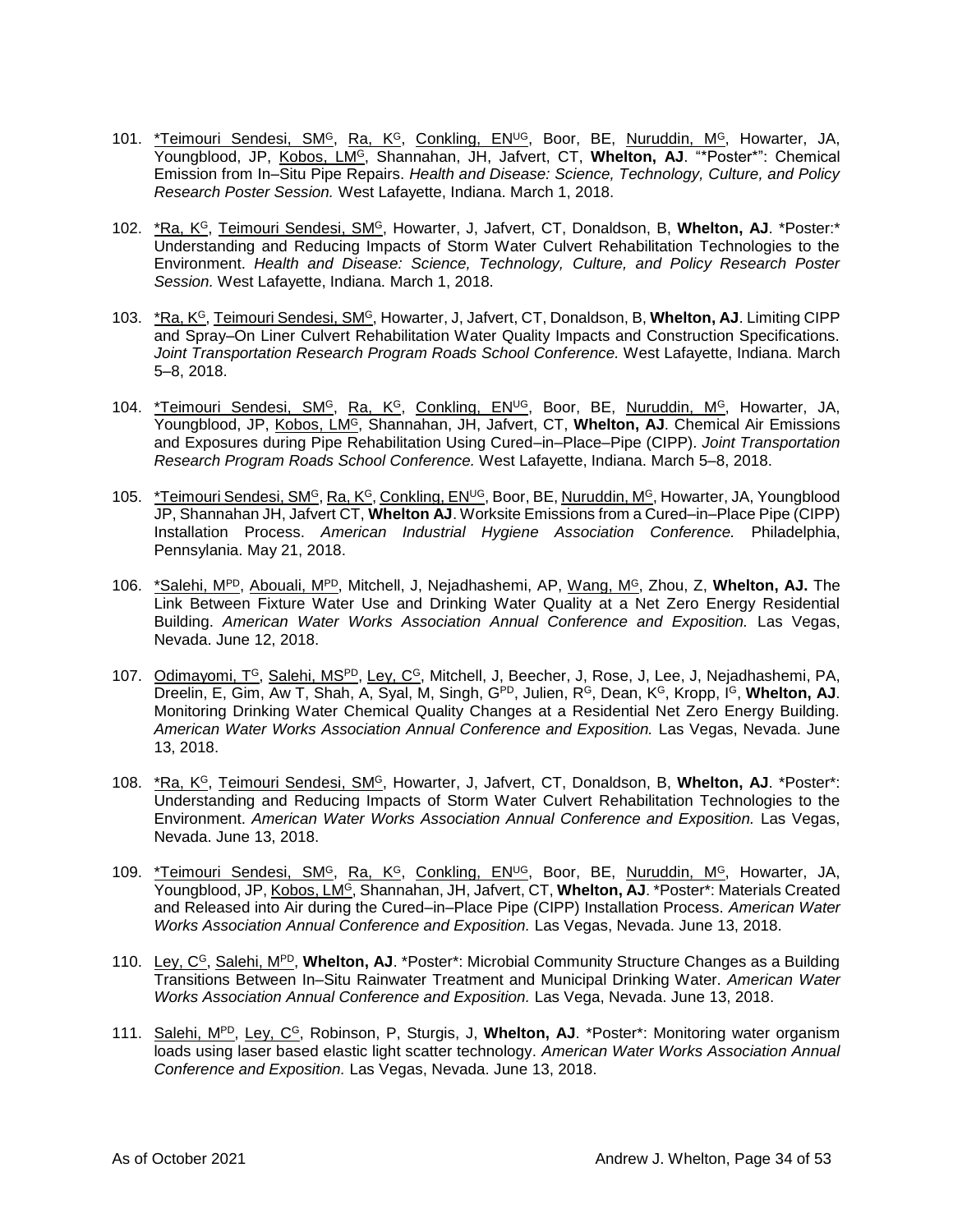- 112. \*Mitchell, J, **Whelton, AJ**. Predicting Drinking Water Safety Inside Buildings in a Technology Changing World. *National Environmental Health Association Annual Education Conference.*  Anaheim, California. June 27, 2018.
- 113. \*Shannahan, J, **Whelton, AJ**. Occupational, Public Health, and Environmental Concerns: Chemical Emissions from Sanitary Sewer and Storm Sewer Water Pipe Repairs. *National Environmental Health Association Annual Education Conference.* Anaheim, California. June 26, 2018.
- 114. Rinnger, EUG, **Whelton, AJ**, Odimayomi, T<sup>G</sup>, Salehi, M. \*Poster\*: Indoor Premise Plumbing: The Relationship Between Water Stagnation, Chlorine Decay, and Total Organic Carbon Levels. *Purdue University Summer Undergraduate Research Symposium.* West Lafayette, Indiana. August 2, 2018.
- 115. Tariq, MUG, Ley, C<sup>G</sup>, Salehi, M, **Whelton, AJ**. Short–term organic carbon release and chlorine disinfectant decay for crosslinked polyethylene (PEX) plumbing pipes. *Purdue University Summer Undergraduate Research Symposium.* West Lafayette, Indiana. August 2, 2018.
- 116. Ley, C<sup>G</sup>, Aw, TG, Ra, K<sup>G</sup>, Odimayomi, T<sup>G</sup>, Salehi, M, Singh, GPD, **Whelton, AJ**. Examining Variation In Microbial Drinking Water Metrics in A Net–Zero Water Building. *American Water Works Association Water Quality Technology Conference.* Toronto, Canada. November 11–15, 2018.
- 117. **Whelton, AJ**. Maximizing the Benefits of Culvert Lining By Minimizing Chemical Emission. *Transportation Research Board Annual Conference.* Washington, D.C. January 14, 2019.
- 118. Jafvert, CJ, **Whelton, AJ**. Evidence–Based Practices for Successful Lining Projects. *Transportation Research Board Annual Conference.* Washington, D.C. January 14, 2019.
- 119. Wang, QEUG, Huang, X<sup>G</sup>, Ra, K<sup>G</sup>, Odimayomi, T<sup>G</sup>, **Whelton, AJ**. \*Poster\*: Heavy Metal Deposition onto New PEX and CPVC Pipes. *Indiana Section American Water Works Association Annual Conference.* Indianapolis, Indiana. January 2019.
- 120. **Whelton, AJ**, Shannahan, J. Evaluation of the Health Risks Associated with Emissions from the Cured–In–Place Pipe Procedure. *Health Sciences Seminar Series, Purdue University*. West Lafayette, Indiana. April 2019.
- 121. **Whelton, AJ**, Shah, AD, Yu, D, Proctor, CPD. After the Wildfire: Response and Recovery to Large Scale Infrastructure Damage in Paradise, California. *EEE Graduate Seminar, Purdue University*. West Lafayette, Indiana. April 2019.
- 122. Proctor, CPD, **Whelton, AJ**, Shah, AD, Yu, D. After the Wildfire: Responding to and Recovering from Large–Scale Infrastructure Damage in Paradise, California. *25th EES Symposium at University of Illinois at Urbana–Champaign (UIUC).* Urbana–Champagne, Illinois. April 2019.
- 123. Lee, J, Mitchell, J, Nejadhashemi, P, **Whelton, AJ**. Development of Premise Plumbing's Integrated Hydraulic and Water Quality Modeling. *ASCE World Environmental & Water Resources Congress.*  Pittsburg, Pennsylvania. May 2019.
- 124. Kobos, L<sup>G</sup>, Teimouri Sendesi, SM<sup>G</sup>, Whelton, AJ, Shannahan, J. Assessment of Cured–In–Place Pipe Worksite Emissions and Toxicity. *Society of Toxicology Conference.* Baltimore, Maryland. May 2019.
- 125. Wang, QEUG, Huang, X<sup>G</sup>, Ra, K<sup>G</sup>, Odimayomi, T<sup>G</sup>, **Whelton, AJ**. \*Poster\*: An Initial Comparison of Heavy Metal Deposition onto New PEX and CPVC Pipes. *American Water Works Association Annual Conference and Exposition.* Denver, Colorado. June 2019.
- 126. Odimayomi, T<sup>G</sup>, Noh, Y<sup>G</sup>, Dasika, S<sup>G</sup>, Shah, AD, **Whelton, AJ**. \*Poster\*: Disinfectant Byproduct Generation within Residential Building Plumbing. *American Water Works Association Annual Conference and Exposition.* Denver, Colorado. June 2019.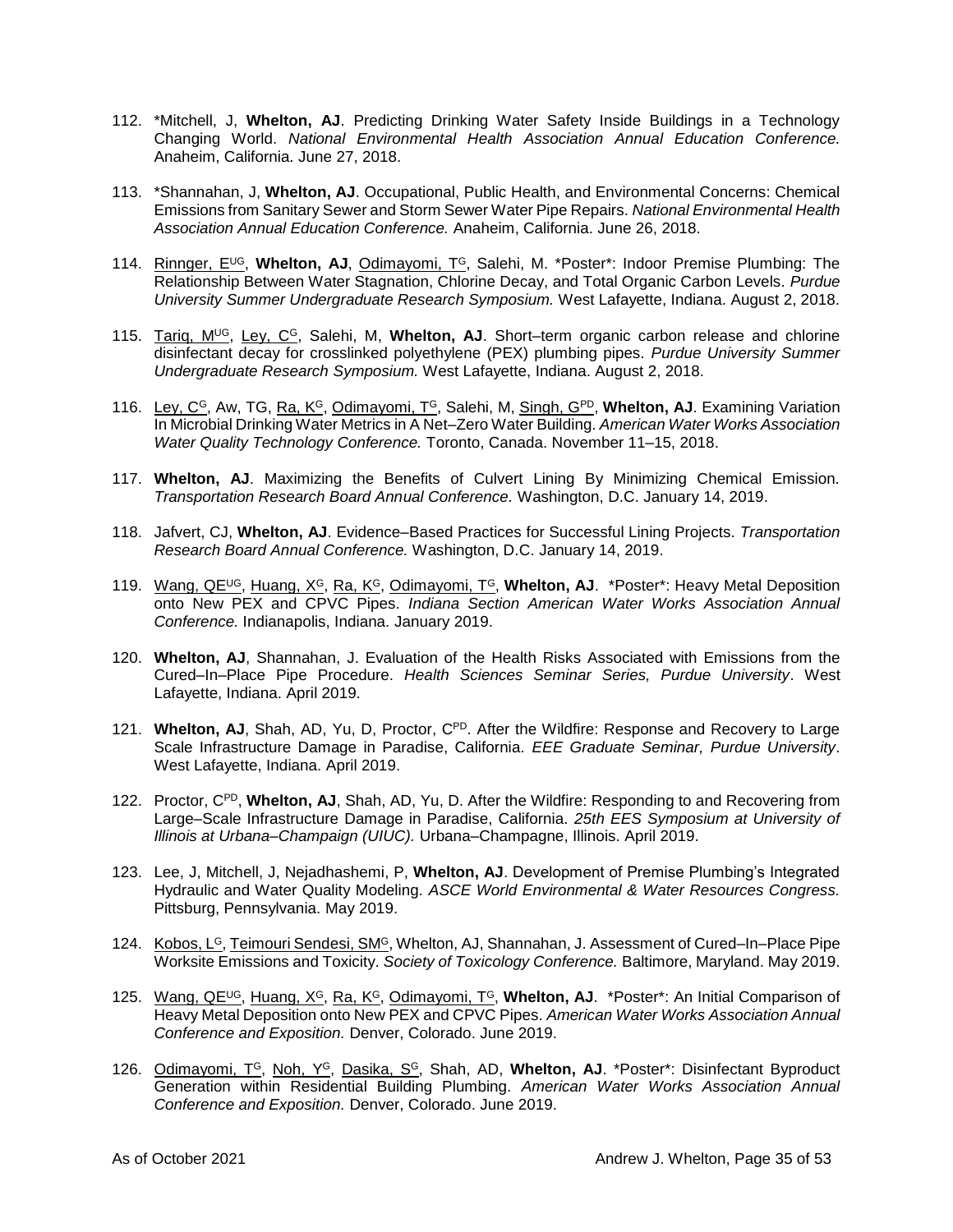- 127. Ra, K<sup>G</sup>, Odimayomi, T<sup>G</sup>, Ley, C<sup>G</sup>, Aw, TG, Whelton, AJ. Drinking Water Quality Changes at a Middle School Under Low vs. Normal Water Use Conditions. *American Water Works Association Annual Conference and Exposition.* Denver, Colorado. June 2019.
- 128. Ley, CJ<sup>G</sup>, **Whelton, AJ**, Freeman, JL. A Chemical Mixture Conundrum: Leaching & Toxicological Assessment of Water in Contact with Crosslinked Polyethylene (PEX) Pipes. *American Water Works Association Annual Conference and Exposition.* Denver, Colorado. June 2019.
- 129. Salehi, M, **Whelton, AJ**. The Relationship between Drinking Water Quality in a Single Family Home and the Service Line. *American Water Works Association Annual Conference and Exposition.*  Denver, Colorado. June 2019.
- 130. **Whelton, AJ**. Lessons from public, industry, and media engagement: Infrastructure repairs, safety, and the environment. *AEESP Biannual Conference.* Phoenix, Arizona. June 2019.
- 131. Odimayomi, T<sup>G</sup>, Noh, Y<sup>G</sup>, Dasika, S<sup>G</sup>, Shah, AD, **Whelton, AJ**. \*Poster\*: Formation of Disinfectant Byproducts within a Residential Premise Plumbing System. *AEESP Biannual Conference.* Phoenix, Arizona. June 2019.
- 132. Noh, Y<sup>G</sup>, Troy, CD, Jafvert, CT, Boor, BE, **Whelton, AJ**. \*Poster\*: Indoor Air Contamination: The entry of cured–in–place–pipe (CIPP) contaminants into buildings through plumbing trap blowback and other pathways. *AEESP Biannual Conference.* Phoenix, Arizona. June 2019.
- 133. Ley, CJ<sup>G</sup>, **Whelton, AJ**, Freeman, JL. \*Poster\*: Leaching and Toxicological Assessment of Drinking Water in Contact with Crosslinked Polyethylene (PEX) Pipes. *AEESP Biannual Conference.* Phoenix, Arizona. June 2019.
- 134. Ra, K<sup>G</sup>, Odimayomi, T<sup>G</sup>, Ley, C<sup>G</sup>, Aw, TG, **Whelton, AJ**. Lessons Learned from an Intensive Investigation at a 7–Year Old LEED School. *AEESP Biannual Conference.* Phoenix, Arizona. June 2019.
- 135. Salehi, M, *Odimayomi, T<sup>G</sup>, Ley, C<sup>G</sup>, Ra, K<sup>G</sup>, Huang, X, Dasika, S, Whelton, AJ. Tap Water Quality* at a Residential Green Building: Intensive One–Year Monitoring Study. *Kentucky/Tennessee Water Professionals Conference.* Louisville, Kentucky. August 2019.
- 136. Ley,  $C^G$ , Wasel,  $O^G$ , Freeman, J, Whelton, AJ. \*Poster\*: Leaching and Toxicological Assessment of Drinking Water in Contact with Cross–linked Polyethylene (PEX) Pipes. Center for the Environment Meeting. Purdue University, West Lafayette, IN. October 2019.
- 137. Edwards, EUG, Proctor, CPD, Shah, A, **Whelton, AJ**. \*Poster\*: Efficacy of Activated Carbon Pitcher Filters in Elevated Benzene Removal. *Center for the Environment Symposium*. Purdue University, West Lafayette, Indiana. October 2019.
- 138. Wang,  $E^{UG}$ , Odimayomi,  $T^G$ , Ley,  $C^G$ , Noh,  $Y^G$ . Public Engagement after the Most Destructive and Deadliest Wildfire in California's History: Drinking Water and Plumbing Safety. *Purdue University Undergraduate Research Symposium.* West Lafayette, Indiana. November 18, 2019.
- 139. **[accepted, meeting cancelled due to pandemic]** 7 poster and oral presentations at the *AWWA ACE* conference in Orlando, Florida. June 2019 with 6 students and 1 postdoc about CIPP and building water systems.
- 140. **[accepted, meeting cancelled due to pandemic]** 3 oral presentations at the *National Environmental Health Association Annual Educational Conference and Exhibition*. New York City, New York. July 13–16, 2019 with 1 student about CIPP and disaster response to building water systems.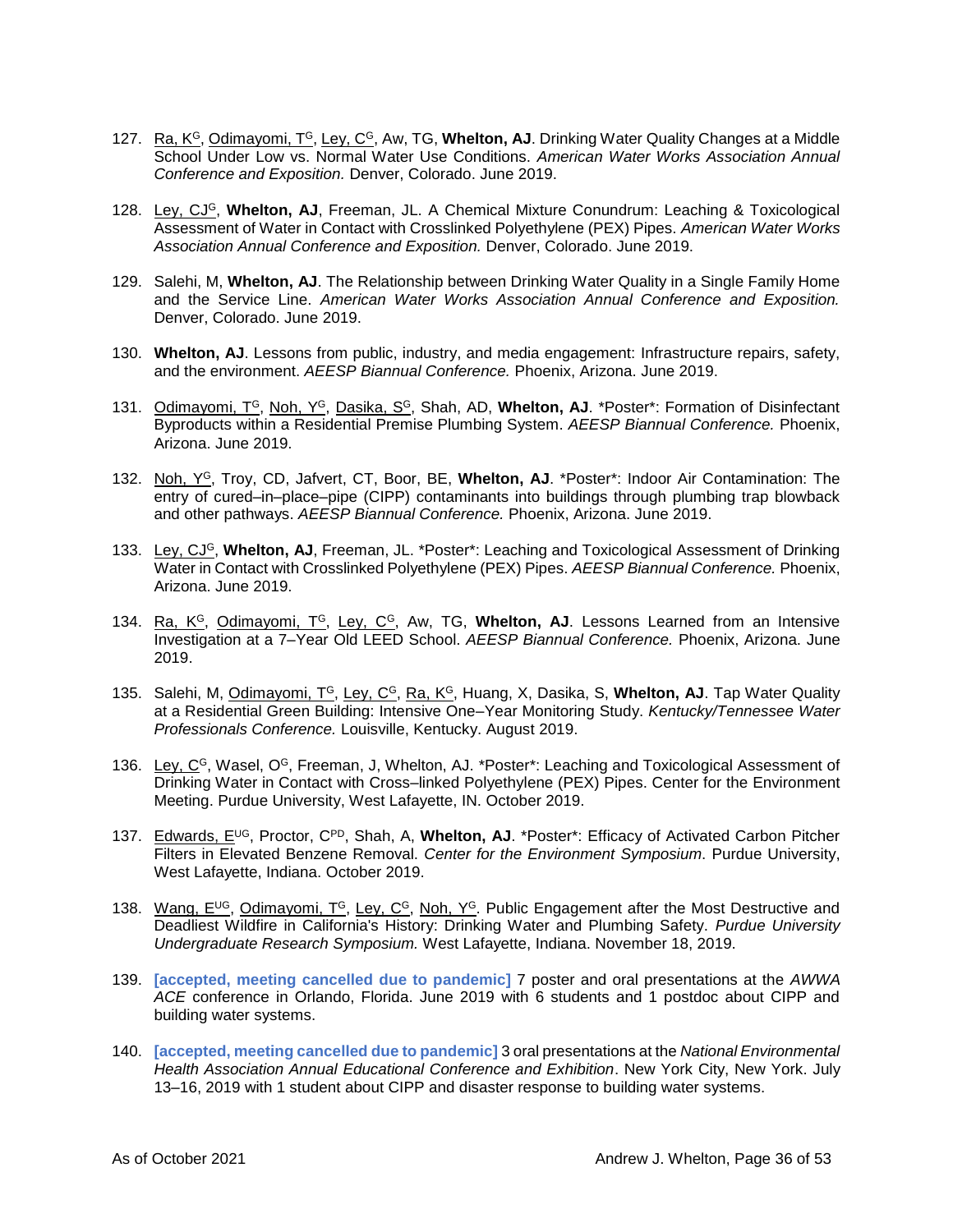- 141. Wang, E<sup>UG</sup>, Odimayomi, T<sup>G</sup>, Ley, C<sup>G</sup>, Noh, Y<sup>G</sup>, Whelton, AJ. Camp Fire Drinking Water and Plumbing Safety. *Indiana AWWA Annual Conference.* Indianapolis, Indiana. January 28, 2020.
- 142. \*Odimayomi, T<sup>G</sup>, Proctor, C<sup>PD</sup>, Sabbaghi, A, Wang, E<sup>UG</sup>, Peterson, K, Yu, D, Lee, J, Shah, AD, **Whelton, AJ**. Perceptions and Experiences from Survivors of the 2018 Camp Fire Drinking Water Contamination Disaster in Butte County, California. *Indiana AWWA Annual Conference.* Indianapolis, Indiana. January 28, 2020.
- 143. \*Proctor, CPD, **Whelton, AJ.** Drinking Water After Wildfire: Network Contamination and Community Impacts. *University of Michigan Borchardt Conference.* Ann Arbor, Michigan. February 25, 2020.
- 144. Edwards, EUG, Proctor, CPD, Shah, AD, **Whelton, AJ.** Efficacy of Activated Carbon Pitcher Filters in Elevated Benzene Removal. *University of Michigan Borchardt Conference.* Ann Arbor, Michigan. February 25, 2020.
- 145. **\*Whelton, AJ.** Moving Towards Predicting Building Water Safety: Plumbing Design, Use, and Disasters. *IAPMO Emerging Water Technology Symposium (EWTS).* San Antonio, Texas. May 12– 13, 2020.
- 146. **\*Whelton AJ**, Shah, AD. Wildfires Directly Impact Water Quality: Discoveries and Opportunities. Water Palooza. December 3, 2020.
- 147. \*Noh, Y<sup>G</sup>, Boor, BE, Jafvert, C, Troy, C, **Whelton, AJ**. Modeling styrene intrusion pathways into buildings during cured–in–place–pipe (CIPP) installation and its safety evaluation. *Society of Risk Analysis Conference.* Austin, Texas. December 13-17, 2020.
- 148. \*Montagnino E<sup>G</sup>, Proctor CR, Ley CJ<sup>G</sup>, Ra K<sup>G</sup>, Whelton AJ. Over the weekend: Normal office building water stagnation prompts drinking water copper exceedances. *ACS Spring Meeting.* April 5, 2021. Virtual Online.
- 149. \*Palmegiani M<sup>G</sup>, Whelton, AJ, Lee J. New Developments in Premise Plumbing: Hydraulic and Water Quality Modeling. June 7-11, 2021 World Environmental and Water Resources (EWRI) Congress. Virtual Online.
- 150. **\*Whelton AJ**. Disaster Public Health Decisions for Drinking Water Systems Contamination. NEHA Annual Educational Conference. June 2021. Virtual.
- 151. \*Gustafson L<sup>UG</sup>, Jankowski C<sup>G</sup>, Proctor C, Ley C<sup>G</sup>, Montagnino E<sup>G</sup>, Isaacson K<sup>G</sup>, Shah A, Maiga N<sup>UG</sup>. Whelton AJ. \*Poster\*: Investigating the impact of water softeners on building drinking water and wastewater quality. June 16, 2021. AWWA ACE 2021. Virtual.
- 152. \*Day R<sup>ug</sup>, Ra K<sup>G</sup>, Montagnino E<sup>G</sup>, Golden A<sup>ug</sup>, Ley C<sup>G</sup>, Proctor C, Whelton AJ. \*Poster\*: Towards Standard Procedures for Building Water System Flushing Plans: Field Experience, Knowledge-Gaps, and Recommendations. June 16, 2021. AWWA ACE 2021. Virtual
- 153. \*Palmegiani M<sup>G</sup>, AJ Whelton, Lee J, \*Poster\*: New Developments in Premise Plumbing: Integrated Hydraulic and Water Quality Modeling. June 16, 2021. AWWA ACE 2021. Virtual.
- 154. Isaacson K<sup>\*</sup>, Shah A, Proctor C, Edwards E<sup>UG</sup>, Wang E<sup>UG</sup>, Noh Y<sup>G</sup>, Whelton AJ. Drinking Water Contamination from Thermal Degradation of Plastics. June 16, 2021. AWWA ACE 2021. Virtual.
- 155. **\*Whelton AJ**. Water safety attitudes, risk perception, experiences, and education for households impacted by the 2018 Camp Fire. June 18, 2021. NACCHO AEC 2021. Virtual.
- 156. **\*Whelton AJ**. Considerations for returning plumbing to safe use after its been chemically contaminated. June 18, 2021. NACCHO AEC 2021. Virtual.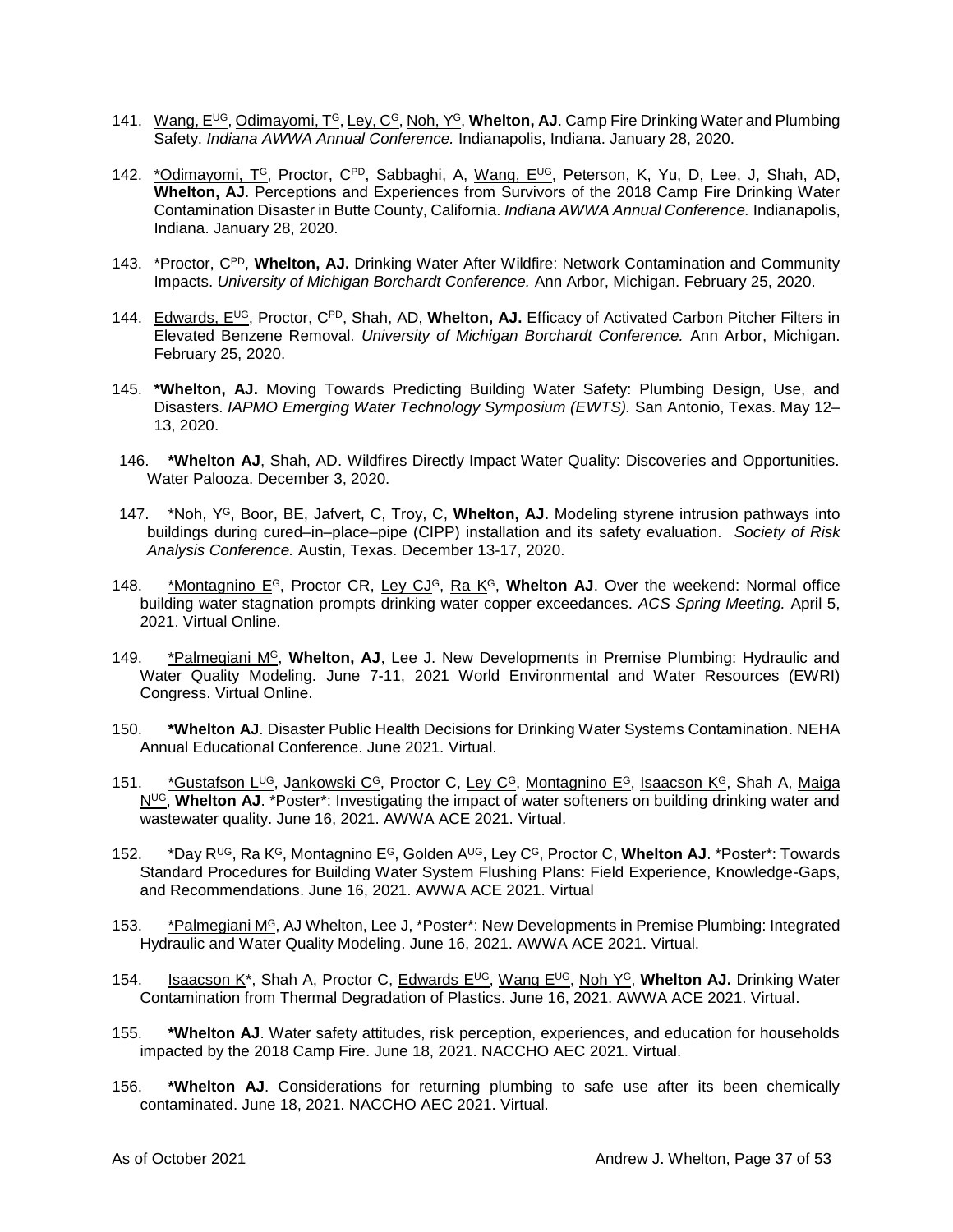- 157. \*Isaacson K, Shah A, Proctor C, Edwards E<sup>UG</sup>, Wang E<sup>UG</sup>, Noh Y<sup>G</sup>, Whelton AJ. Water Contamination by Thermally Degraded Plastic Drinking Water Pipes. June 18, 2021. NACCHO AEC 2021. Virtual.
- 158. **\*Whelton AJ**, Noh Y<sup>G</sup>, Shannahan J. Neighborhood HAZMAT Incidents Caused by the Sewer Pipe Repair Practice. NACCHO AEC. June 22, 2021. Virtual.
- 159. \*Noh Y<sup>G</sup>, Shannahan J, **Whelton AJ**. Emergency responder and public health considerations for plastic sewer lining chemical waste exposures in indoor environments. NACCHO AEC. June 22, 2021. Virtual.
- 160. **\*Whelton AJ**, Proctor C, Ley C<sup>G</sup>, Ra K<sup>G</sup>, Angert D<sup>UG</sup>, Montagnino E<sup>G</sup>, Noh Y<sup>G</sup>, Palmegiani M<sup>G</sup>, Day R<sup>UG</sup>, Golden A<sup>UG</sup>. Some results and reflections: Water quality during reduced occupancy due to COVID-19 and select intervention methods. *Building Water SLAM.* July 7, 2021. Virtual.
- 161. **\*Whelton AJ**. Building Water Safety: New Developments and Resources. NEHA AEC. July 14, 2021. Virtual.
- 162. Del Real K<sup>UG</sup>, Jankowski C<sup>G</sup>, Proctor C, \***Whelton AJ**. Chlorine decay in residential water softeners. *Purdue University Summer Undergraduate Research Forum.* July 30, 2021. Virtual.
- 163. **\*Whelton AJ**. Wildfires Contaminate Drinking Water Distribution Systems and Building Plumbing. University of Alaska's Foundations for Improving Resilience in the Energy Sector Against Wildfires on Alaskan Lands (FIREWALL) Workshop, Research Directions in Wildfire Resilience Session. September 15, 2021. Virtual.

#### <span id="page-37-0"></span>**4. GRANTS AND CONTRACTS AWARDED**

- 1. Mobile Area Water and Sewer System (MAWSS) / Identification of Big Creek Lake Contaminants Responsible for Drinking Water Disinfectant Byproduct (DBP) Formation at the E.M. Stickney and H.E. Myers Water Treatment Plants, 5/1/11–6/1/12, \$78,000, Role: Principal Investigator, \$78,000, Co–investigators: Alexandra Stenson (Chemistry), University of South Alabama
- 2. University of South Alabama Faculty Development Council / Impact of PEX Potable Water Plumbing Pipe on Green Building Drinking Water Quality, 5/1/12–5/1/13, \$5,000, Principal Investigator, Co–investigators: None
- 3. U.S. Environmental Protection Agency Science to Achieve Results (STAR) Program / Dendritic Polymers as Biocompatible Dispersants for Oil Spill Mitigation, 6/1/12–6/1/16, \$500,000, Role: Co-Principal Investigator, \$204,000, Co–investigators: David Ladner (PI overall grant) (Environmental Engineering and Earth Sciences), Clemson University, Pu–Chun Kee (co–PI) (Physics) Clemson University, Sean Powers (co–PI) (Marine Sciences), University of South Alabama
- 4. U.S. National Science Foundation / Towards a Safer and Greener Indoor Environment: Chemical Liberation from Polyethylene Plumbing Pipes, 9/1/12–8/1/17, \$357,067, Role: Principal Investigator, \$329,000, Co–investigators: Alexandra Stenson (Chemistry), University of South Alabama
- 5. Virginia Department of Transportation / Standardized Test Method to Quantify Environmental Impacts of Stormwater Pipe Rehabilitation Materials, 10/1/12-8/1/14, \$146,761, Role: Principal Investigator, \$146,761, Co-investigators: Kevin White (co-PI) (Civil Engineering), University of South Alabama, Eric Steward (co-PI) (Civil Engineering), University of South Alabama, Anne Boettcher (co-PI) (Biology), University of South Alabama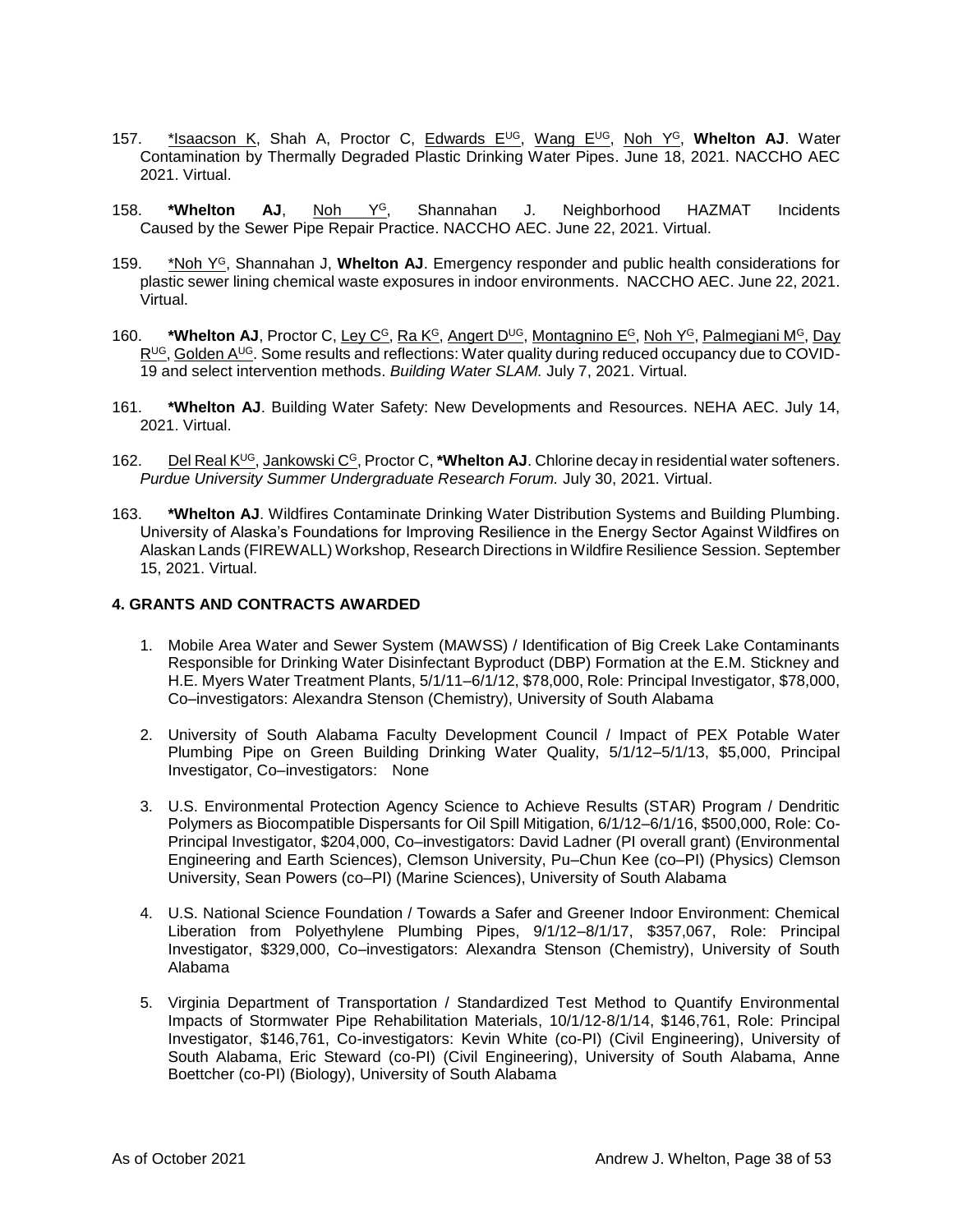- 6. Southern Company Services, Inc. / Biocide Induced Plastic Pipe Degradation in Energy Generation Cooling Water Systems, 7/1/13–5/1/16, \$50,000, Role: Principal Investigator, \$50,000, Co– investigators: None
- 7. U.S. National Science Foundation / RAPID GOALI Chemical Contamination and Remediation of Plastic Drinking Water Infrastructure during the West Virginia American Water Drinking Contamination Incident, 2/7/14-1/15/15, \$69,999, Role: Principal Investigator, \$69,000, Coinvestigators: None
- 8. State of West Virginia Bureau of Public Health / West Virginia Testing Assessment Project: Support for Freedom Industries Chemical Spill Investigation; Subaward for Laboratory and Field Support, Media Engagement, 3/1/14-4/1/14, \$730,000, PI, \$40,000, Co-investigators: None
- 9. National High Magnetic Field Laboratory, Florida State University, Ion Cyclotron Resonance Program, ICR User Program Environmental and Petrochemical Applications / Ion Cyclotron Equipment Usage Proposal for PEX Pipe Leaching Investigation, 7/1/14–8/1/14, Instrument access; Nationally competitive program, co–PI, proposal/access approved, Co–investigators: Alexandra Stenson (PI overall application) (Chemistry), University of South Alabama
- 10. American Water Works Association (AWWA) Water Industry Technical Action Fund and Water Research Foundation (WaterRF) / Interaction of Fracking and Crude Oil Contaminants with Water Distribution Pipes, EO 2014–07, 11/1/14–6/1/16, \$50,000, PI, \$50,000, Co–investigators: None
- 11. Indiana Department of Transportation / Storm Water Pollution and Best Management Practice Guidance for Indiana, 4/1/15–12/1/15, \$35,600, PI, \$35,600, Co–investigators: None
- 12. U.S. National Science Foundation / RAPID: Chemical Air Emissions from Cured–In–Place–Pipe (CIPP) Activity, 3/1/16–3/1/17, \$49,999, PI, \$49,999, Co–investigators: Brandon Boor (Civil Engineering), Purdue University)
- 13. U.S. Federal Highway Administration / Contaminant Release from Storm Water Culvert Rehabilitation Technologies: Understanding Environmental and Long–Term Material Integrity Implications, 3/1/16–3/1/19, \$630,000, PI, \$530,000, Co–investigators: John Howarter (co–PI) (Materials Engineering / Environmental and Ecological Engineering), Chad Jafvert (co–PI) (Civil Engineering / Environmental and Ecological Engineering), Jeffrey Youngblood (co–PI) (Materials Engineering), Nadya Zyaykina (co–PI) (Civil Engineering / Environmental and Ecological Engineering). Purdue University
- 14. Ralph W. and Grace M. Showalter Trust / Formation and Removal of Toxic Disinfection By– Products from Residential and Commercial Plastic Pipes during Drinking Water Distribution, 7/1/16–9/1/17, \$78,000, Co–PI, \$0, Mentoring PI, Co–investigators: Amisha Shah (PI) (Civil Engineering / Environmental and Ecological Engineering), Purdue University
- 15. GoFundMe.com / Water Pipe Safety Study, 8/1/16–12/1/16, \$1,350, PI, \$1,350, Co–investigators: Brandon Boor (co–PI) (Civil Engineering), John Howarter (co–PI) (Materials Engineering / Environmental and Ecological Engineering), Nadya Zyaykina (co–PI) (Civil Engineering / Environmental and Ecological Engineering), Purdue University
- 16. U.S. Environmental Protection Agency National Priorities Program / Right Sizing Tomorrow's Water Systems for Efficiency, Sustainability, and Public Health, 1/12/17–1/11/20, \$1,989,000 from EPA plus \$1,191,000 industry cost–sharing, PI, \$1,051,975 (plus \$1,191,000 industry cost–sharing), Co–investigators: J. Mitchell (co–PI) Biological and Agricultural Engineering, Michigan State University; J. Rose (co–PI) Fisheries and Wildlife, Michigan State University; A. Pouyan (co–PI) Biological and Agricultural Engineering, Michigan State University, J. Lee (co–PI) Civil and Environmental Engineering, San Jose State University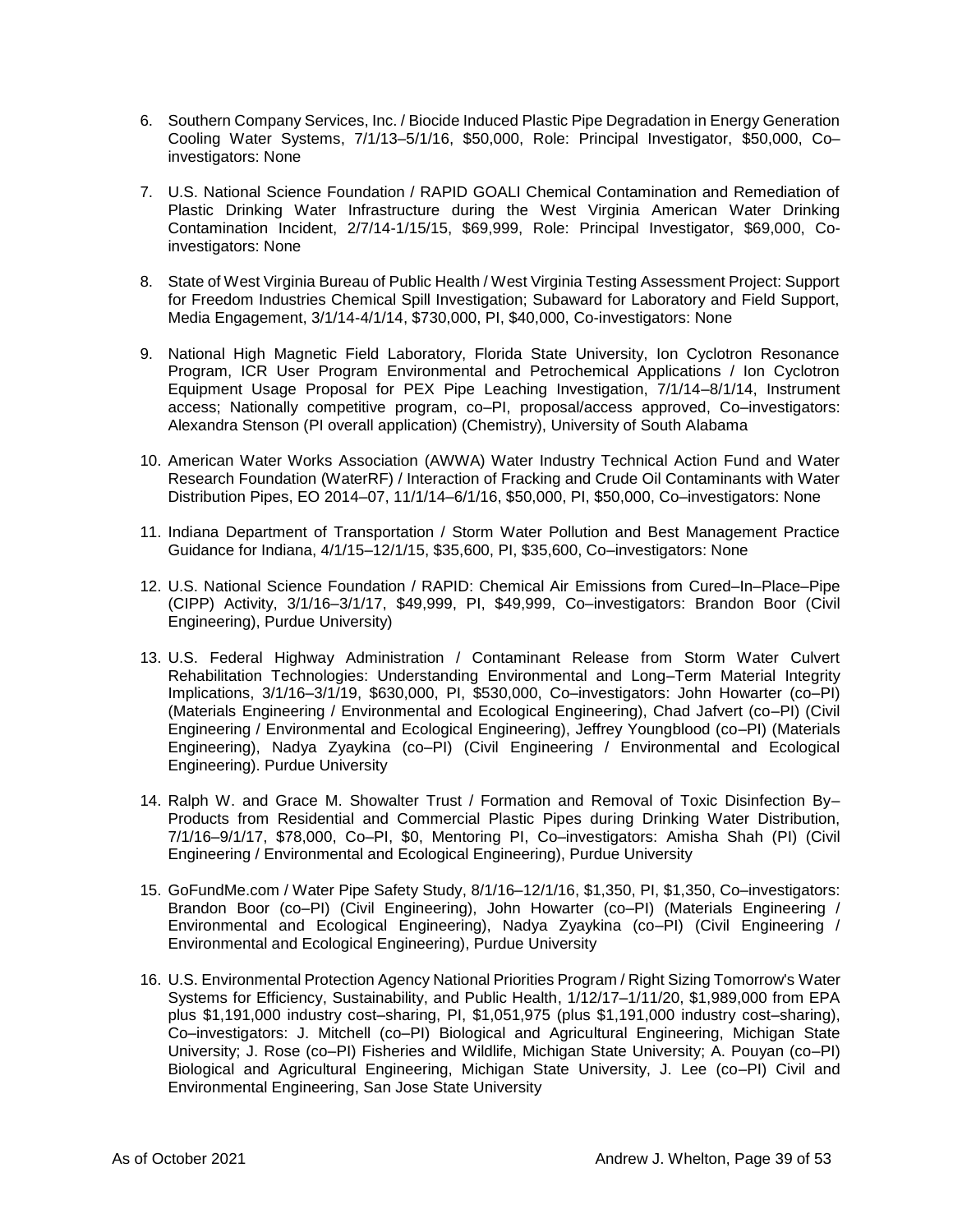- 17. Indiana Department of Transportation (INDOT) / Blast Furnace Slag Usage and Guidance for Indiana, 5/15/17–2/18/18, \$49,598, PI, \$49,598, Co–investigators: None
- 18. City of Desoto Public Utilities, Texas / Evaluation of the Effects of PEX Plumbing Pipe on Drinking Water Odor [Whelton cancelled contract because Sponsor failed to complete activities needed for Purdue to begin onsite visit]. 9/7/17–3/18/18, \$40,000, PI, \$40,000, Co–investigators: None
- 19. U.S. National Institute of Safety and Health (NIOSH)– University of Illinois at Chicago Center / Safety Evaluation of Cured–in–Place–Pipe, 8/1/17–5/1/18, \$15,000, coPI, \$0, Co–investigators: J Shannahan (PI), Health and Human Sciences, JP Youngblood (coPI) Materials Engineering, Purdue University
- 20. Center for the Environment, Purdue University / A Chemical Mixture Conundrum: Leaching and Toxicological Assessment of Drinking Water in Contact with Crosslinked Polyethylene (PEX) Pipes, 5/1/2018–5/1/2019, \$15,000, PI, \$7,500, Co–investigators:J. Freeman (PI), Health and Human Sciences, Purdue University
- 21. Paradise Irrigation District / Field Support in Response to the 2018 Camp Fire, 2/5/19–5/1/2/17/19, \$12,000, PI, \$12,000, Co–investigators:A Shah (coPI) (Civil Engineering / Environmental and Ecological Engineering), D Yu (coPI) (Civil Engineering / Political Science), C Proctor (coPI), Purdue University, J Lee (coPI) (Civil and Environmental Engineering), Manhattan College
- 22. Paradise Irrigation District / Public Meeting Support in Response to the 2018 Camp Fire, 3/1/19– 3/22/19, \$10,000, PI, \$10,000, Co–investigators:J Lee (coPI) (Civil and Environmental Engineering), Manhattan College
- 23. Roosevelt Warms Spring Foundation / Plastics in water supply: Chemical leaching from new epoxy linings, 2/1/2019–2/1/2022, \$62,000, PI, \$62,000, Co–investigators: John Howarter (co–PI) (Materials Engineering / Environmental and Ecological Engineering), C. Proctor (co–PI) (Civil Engineering / Environmental and Ecological Engineering), Purdue University
- 24. Paradise Irrigation District / Drinking Water and Plumbing After the Camp Fire, 6/24/19–6/29/19, \$9,892, PI, \$9,892, Co–investigators: A Shah (coPI) (Civil Engineering / Environmental and Ecological Engineering), D Yu (coPI) (Civil Engineering / Political Science), C Proctor (coPI), Purdue University.
- 25. Indiana Department of Transportation (INDOT) / Minimizing Blast Furnace Slag (BFS) Leachate Through Improved Product Acceptance Criterion and Siting Considerations, 7/1/19–11/1/20, \$152,199, PI, \$152,199, Co–investigators:Nadya Zyaykina (co–PI) (Civil Engineering / Environmental and Ecological Engineering), Chad Jafvert (co–PI) (Civil Engineering / Environmental and Ecological Engineering), Purdue University
- 26. U.S. National Institute of Health / National Institute of Environmental Health Sciences (NIEHS) / Assessment of Cured–In–Place Pipe Installation Emissions and Toxicity; R03 program, 7/1/19– 6/30/21, \$150,000, coPI, \$60,000, Co–investigators: J. Shannahan (PI) (Health Sciences), Purdue **University**
- 27. U.S. National Science Foundation / RAPID: Shutdowns and Consequences: Extreme Plumbing Stagnation and Recommissioning, 4/1/20–3/1/21, \$200,000, PI, \$175,000, Co–investigators: C. Proctor (coPI), P. Robinson (coPI) (Biomedical Engineering), Purdue University
- 28. U.S. National Science Foundation / EAGER: Initiating a Transformative Building Water System Research Collaborative in Rapid Response to the COVID-19 Pandemic, 8/1/20–7/31/22, \$165,000, PI, \$115,000, Co–investigators: C. Proctor (coPI) (Biomedical/EEE/CE/MSE Engineering), Purdue **University**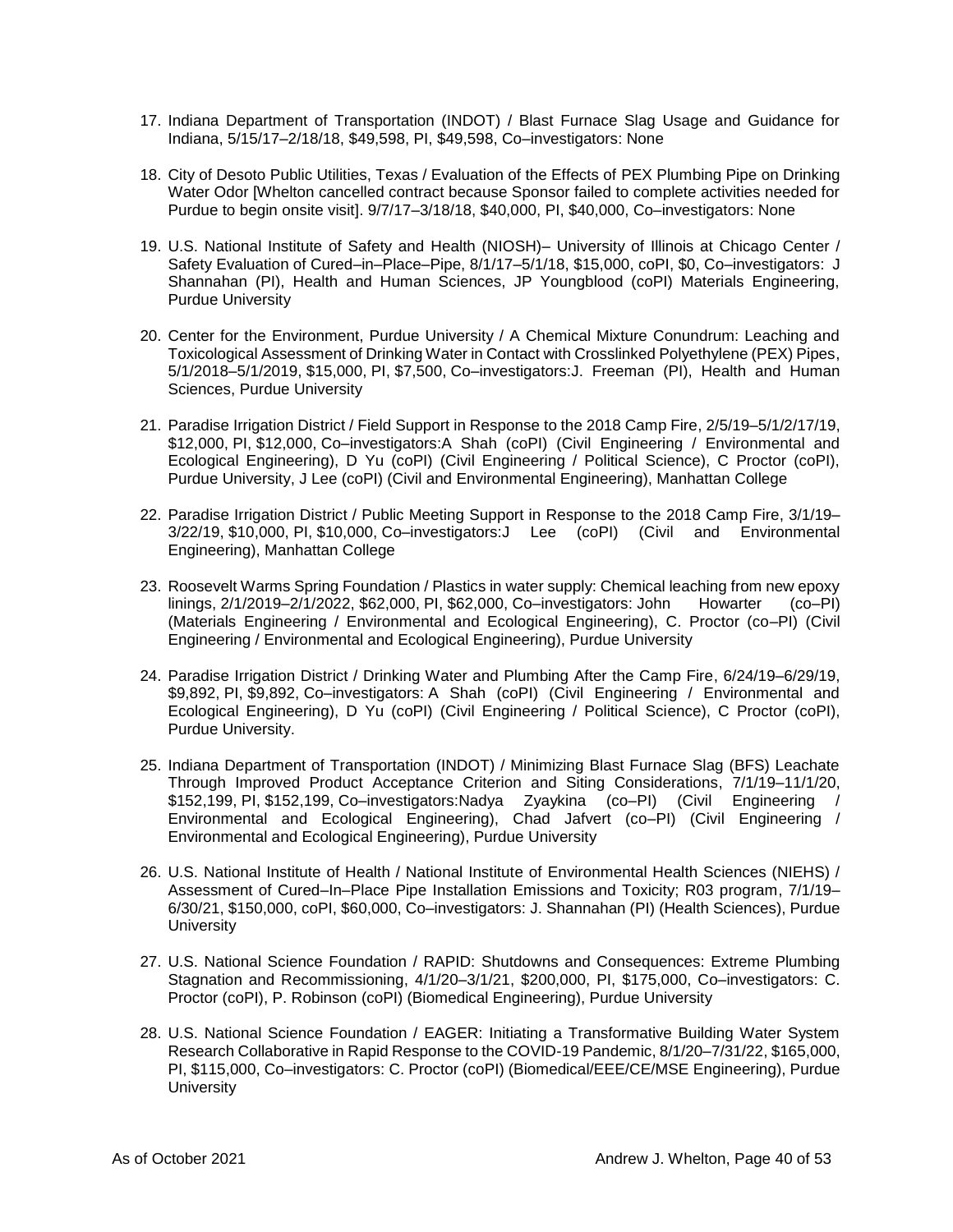- 29. U.S. Environmental Protection Agency Region 5 / Public Health Workgroup on Developing Practices for Responding to Chemical Incidents Associated with Cured-in-Place-Pipe Construction Projects, 10/1/20–5/1/21, \$15,000, PI, \$15,000, Co–investigators: J. Shannahan (coPI) (HHS), Purdue University
- 30. Water Research Foundation/ Post-Wildfire Distribution System Water Quality Impacts and Potential Responses, 5/2021-5/2023, \$225,000, PI, \$150,000, Co–investigators:AD Shah (coPI) (EEE/CE), Purdue University. Sponsoring Utility: East Bay Municipal Utility District; Project Partners: Los Angeles Department of Water and Power, Contra Costa Water District, San Jose Water Company, City of Napa, Portland Water Bureau
- <span id="page-40-0"></span>31. U.S. National Science Foundation / Towards an Improved Understanding of Plastic Pollutant Generation and Minimization Processes for Cured-in-Place-Pipe Manufacture, 8/1/21–7/31/24, \$330,000, PI, \$300,000, Co–investigators: Jeffrey Youngblood (MSE), Brandon Boor (CE), Jonathan Shannahan (HHS), Purdue University.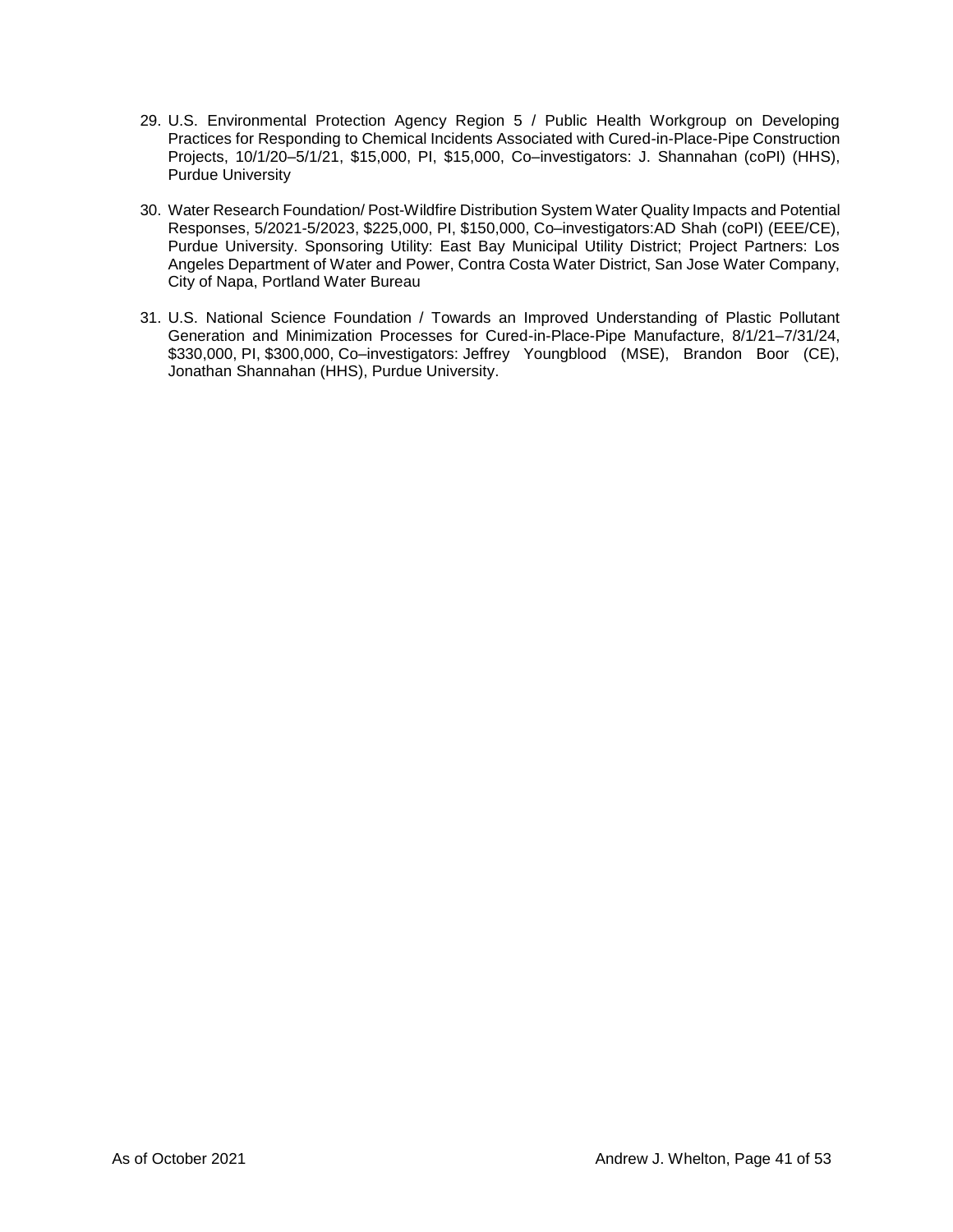# **5. TECHNOLOGY TRANSFER**

# *Healthy Plumbing Coalition (Center), formed 2021*

Membership finalized April 2021, consortium initiated. Copper Development Association, IntelliHOT, Inc. DELTA, Inc.

#### *Center for Plumbing Safety, initiated 2017*

Initiated collaboration with companies, municipalities, nonprofit organizations spurred by a \$2M national priorities research study lead by Purdue (Whelton PI), and partners with multiple other institutions. Website setup by [www.PlumbingSafety.org,](http://www.plumbingsafety.org/) which is described below.

# *U.S. and international patents, including those applied for, awarded, and licensed*

Provisional Patent application PRF No. 2017–WHEL–67875: Method and System for Analyzing Emissions Released During Closed Molding Processes. AJ Whelton, JA Howarter, BE Boor, M Teimouri, E Conkling. 4/16/17. Provisional granted by USPTO 62486529. <https://patents.google.com/patent/US20210102655A1/en>

#### *Other industry and government interactions*

Consulting and Collaborations

- Southern Company Services, Inc. Atlanta, Georgia. 2013–2016.
- American Water, Vorhees, New Jersey. 2013–2016.
- Corona Environmental Consulting, LLC Scituate, Massachusetts. February 2014–2017.
- Lubrizol Corporation, Countryside, Illinois. January 2015–2017.
- Whirlpool Corporation, Bar Harbor, Michigan. November 2015–Present.
- TERA, Cincinnati, Ohio. December 2015–September 2016.
- National Sanitation Foundation International, Ann Arbor, Michigan. 2015–2016.
- Kennedy's LLP, London, United Kingdom, 2017–2018.
- WGBH Boston, Boston, Massachusetts, 2017.

Cured-in-Place Pipe Occupational and Public Safety

- September 2017, California Department of Public Health, Additional CIPP Considerations Announcement: [https://engineering.purdue.edu/CIPPSafety/resources/CDPH–CIPP–Additional–](https://engineering.purdue.edu/CIPPSafety/resources/CDPH-CIPP-Additional-Considerations-2017.pdf) [Considerations–2017.pdf](https://engineering.purdue.edu/CIPPSafety/resources/CDPH-CIPP-Additional-Considerations-2017.pdf)
- May 2020, California Department of Public Health, CIPP Safety Alert: [https://engineering.purdue.edu/CIPPSafety/resources/CIPP–Safety–Alert–2020–Update–ADA.pdf](https://engineering.purdue.edu/CIPPSafety/resources/CIPP-Safety-Alert-2020-Update-ADA.pdf)
- September 2020, Florida Department of Health, Cured-in-Place-Pipe Factsheet: [http://www.floridahealth.gov/environmental-health/hazardous-waste](http://www.floridahealth.gov/environmental-health/hazardous-waste-sites/_documents/final_fdoh_cipp.pdf?_ga=2.112450372.1791339482.1601759328-2032196033.1594315315)[sites/\\_documents/final\\_fdoh\\_cipp.pdf?\\_ga=2.112450372.1791339482.1601759328-](http://www.floridahealth.gov/environmental-health/hazardous-waste-sites/_documents/final_fdoh_cipp.pdf?_ga=2.112450372.1791339482.1601759328-2032196033.1594315315) [2032196033.1594315315.](http://www.floridahealth.gov/environmental-health/hazardous-waste-sites/_documents/final_fdoh_cipp.pdf?_ga=2.112450372.1791339482.1601759328-2032196033.1594315315)

COVID-19 Pandemic Caused Building Water Stagnation and Health Risks

In response to the COVID–19 pandemic, Prof. Whelton team's resources and website [www.PlumbingSafety.org](http://www.plumbingsafety.org/) were explicitly cited by US state health and environmental agencies in their statewide and citywide issued COVID–19 guidance. Some of, not all, the documents are listed below.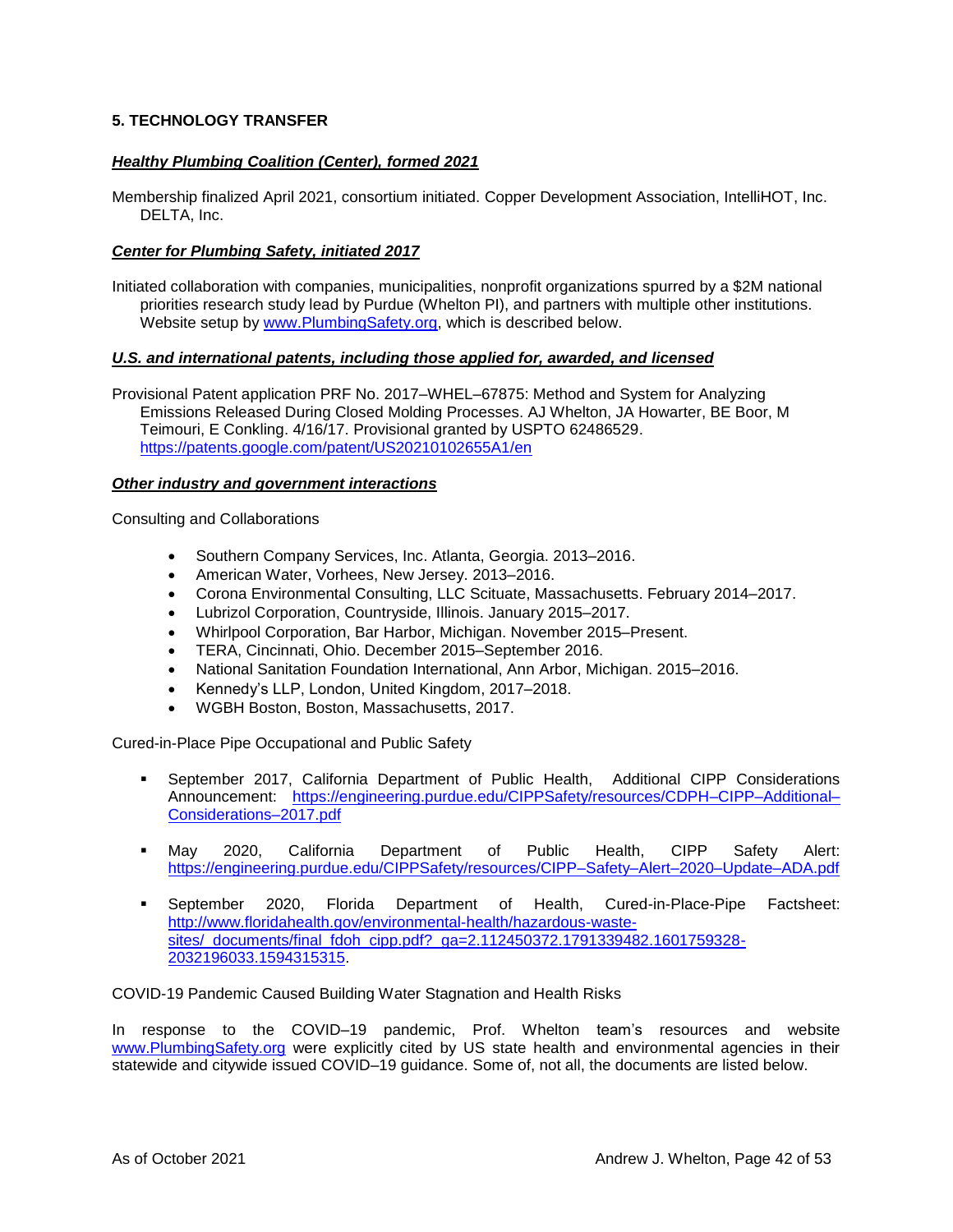- City of Iowa City, Iowa. Flush water pipes prior to reopening facilities after long term closures. [https://content.govdelivery.com/accounts/IAIOWA/bulletins/28c6c80?\\_ga=2.233198551.8536649](https://content.govdelivery.com/accounts/IAIOWA/bulletins/28c6c80?_ga=2.233198551.853664955.1589250785-1265206820.1589250785) [55.1589250785–1265206820.1589250785](https://content.govdelivery.com/accounts/IAIOWA/bulletins/28c6c80?_ga=2.233198551.853664955.1589250785-1265206820.1589250785)
- State of Oregon, Oregon Health Authority (April 2020) Guidance for Reopening Building Water Systems after Prolonged Shutdown [https://www.oregon.gov/oha/PH/HEALTHYENVIRONMENTS/DRINKINGWATER/Documents/reo](https://www.oregon.gov/oha/PH/HEALTHYENVIRONMENTS/DRINKINGWATER/Documents/reopening-guidance.pdf) [pening–guidance.pdf](https://www.oregon.gov/oha/PH/HEALTHYENVIRONMENTS/DRINKINGWATER/Documents/reopening-guidance.pdf)
- State of Minnesota, Department of Health (April 2020) Ensuring Water Quality in Building Premise Plumbing: Guidance for Building Owners and Operators During and After COVID–19 <https://www.health.state.mn.us/communities/environment/water/docs/com/buildowner.pdf>
- State of Indiana, Department of Health (April 2020) Building Water System Startup Guidance <https://www.in.gov/isdh/files/Building%20Water%20Startup%20Guidance%20FINAL.pdf>
- State of Indiana, Department of Environmental Management (April 2020) IDEM Guidance for Flushing Water Systems [http://www.valparaisoutilities.org/DocumentCenter/View/1152/IDEM–Guidance–for–Flushing–](http://www.valparaisoutilities.org/DocumentCenter/View/1152/IDEM-Guidance-for-Flushing-Water-Systems-42820) [Water–Systems–42820](http://www.valparaisoutilities.org/DocumentCenter/View/1152/IDEM-Guidance-for-Flushing-Water-Systems-42820)
- State of Washington, Department of Health (April 2020) Shock Chlorination Guidance for Building Water Systems Restoring Water Service to Shutoff Buildings [https://www.doh.wa.gov/Portals/1/Documents/1600/coronavirus/ShockChlorinationGuidanceforBu](https://www.doh.wa.gov/Portals/1/Documents/1600/coronavirus/ShockChlorinationGuidanceforBuildingWaterSystems.pdf) [ildingWaterSystems.pdf](https://www.doh.wa.gov/Portals/1/Documents/1600/coronavirus/ShockChlorinationGuidanceforBuildingWaterSystems.pdf)
- State of Washington, Department of Health (May 2020) COVID–19 Guidance for Legionella and Building Water System Closures [https://www.doh.wa.gov/Portals/1/Documents/1600/coronavirus/LegionellaandBuildingWaterSyst](https://www.doh.wa.gov/Portals/1/Documents/1600/coronavirus/LegionellaandBuildingWaterSystemClosuresCOVID-19.pdf?_ga=2.2053752.853664955.1589250785-1265206820.1589250785) [emClosuresCOVID–19.pdf?\\_ga=2.2053752.853664955.1589250785–1265206820.1589250785](https://www.doh.wa.gov/Portals/1/Documents/1600/coronavirus/LegionellaandBuildingWaterSystemClosuresCOVID-19.pdf?_ga=2.2053752.853664955.1589250785-1265206820.1589250785)
- State of Ohio EPA and Ohio Department of Health (March 2020) Guidance for Premise Plumbing Water Service Restoration [https://epa.ohio.gov/Portals/28/documents/pws/guidance–for–premise–plumbing–water–service–](https://epa.ohio.gov/Portals/28/documents/pws/guidance-for-premise-plumbing-water-service-restoration.pdf) [restoration.pdf](https://epa.ohio.gov/Portals/28/documents/pws/guidance-for-premise-plumbing-water-service-restoration.pdf)

In response to the COVID–19 pandemic, the following trade associations explicitly linked Prof. Whelton's team's resources and website [www.PlumbingSafety.org](http://www.plumbingsafety.org/) in their COVID–19 guidance. The websites are listed below.

- Canadian Water and Wastewater Association (CWWA) [https://cwwa.ca/re–opening–buildings–fact–sheet\\_final–amend1–2/](https://cwwa.ca/re-opening-buildings-fact-sheet_final-amend1-2/)
- **International Association of Plumbing and Mechanical Officials (IAPMO)** [https://www.iapmo.org/whats–new/covid–19–industry–resources/](https://www.iapmo.org/whats-new/covid-19-industry-resources/)
- National Environmental Health Association (NEHA) [https://www.neha.org/covid–19](https://www.neha.org/covid-19)
- Association for State Drinking Water Administrators (ASDWA) [https://www.asdwa.org/2020/04/13/covid–19–resources–for–building–water–systems/](https://www.asdwa.org/2020/04/13/covid-19-resources-for-building-water-systems/)
- American Society of Plumbing Engineers (ASPE) [https://www.aspe.org/coronavirus–covid–19–preparedness–resources/](https://www.aspe.org/coronavirus-covid-19-preparedness-resources/)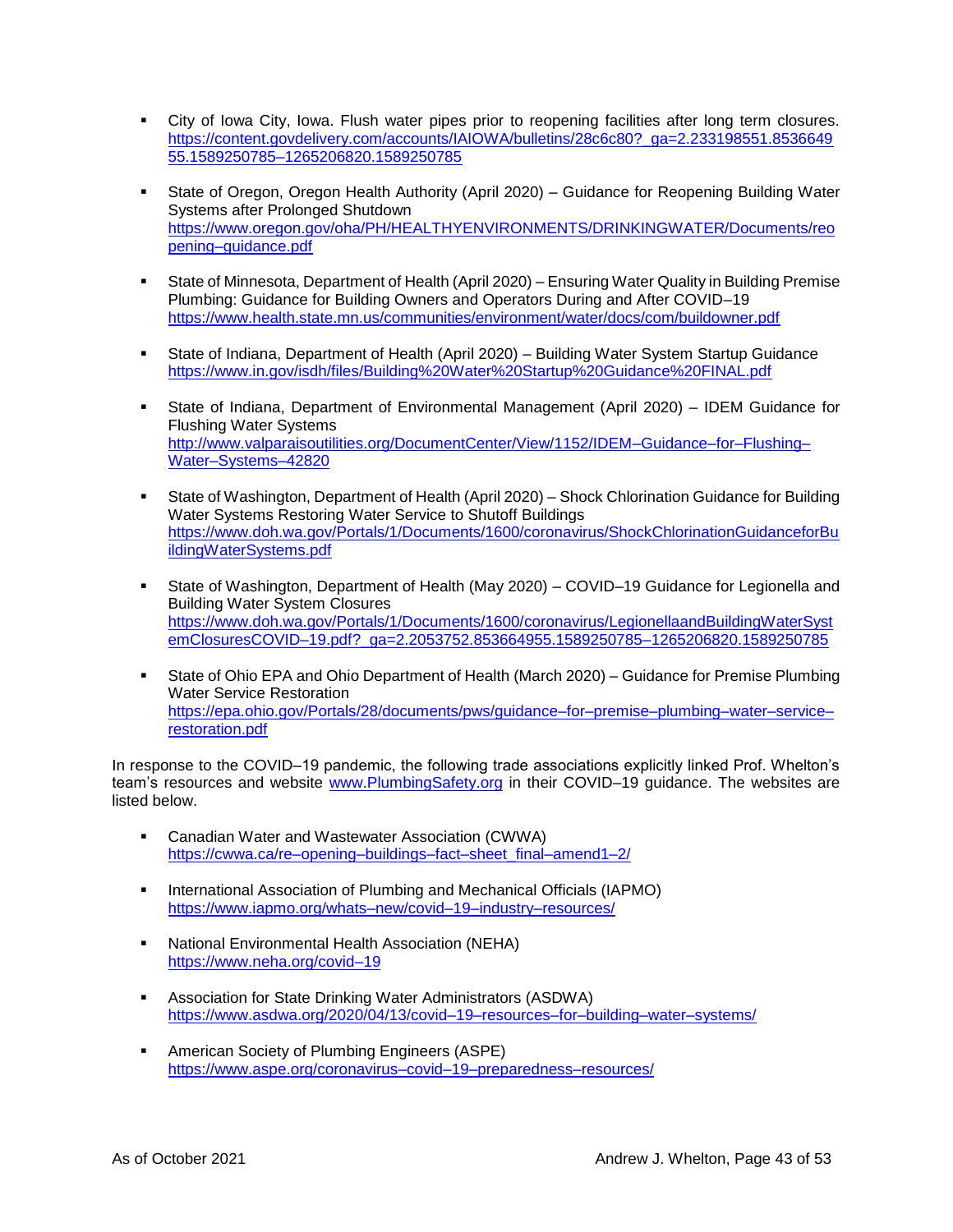In response to the COVID–19 pandemic, several documents issued by the American Waterworks Association (AWWA) as well as state and county governments and Sloan Valve Company were informed through conversations with Prof. Whelton and his team, but did not formally list Purdue University or Prof. Whelton on their guidance documents.

# <span id="page-43-0"></span>**6. ENGAGEMENT / SERVICE**

# *Service to University Employers*

Major committee assignments in the Division, School, and/or University

- University of South Alabama, University Freshman Orientation, Civil Engineering, faculty representative, Summer 2011, 2012, 2013.
- University of South Alabama, Civil Engineering Fundamentals of Engineering Exam Review Instructor, Fall 2011, 2012, Spring 2012, 2013.
- University of South Alabama, Civil Engineering Graduate Society, *Faculty Advisor*, May 2013–August 2014.
- University of South Alabama, College of Engineering *Safety Committee*, Chair, January 2012–August 2014.
- University of South Alabama, University Level *Writing Committee*, Member, August 2011–August 2014.
- Purdue University, Environmental and Ecological Engineering *Seminar Committee*, Member, August 2014–May 2015.
- Purdue University, Environmental and Ecological Engineering *Faculty Search Committee*, Member, August 2014–October 2015; General position search; HHS/EEE position search.
- Purdue University, Ecological Sciences and Engineering *Admissions Committee*, Member, October 2016–Present.
- Purdue University, Environmental and Ecological Engineering *Graduate Affairs Committee*, Member, July 2016–May 2017.
- Purdue University, Environmental and Ecological Engineering *Space and Facilities Committee*, Member, August 2014–July 2016.
- Purdue University, Environmental and Ecological Engineering *EEE 250 Course Assessment Committee*, Chair, September 2016–December 2016.
- Purdue University, Bisland and Purdue Doctoral *College of Engineering Fellowship Review/Selection Committee*, Member from EEE, March 2017
- Academic Advisor, Joint AWWA–WEF student chapter at Purdue, July 2017 Present.
- Purdue University, Ecological Sciences and Engineering Teaching Excellence Award Selection Committee, Member, April 2018.
- Purdue University, Lyles School of Civil Engineering, Graduate Program Committee, Environmental Area Coordinator/Representative, August 2018–Present.
- Purdue University, *College of Engineering, Library Committee* EEE Representative, August 2018– Present.
- Purdue University, Environmental and Ecological Engineering *Academic Affairs Committee*, Member, August 2019–Present.
- Purdue University, College of Engineering COVID–19 *Research Restart Committee*, Member, March 2020–June 2020.
- Purdue University, Lyles School of Engineering, *Faculty Hiring Committee*, Member. December 2020 – Present.
- Purdue University, Environmental and Ecological Engineering Graduate Committee, Member. August 2020 – Present.

Purdue University, College of Engineering Diversity and Inclusion Committee, Member, February 2021 – Present.

#### Administrative duties

Purdue University, Civil Engineering, *Faculty undergraduate advisor*, 2015–Present.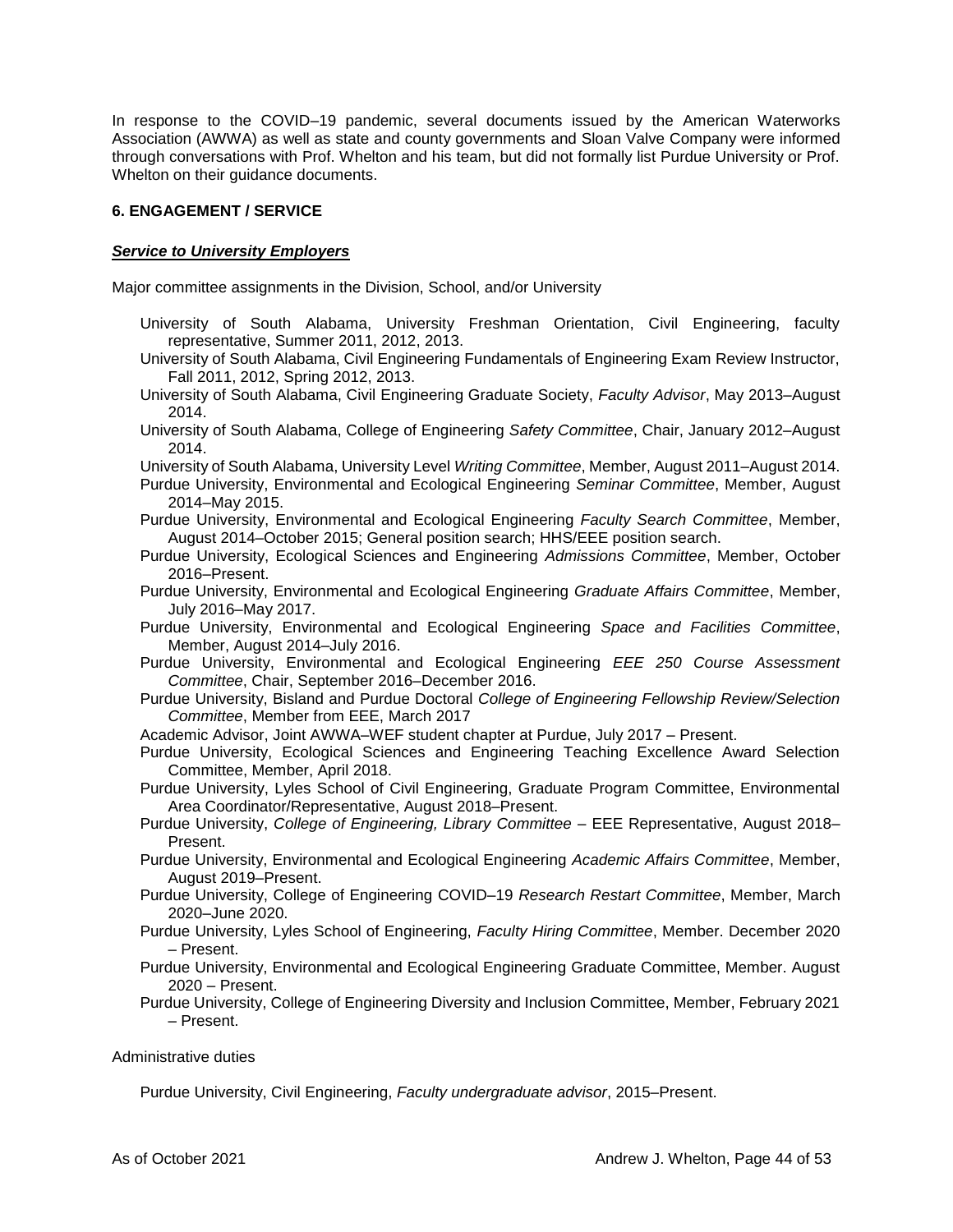Purdue University, Environmental and Ecological Engineering, *Faculty undergraduate advisor*, 2014– Present.

- Purdue University, *West Virginia Chemical Spill, Event Organizer and Host.* Community, Communications, and Science: The Freedom Industries Chemical Spill Public Forum at Purdue University. November 12, 2014. Invited speakers Dr. Rahul Gupta, MPH, MD, Executive Director, Kanawha–Charleston Health Department, Charleston, West Virginia; Ms. Krista Bryson, Ohio State University, Columbus, Ohio; Ms. Maya Nye, President, People Concerned About Chemical Safety, Charleston, West Virginia; Mr. Rob Goodwin, West Virginia Clean Water Hub, Charleston, West Virginia.
- Purdue University, *College of Engineering, Minority Engineering Program,* 9<sup>th</sup> grade Environmental and Ecological Engineering speaker. 2014.
- Purdue University, *Ecological Sciences and Engineering.* Student Research Poster Competition Judge. 2014.
- Purdue University, Politics, Public Opinion, and Science, College of Agriculture, Panelist, October 18, 2017.
- Purdue University, Policies to Protect the Public from Exposure to Chemicals, College of Engineering, Panelist, January 26, 2018.
- Purdue University, Future Engineering Faculty and Professionals: Mentoring Graduate Students, College of Engineering, Panelist, April 3, 2018.
- Purdue University, College of Engineering Distinguished Lecturer Protecting Drinking Water Panel, Moderator, February 21, 2019.

#### *Service to national / international organizations*

- Invited participant for the *Expert Chemical Agent Panel.* [Environmental Protection Agency](http://www.epa.gov/) an[d National](http://www.nsf.org/)  [Sanitation Foundation International](http://www.nsf.org/) (NSFI). 2003.
- Invited participant for the *Expert Syndromic Surveillance Consultancy Forum.* [Environmental Protection](http://www.epa.gov/nhsrc/)  [Agency National Homeland Security Research Center](http://www.epa.gov/nhsrc/) and [Centers for Disease Control.](http://www.cdc.gov/) 2004.
- Invited *expert for the Water Contaminant Information Tool (WCIT)* Review Panel. [Environmental](http://www.epa.gov/)  [Protection Agency.](http://www.epa.gov/) 2005.
- Invited proposal reviewer and project advisory committee member, *[Water Research Foundation.](http://www.waterrf.org/Pages/WaterRFHome.aspx)*  Project 4379 – Workshop Research Needs about Opportunistic Pathogens in Premise Plumbing, 2011–2012.
- Invited *expert for the Nuclear Power Facility Plastic Pipe Task Group*, Nuclear Engineering Standards Coordinating Council (NESCC) directed by the [National Institute for Standards and Technology.](http://www.nist.gov/) 2011–2012.
- Invited *expert for th[e International Life Sciences Institute \(ILSI\)](http://www.ilsi.org/)*, Expert Group of *Measurement Methods for the Release of Engineered Nanomaterials from Food and Absorption by the Body*. December 11–12, 2013. Pew Charitable Trusts. Washington, D.C.
- Invited to *brief the U.S. Chemical Safety and Hazard Investigation Board (CSB)* regarding the 2014 Freedom Industries, Inc. Chemical Spill. October 10, 2014. Washington, D.C.
- Invited panelist at the *U.S. National Science Foundation Lessons Learned Workshop for the Dan and Elk River Spills.* 2015. Discuss the role of science during and following the 2014 Elk River, West Virginia chemical spill. Shepherdstown, West Virginia.
- Invited to provide feedback to the *U.S. Department of Homeland Security* about research and preparedness activities needed for improved infrastructure protection. 2016. West Lafayette, Indiana.
- Invited to review and provide feedback to the *U.S. Chemical Safety and Hazard Investigation Board* regarding their Freedom Industries Root Cause Investigation Draft Report. 2016. Washington, D.C.
- Invited to brief the Standing Committee on Medical and Public Health Research During Large–Scale Emergency Events, Board on Health Sciences Policy, Health and Medicine Division, *The National Academies of Sciences, Engineering, and Medicine.* Washington, D.C. USA. October 18, 2016.
- Invited proposal reviewer for *U.S. National Science Foundation (NSF)* Chemical, Bioengineering, Environmental and Transport Systems (CBET) Program Proposal Review Panels (April 2016, May 2016), and Innovations at the Nexus of Food, Energy, and Water Systems (INFEWS) Program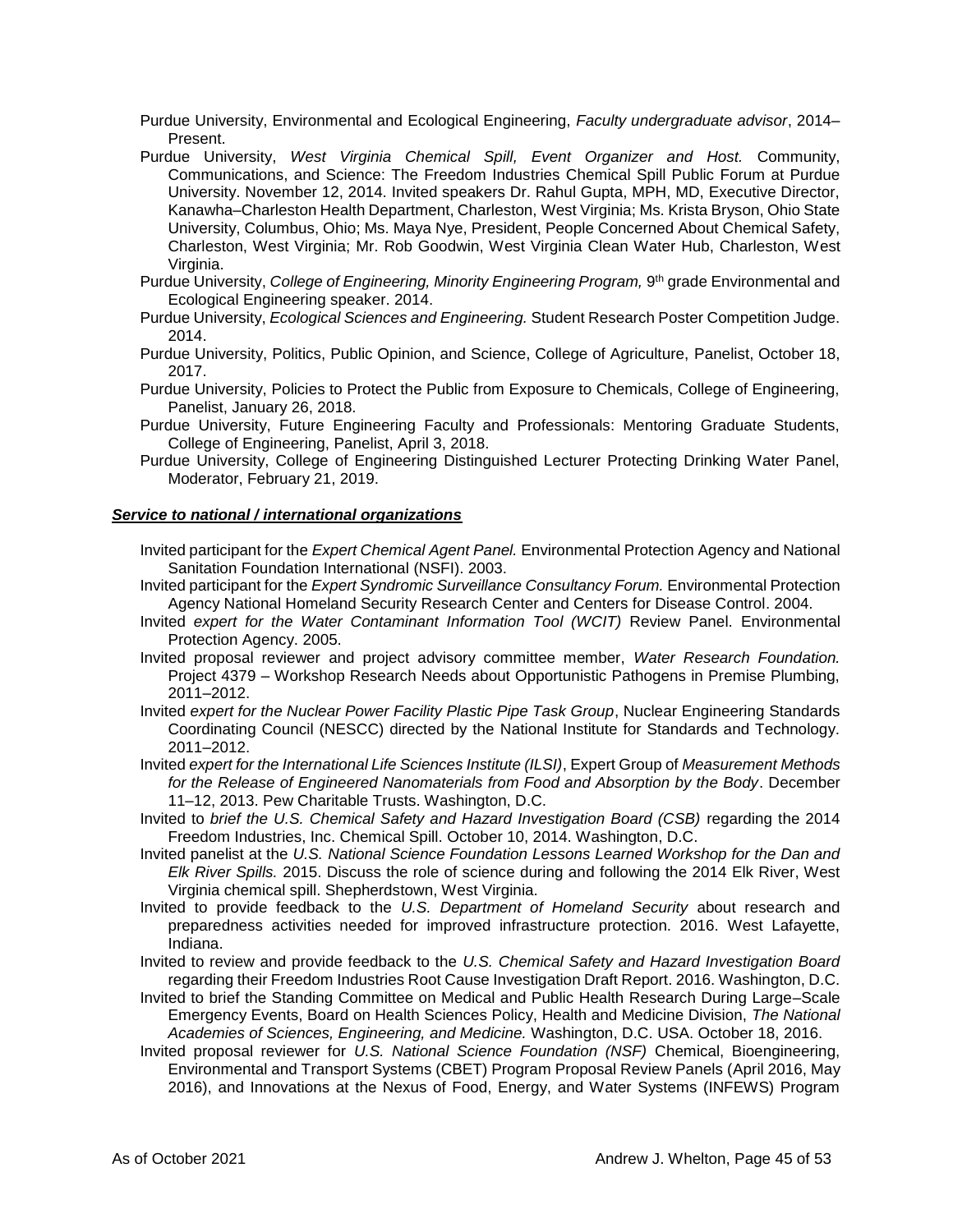Proposal Review Panel (May 2017), ECO-CBET Program Proposal Review Panel (March 2021), CAREER (October 2021).

- Invited panelist to U.S. Green Building Council (USGBC) Green Build Conference. to a Building Drinking Water Quality Session. Boston, Massachusetts. November 7–10, 2017.
- Invited proposal reviewer and project advisory committee member, *[Water Research Foundation.](http://www.waterrf.org/Pages/WaterRFHome.aspx)*  Project 5033 – Demonstrating the Effectiveness of Flushing for Reducing the Levels of Legionella in Service Lines and Premise Plumbing, 2019–Present.
- *Public comment for the National Primary Drinking Water Regulations*: Proposed Lead and Copper Rule Revisions, Docket ID No. EPA–HQ–OW–2017–0300. David Cwiertny (University of Iowa), Andrew Whelton, Joan Rose (Michigan State University). Submitted February 12, 2020.
- Invited to brief the *National Academies of Sciences, Engineering, and Medicine.* Board on Population Health and Public Health Practice and Board on Health Sciences Policy workshop entitled *Implications of the California Wildfires for Health, Communities, and Preparedness.* Held in Sacramento CA. Implications for Health: Responding to and Recovering from Wildfire Caused Drinking Water System Contamination. The National Academies of Sciences, Engineering, and Medicine. Washington, D.C. USA. June 4, 2019.
- Invited to brief the *National Academies of Sciences, Engineering, and Medicine,* Board of Water Science and Technology. Reopening after COVID–19: Ensuring Safe Water Supplies at the Building Scale. The National Academies of Sciences, Engineering, and Medicine. Washington, D.C. USA. May 27, 2020.
- Invited guest panelist at *World Plumbing Council* annual meeting. Plumbing System Implications Related to the COVID-19 Pandemic. December 9, 2020.
- Reviewed, by request, the U.S. EPA 2021 guidance on wildfire water contamination investigations.
- Technical comment provided to the National Academies of Science, Engineering, and Mathematics committee on *The Chemistry of Urban Wildfires*. August 2021.
- *Invited guest panelist* at the Institute for Journalism & Natural Resources: Wildfire in the West Workshop, April 2021.
- *Invited guest panelist* at the University of Alaska's Foundations for Improving Resilience in the Energy Sector Against Wildfires on Alaskan Lands (FIREWALL) Workshop sponsored by National Science Foundation grant Navigating the New Artic. Research Directions in Wildfire Resilience. September 2021.

#### *Service to state organizations*

- Invited to testify to the *State of Indiana, Senate Environmental Affairs Committee,* January 2015, regarding scientific issues pertaining to the Freedom Industries chemical spill in West Virginia. Senate Bill 312, Tank Registration and Water Threat Minimization Act.
- Participation on the Camp Fire State of California Governor's Office of Emergency Services (CalOES) Water Task Force, January 2019–March 2019.
- Invited to testify to the *State of Oregon, House of Representatives, Committee on Water,* February 2020, regarding pipe choices for drinking water systems pertaining to their performance under routine and disaster conditions. House Bill 4043.
- Reviewed, by request, the 2021 Washington State Department of Health public guidance on reopening building water systems after prolonged shutdown.

#### *Service to professional organizations*

- Invited *panelist at the Society of Environmental Journalist Conference.* 2014. Discuss the role of science and the media during and following the 2014 Elk River, West Virginia chemical spill. New Orleans, Louisiana.
- *Co–leader of National Workshop* on flushing guidance for consumer premise plumbing and service lines to avoid or address a drinking water advisory. Participants include CDC, EPA, National Association of City and County Health Officials (NACCHO), National Environmental Health Association (NEHA), U.S. Department of Defense, large water companies in the national capital region area. 2015. Washington, D.C.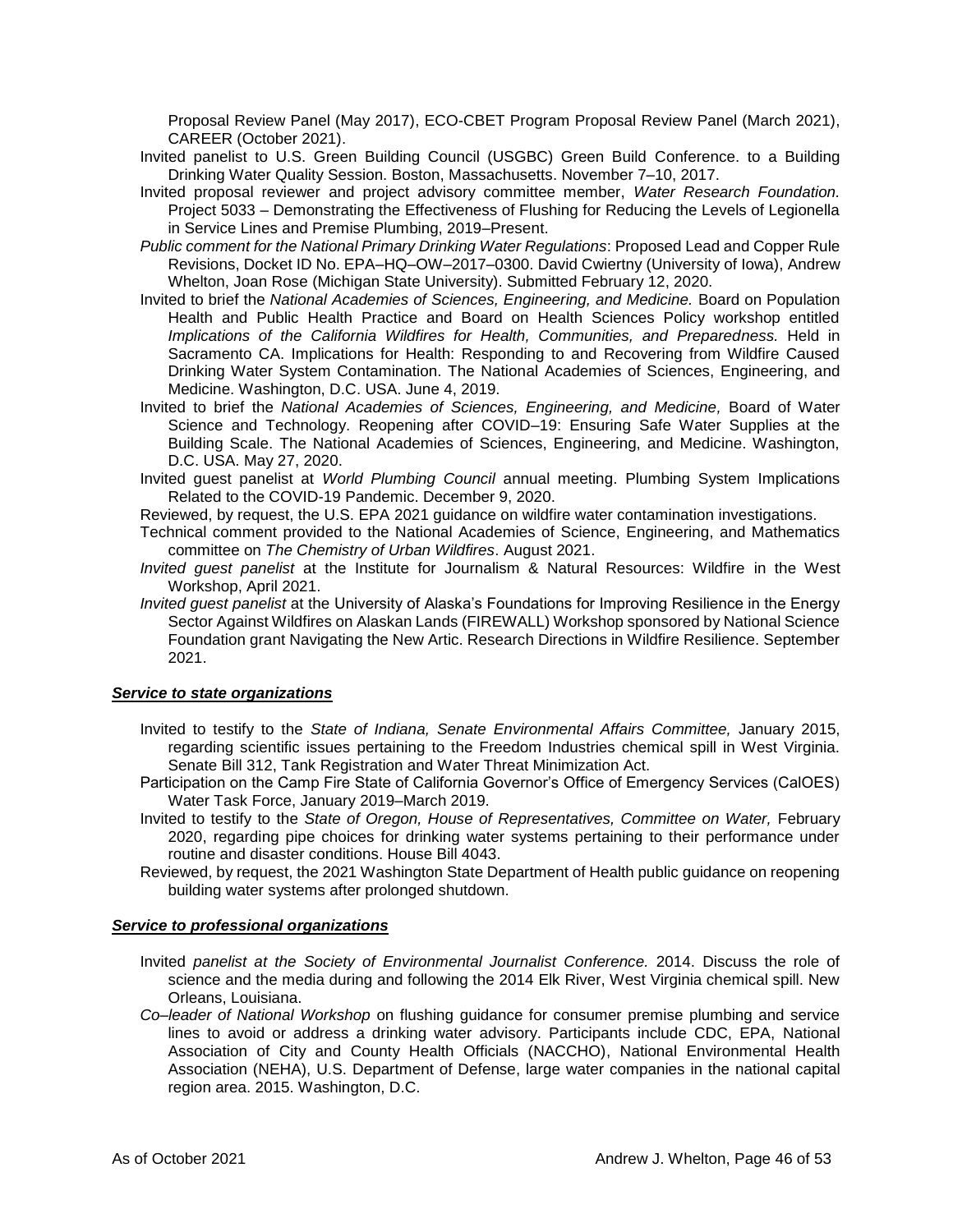Invited *panelist at the Society of Environmental Journalist Conference.*, 2018. Discuss the technologies for water infrastructure repair and public health and safety issues that need to be addressed. Flint, Michigan.

Associate Editor, *AWWA Water Science* journal, November 2018–Present.

Session Moderator, AEESP biannual conference, Tempe, Arizona, 2019.

- *Panelist* at the American Water Works Association Annual Conference and Exposition special session *Water Quality in Building Plumbing: Protecting Water Quality on the Customer's Premises*. June 2019. Denver, Colorado. [Prof. Whelton was the session organizer]
- Review service for multiple journals: *Utility Policy, ASCE Journal of Environmental Engineering, AWWA Water Science, Chemosphere, EcoHealth, Environmental Science and Technology, Environmental Science: Water Research and Technology, Journal of Food Engineering, Polymer Degradation & Stability, Resources Conservation and Recycling, Water Research, Water, Environmental Pollution, Water Science and Technology, Environmental Science and Pollution Research*.
- Chair, *AWWA University Student Activities Committee (USAC).* Appointed May 6, 2020, 3–year term.
- Subcommittee Leader, AWWA ACE Lightning Session 2021, *AWWA Premise Plumbing Committee.* July 2020 – Present.
- Member, IAPMO Returning Building Water Systems to Service Guidance Document Development Team, July 2020 – Present.

Member, *AWWA Premise Plumbing Committee, Copper Subcommittee.* 2020 – Present.

# *Service to industrial and nonprofit organizations*

- *Co–host of Citizen Scientist Workshops as part our EPA STAR Project*. Community Group Participants: Be Ready Alliance for Community Emergencies (Pensacola, Florida); Hijra House (Biloxi, Mississippi); Vietnamese Fisher Folk and Families (Biloxi, Mississippi); Mobile Baykeeper (Mobile, Alabama); Dauphin Island Estuarium (Dauphin Island, Alabama). August 20, 2013. Leader was Clemson University.
- Invited *panelist at town hall meetings* sponsored by the Ohio Valley Environmental Coalition (OVEC) in response to the West Virginia Drinking Water Crisis. February 2014. Meetings held at Marshall University in Huntington, West Virginia and Putnam County, West Virginia.
- Invited *panelist at the Association of Environmental Engineering and Science Professors* biannual meeting workshop: 'Defining Role of AEESP in Outreach and Communication, Ann Arbor, Michigan, June 2017.
- Host and organizer of *Plumbing Safety workshop* as part our EPA National Priorities Project.
- Invited *panelist and presenter at the Society of Environmental Journalists* annual conference. Water Infrastructure: Plants, Pipes, and Problems. Flint, Michigan, October 2018.
- Invited *presenter* to the Michigan Drinking Water Workshop hosted by the Michigan Environmental Council. Ann Arbor, Michigan. December 6, 2018.
- Invited *panelist* to the IntelliHOT, Inc. webinar on How to safely open buildings after COVID–19 shutdown: Restoring safe potable water. Panelist. May 21 and 26, 2020.
- Invited panelist to the public discussion about healthy and resilient cities influenced by the COVID-19 panelist by the *Association of Environmental Engineering and Science Professors*, October 30, 2020.
- *Invited panelist* to the WATTS Healthcare Online LIVE training event about plumbing design, operation, and safety. December 15, 2020.
- *Invited member* to the IAPMO Plumbing Code Water Quality Practices code group, 2020 2021.
- *Invited participant* Association of Environmental Engineering and Science Professors Strategic Planning Group, February 2021.
- *Member* of Water Quality Research Foundation Proposal Review and Study Advisory Committee. 2019 – Present.
- *Invited speaker* to the Community Forum on Wildfires and Health in response to 2020 Oregon wildfires. Beyond Toxics (Eugene, Oregon). August 2021.

*Invited Technical Advisor*, National Environmental Health Association 2021 – Pres.

#### *Service to academic organizations*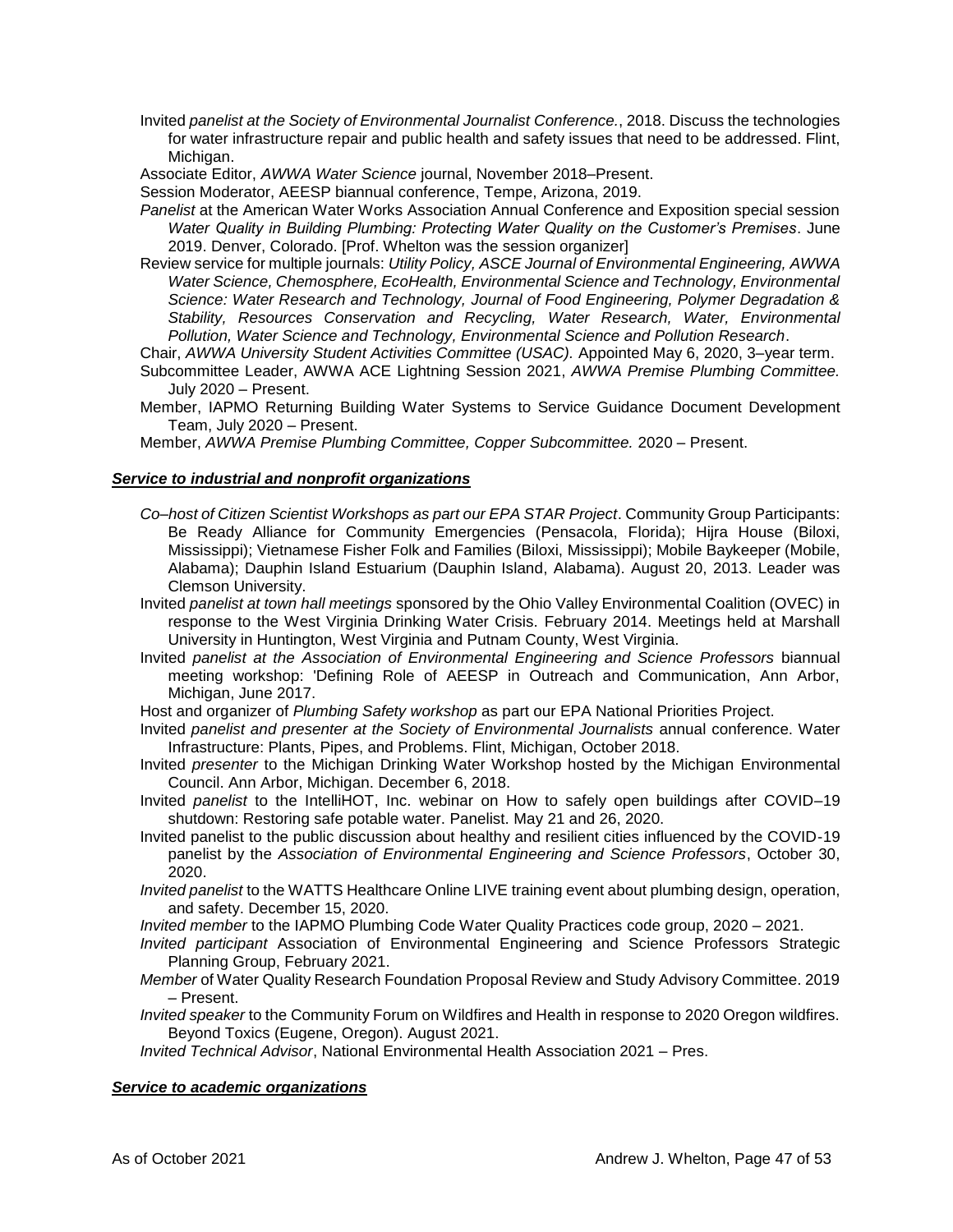- Representative of the US Army Center for Health Promotion and Preventive Medicine for the Virginia Tech National Science Foundation grant Materials Use: Science, Engineering and Society #0223992. 2003.
- Participant in Bay Area Women's Coalition meeting for improved building construction practices in Pritchard, Alabama. Mobile, Alabama. October 2012.
- Advisory Board Member, Virginia Tech, Postdoctoral Association. 2009–2010.
- Member, Virginia Tech, Department of Civil and Environmental Engineering Graduate Student Professional Development Committee. 2006.
- Member, Virginia Tech, National Science Foundation MILES IGERT Program, Science Museum Exhibit Development Team. 2007.
- Science Policy Club at Virginia Tech. Virtual presentation about the Role of Policy on Protecting Public Health. April 29, 2021.

#### *International activities*

- Participation in the joint Royal Academy of Engineering, Chinese Academy of Engineering, National Academy of Engineering Global Grand Challenges Summit, London, England. September 16–18, 2019.
- The 2020 COVID–19 peer–reviewed journal manuscript about building water safety led by Prof. Whelton involved a collaboration with Professor Michele Prevost (Polytechnique Montreal, Canada).
- Helped design the 2020 webinar proposal (that was accepted) led by Prof. Stuart Khan (University of New South Wales, Australia) and submitted to the International Water Association (IWA) on building water safety in response to the COVID–19 pandemic. Participated in June 2020 webinar as the US expert for building water safety with Dr. Susanne Lee (UK), Michele Prevost (Canada), and Stuart Khan (Australia).
- Co-organized and co-initiator of the 2020 National Science Foundation funded Building Water System Collaborative in response to the COVID-19 pandemic, involving leading researchers from outside the U.S.
- Participated in the 2020 World Plumbing Council annual meeting panel about drinking water safety in buildings during the COVID-19 pandemic.
- Participated in the Royal Society of Public Health webinar on COVID and drinking water safety in buildings.
- Meeting with British Columbia Ministry of Health, City of Vancouver to discuss drinking water contamination and response to wildfire, July 2021.

#### *Service to K–12 activities*

The Basics of Military Drinking Water – Gunpowder Day. Hereford Middle School. Monkton, MD. May 2002.

Free Radicals and Drinking Water. Virginia Tech. July 2005.

Oxidation, Polyethylene, and Drinking Water. July 2006.

- Polymer Oxidation in Environmental Engineering. Virginia Tech, Blacksburg, Virginia. NSF Summer Undergraduate Research Program (SURP), Let's Think Radically Summer Camp. Blacksburg, Virginia. July 2008.
- Water Treatment for Turbidity Removal from Mobile Bay, Alabama. Davidson Middle School Summer Camp, University of South Alabama. Mobile, Alabama. June 2011.
- Mobile Regional Science Fair, Volunteer Judge, University of South Alabama, Mobile, Alabama. March 2013.
- Why Environmental Engineering is So Cool. Purdue University Minority Engineering Program (MEP) High School Outreach Event. 9th graders ITW David Speer Academy Chicago, Illinois. West Lafayette, Indiana. November 2014.
- Dilution and Pollution. Ben & Maxine Miller Child Development Laboratory School, West Lafayette, Indiana. Fall 2016.
- Brass Instruments. Ben & Maxine Miller Child Development Laboratory School, West Lafayette, Indiana. Spring 2017.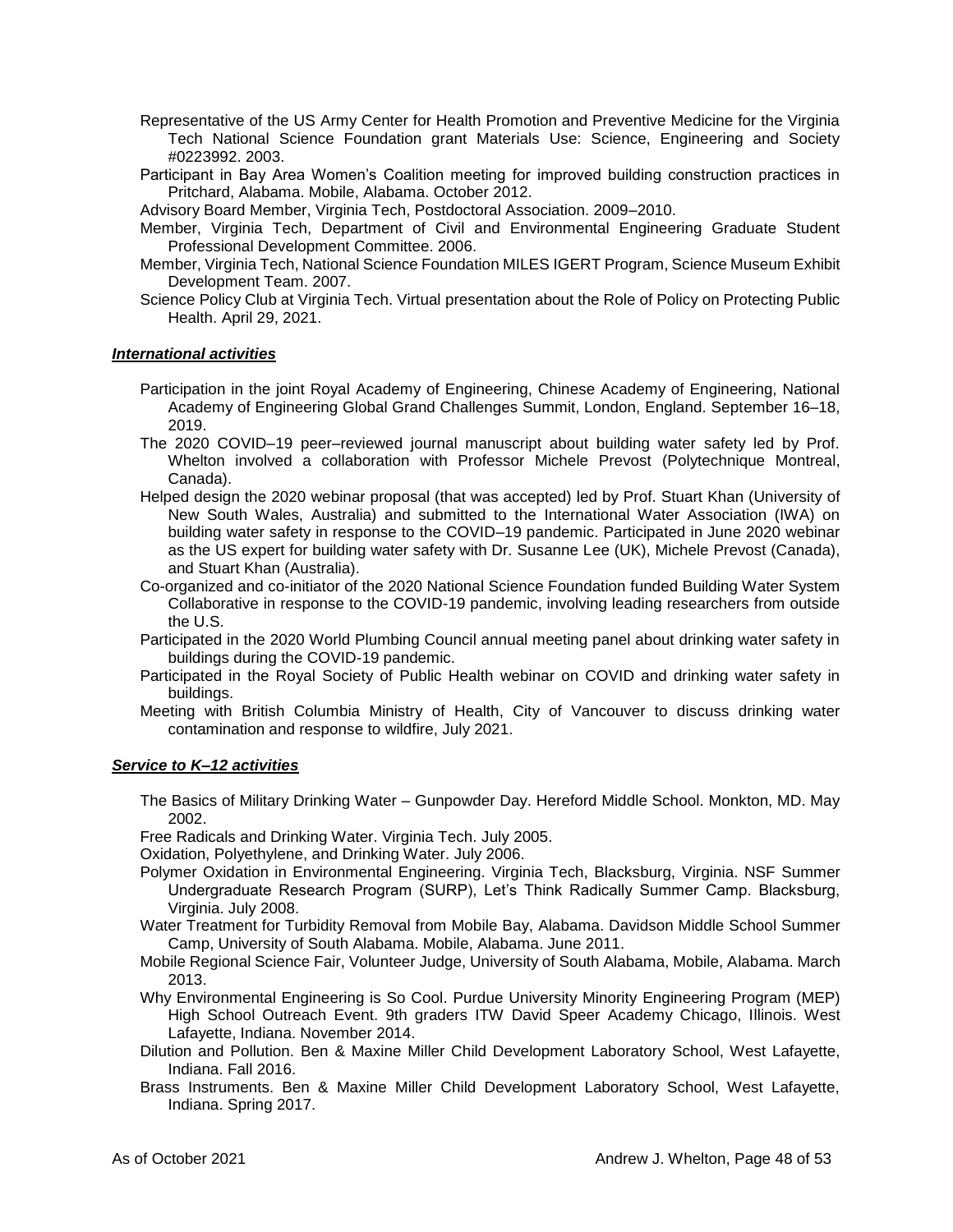- Dilution and Pollution. Ben & Maxine Miller Child Development Laboratory School, West Lafayette, Indiana. Fall 2017.
- Brass Instruments. Ben & Maxine Miller Child Development Laboratory School, West Lafayette, Indiana. Spring 2018.
- Dilution and Pollution. Ben & Maxine Miller Child Development Laboratory School, West Lafayette, Indiana. Spring 2018.
- Pollution, Dilution, and Mixing Demonstration. Ben & Maxine Miller Child Development Laboratory School. Purdue University, West Lafayette, Indiana. 2016, 2017, 2018.

# <span id="page-48-0"></span>**7. OTHER RELEVANT INFORMATION**

#### *Public and media engagement*

Feature video of Prof. Whelton's work by the U.S. National Science Foundation

- *Engineers investigate possible impacts of the Elk River chemical spill* National Science Foundation feature video, Science Nation, 3:12 min. [RAPID response chemical spill research](http://www.nsf.gov/news/special_reports/science_nation/chemicalspill.jsp) online April 2015
	- This video highlights the role of science and engineering in protecting the environment and public health. It also underscores the critical role of university community to work with the public and government to rapidly apply their expertise to disasters.

Notable Mentions by Others

- In 2014, a public video was developed and published online by Ohio State University student Krista Bryson featuring Prof. Whelton's research team's efforts in West Virginia. The video explained to West Virginia's residents how to flush their plumbing systems and minimize chemical exposure. Video is posted online at [West Virginia Water Crisis: Exclusive \\*Crucial\\* Information about](http://www.youtube.com/watch?v=Rz3Y7rjnqEs)  [Flushing.](http://www.youtube.com/watch?v=Rz3Y7rjnqEs) 2,000 views during the early days of the West Virginia drinking water contamination incident response in January 2014.
- *Testimony to U.S. Senate Environment and Public Works Committee by Eric Olson, NRDC mentioned Prof. Whelton's chemical spill research project while highlighting the need for more study. February 4, 2014.* [Subcommittee](http://www.epw.senate.gov/public/index.cfm?FuseAction=Files.View&FileStore_id=239bd0fc-6cec-4d9d-a6a2-b06296a9da0f) on Water and Wildlife of the U.S. Senate Committee on Environment and Public Works, hearing entitled [Examination](http://www.epw.senate.gov/public/index.cfm?FuseAction=Files.View&FileStore_id=239bd0fc-6cec-4d9d-a6a2-b06296a9da0f) of the Safety and Security of Drinking Water Supplies [Following](http://www.epw.senate.gov/public/index.cfm?FuseAction=Files.View&FileStore_id=239bd0fc-6cec-4d9d-a6a2-b06296a9da0f) the Central West Virginia Drinking Water Crisis.
- *Science Magazine* Editorial by Profs. Julie Zimmerman and Paul Anastas, Yale University. January 2015. [Mentioned Prof. Whelton's chemical spill research]
- *ASEE PRISM Magazine* report by Homes–Douglas, P. Off–Campus Crusaders. March–April 2016. [http://www.asee–prism.org/off–campus–crusaders–mar–apr/](http://www.asee-prism.org/off-campus-crusaders-mar-apr/) [Mentioned Prof. Whelton's chemical spill research]
- *Journal of the American Medical Association (JAMA).* Editorial by Dr. Kenneth Kizer entitled [Extreme](https://jamanetwork.com/journals/jama/fullarticle/2770988)  [Wildfires—A Growing Population Health and Planetary Problem.](https://jamanetwork.com/journals/jama/fullarticle/2770988) [Mentioned Prof. Whelton team's work on wildfires and water contamination]

Press Releases Issued by Funding Agencies, National Academies of Science, Engineering, and Mathematics, and Purdue University

- *US National Science Foundation*. NSF awards rapid [response](http://www.nsf.gov/news/news_summ.jsp?cntn_id=130304&org=NSF&from=news) grants to study West Virginia chemical [spill.](http://www.nsf.gov/news/news_summ.jsp?cntn_id=130304&org=NSF&from=news) January 30, 2014.
- Purdue University. [Report: culvert repairs pose environmental risks, require safeguards.](http://www.purdue.edu/newsroom/releases/2014/Q4/report-culvert-repairs-pose-environmental-risks,-require-safeguards.html) December 17, 2014.
- Purdue University. [Research provides guidance to clean plumbing systems in buildings after water](http://www.purdue.edu/newsroom/releases/2015/Q3/research-provides-guidance-to-clean-plumbing-systems-in-buildings-after-water-contamination.html)  [contamination.](http://www.purdue.edu/newsroom/releases/2015/Q3/research-provides-guidance-to-clean-plumbing-systems-in-buildings-after-water-contamination.html) August 10, 2015.
- Purdue University. Project focuses [on reducing pathogen threat in low–flow water systems.](https://www.purdue.edu/newsroom/releases/2017/Q1/project-focuses-on-reducing-pathogen-threat-in-low-flow-water-systems.html) January 12, 2017.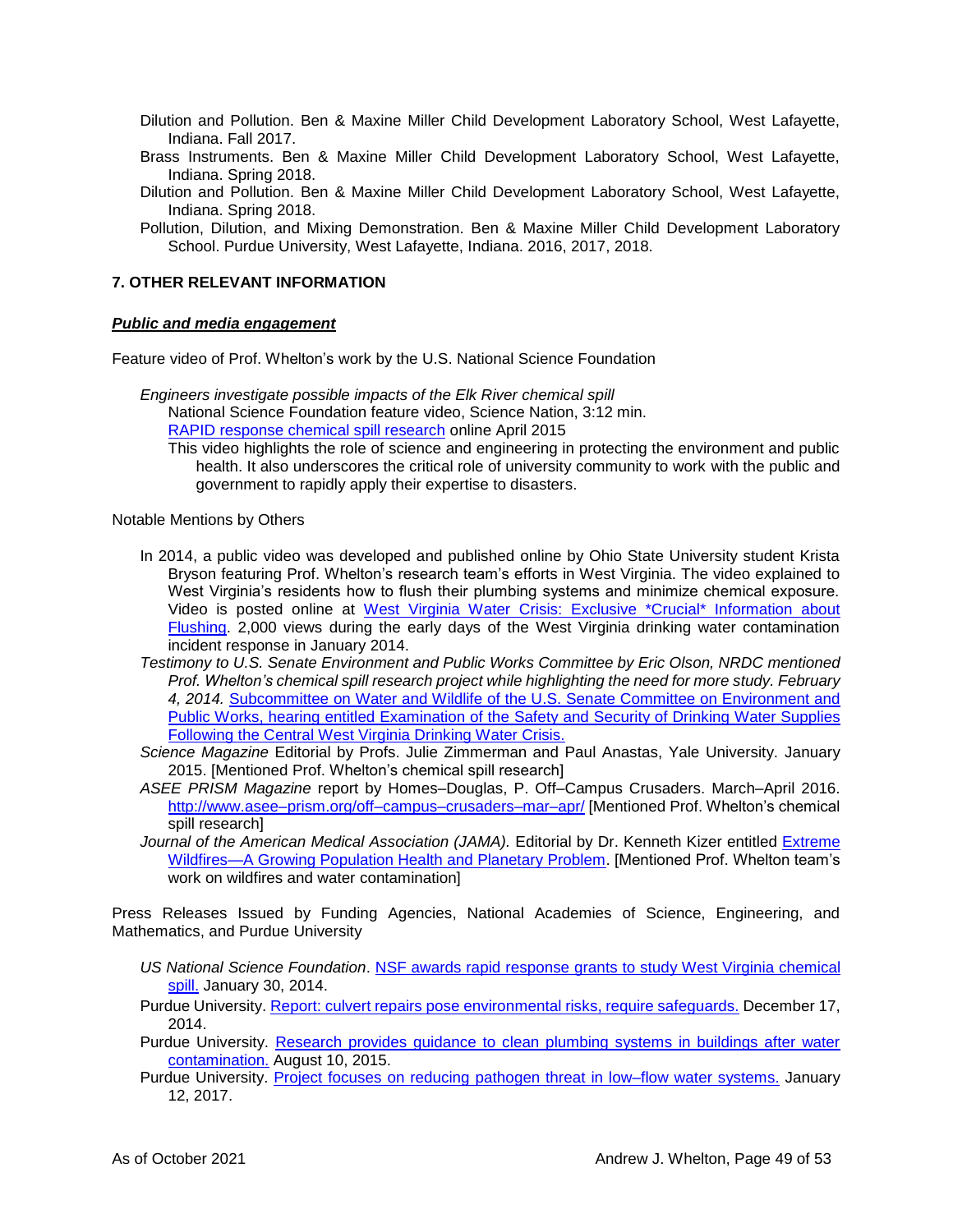- *US Environmental Protection Agency*. [EPA provides \\$4 million to two universities for drinking water](https://www.epa.gov/newsreleases/epa-provides-two-universities-4-million-drinking-water-quality-research)  [research.](https://www.epa.gov/newsreleases/epa-provides-two-universities-4-million-drinking-water-quality-research) January 12, 2017.
- Purdue University. [Materials emitted by a water pipe–repair method may pose health risks, new](https://www.purdue.edu/newsroom/releases/2017/Q3/materials-emitted-by-a-water-pipe-repair-method-may-pose-health-risks,-new-safeguards-and-research-needed.html)  [safeguards and research needed.](https://www.purdue.edu/newsroom/releases/2017/Q3/materials-emitted-by-a-water-pipe-repair-method-may-pose-health-risks,-new-safeguards-and-research-needed.html) July 27, 2017.
- Purdue University. [Review of common construction practice finds environmental contamination, need](https://phys.org/news/2018-05-common-environmental-contamination-oversight.html)  [for improved oversight and monitoring.](https://phys.org/news/2018-05-common-environmental-contamination-oversight.html) May 15, 2018.
- Purdue University. Flint, Michigan lead crisis should have buried the city in water bottles. So, why didn't [it?](https://www.purdue.edu/newsroom/releases/2018/Q4/flint,-michigan-lead-crisis-should-have-buried-the-city-in-water-bottles.-so,-why-didnt-it.html) December 4, 2018.
- Purdue University. [Study: Your home's water quality could vary by the room –](https://www.purdue.edu/newsroom/releases/2020/Q1/study-your-homes-water-quality-could-vary-by-the-room-and-the-season.html) and the season. February 19, 2020.
- Purdue University. [Water quality could change in buildings closed down during COVID–19 pandemic,](https://www.purdue.edu/newsroom/releases/2020/Q2/water-quality-could-change-in-buildings-closed-down-during-covid-19-pandemic,-engineers-say.html)  [engineers say.](https://www.purdue.edu/newsroom/releases/2020/Q2/water-quality-could-change-in-buildings-closed-down-during-covid-19-pandemic,-engineers-say.html) April 13, 2020.
- *US National Science Foundation.* [Water quality could be altered in buildings closed during COVID-19](https://www.nsf.gov/discoveries/disc_summ.jsp?cntn_id=300435)  [pandemic.](https://www.nsf.gov/discoveries/disc_summ.jsp?cntn_id=300435) April 21, 2020.
- National Academies of Science, Engineering, and Mathematics (NASEM). As Commercial Districts [Come Back to Life, Water Stagnation Will Pose Health Risks.](https://www.nationalacademies.org/news/2020/06/as-commercial-districts-come-back-to-life-water-stagnation-will-pose-health-risks) June 11, 2020.
- Purdue University. [Expert: Effects of COVID-19 on K-12 school building water systems.](https://www.purdue.edu/newsroom/releases/2020/Q3/expert-effects-of-covid-19-on-k-12-school-building-water-systems.html) July 21, 2020. Purdue University. Purdue short course covers building water system basics, offers guide for bringing [idled systems back, operating safely.](https://www.purdue.edu/newsroom/releases/2020/Q4/purdue-short-course-covers-building-water-system-basics,-offers-guide-for-bringing-idled-systems-back,-operating-safely.html) November 5, 2020.
- Purdue University. [Panel probes relationship between scientists and journalists, highlighting areas for](https://ag.purdue.edu/stories/panel-probes-relationship-between-scientists-and-journalists-highlighting-areas-for-growth/)  [growth.](https://ag.purdue.edu/stories/panel-probes-relationship-between-scientists-and-journalists-highlighting-areas-for-growth/) February 15, 2021.

Prof. Whelton's led teams have focused on infrastructure, disasters, and recovery and their results and impacts have been broadly discussed nationally and internationally. These have been in print, radio, online, and television media. Information shown below are not replicated stories but unique reports about his team's work, findings, and implications.

#### Radio

*NPR All Things Considered* NPR Here and Now *Indiana Public Radio / WYMI Indiana Public Radio / WBAA California Public Ratio / KAZU West Virginia Public Radio West Virginia Metro News w/ Hoppy Kercheval 620WTMJ-Milwaukee Top of Mind w/ Julie Rose / BYU Radio KNX1070 Los Angeles John Nuno ABC Radio Melbourne w/ Shelley Ware (Australia)*

#### Print

*The New York Times The Wall Street Journal USA Today Chicago Tribune Indy Star Business Insider Sacramento Bee Associated Press* US News and World Report West Virginia Gazette *Charleston Daily Mail The Herald Dispatch Mobile Press Register New Haven Independent The Exponent Journal Sentinel Statesman Journal Santa Cruz Sentinel*

Podcast

The Water Values **Geek Speak** 

**Online** 

*Scientific American The Huffington Post Esquire Bloomberg Salon Think Progress Circle of Blue* MSNBC

*Huntington News The Columbia Chronicle Derby Informer Chico News and Review*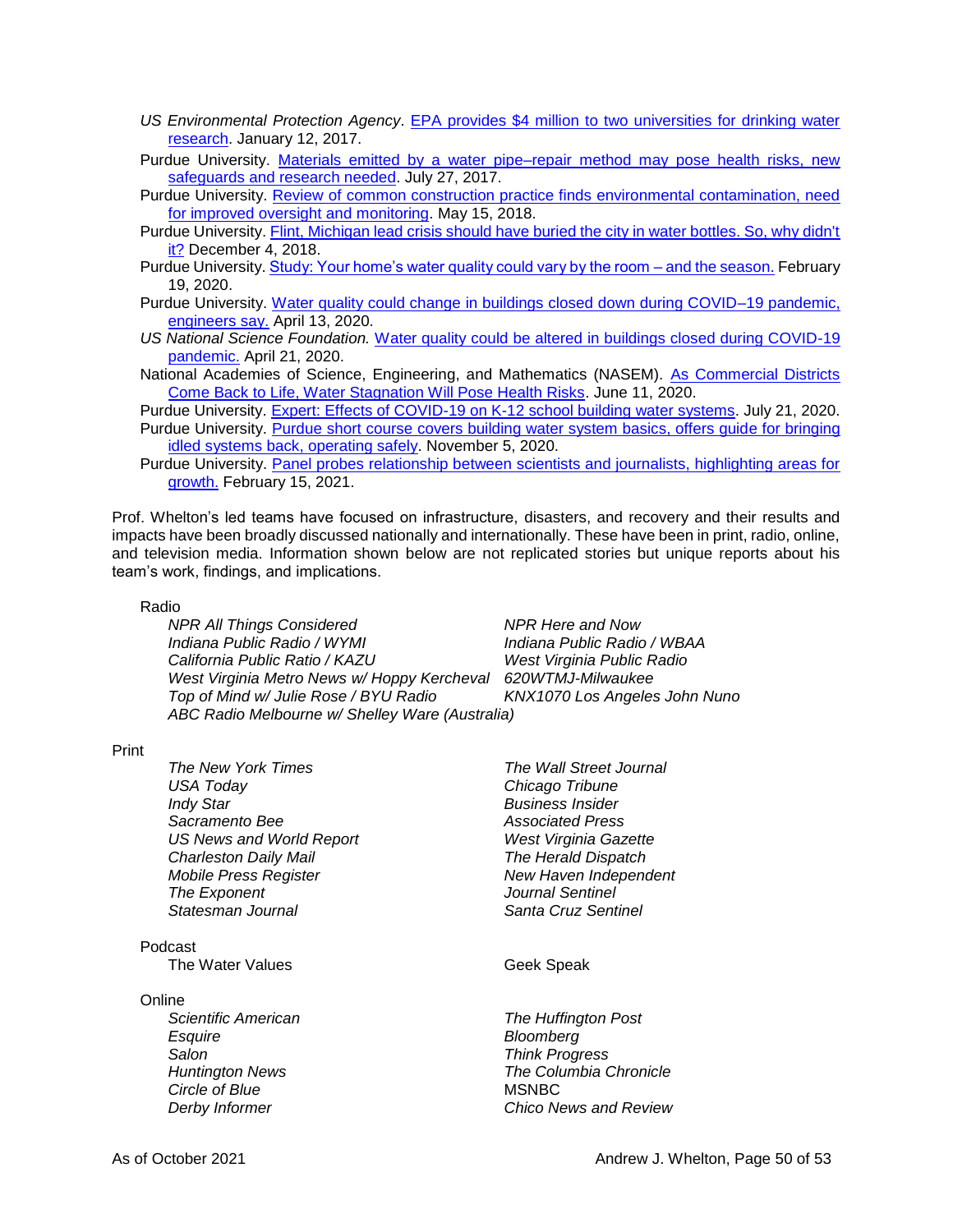|              | <b>Inside Climate News</b><br>Ensia<br>SourceableNet<br>ARLNow<br><b>Consumer Reports</b><br>STAT<br><b>Energy &amp; Environment News</b>                                                                                                                                       | Nature<br><b>GRIST</b><br>Arlington Cardinal<br><b>Street Roots</b><br>EoS<br>CalMatters<br>Greenwire                                                                                                                             |
|--------------|---------------------------------------------------------------------------------------------------------------------------------------------------------------------------------------------------------------------------------------------------------------------------------|-----------------------------------------------------------------------------------------------------------------------------------------------------------------------------------------------------------------------------------|
|              | Television<br><b>CBS Evening News with Scott Pelley</b><br>West Virginia Decision Makers Sunday Morning<br><b>HuffPost Live</b><br><b>CBS WOWK</b><br>NBC Local 15 WMPI<br>WISHTV8<br>FOX59<br><b>CBS Affiliate WTVR</b><br><b>CBS WHIO7</b>                                    | <b>CBSN</b><br><b>CNN</b><br><b>ABC WCHS8</b><br><b>NBC WTAP</b><br><b>NBC WSAZ</b><br>FOX 10TV-WALA<br><b>KXTV ABC10</b><br>Alabama Public Television                                                                            |
|              | Industry and trade association media<br>C&E (Chemical & Engineering) News<br><b>Contractor Magazine</b><br><b>Water Quality and Products</b><br>International Water Association (IWA)<br><b>Building Green.com</b><br>Angie's List<br><b>Laboratory Equipment</b><br>Waterworld | <b>Chemistry World</b><br><b>Plastics News</b><br>Safety and Health News<br><b>Environmental Building News</b><br>Civil Engineering Magazine<br><b>Green Building Advisor</b><br><b>WaterOnline</b><br>Safety and Health Magazine |
| <b>Blogs</b> | <b>ASDWA Blog</b><br><b>Union of Concerned Scientists Blog</b><br>National Resources Defense Council (NRDC) Blog<br>International Water Quality Association (IWA) Blog                                                                                                          | West Virginia Water Crisis Blog<br>The Plastic Ocean Project Blog                                                                                                                                                                 |

# *Websites for Discovery Permeation, Public and Industry Education*

To project scientific discoveries into the public domain and make them accessible to different public health, industry, and general public stakeholders, Prof. Whelton has established websites for different efforts. These sites are gaining popularity in the sectors they were designed to impact.

#### *CIPPSafety.org Website*

The [www.CIPPsafety.org](http://www.cippsafety.org/) website features Purdue research discoveries pertaining to a pipe rehabilitation process called the cured–in–place–pipe (CIPP) technique. These topics include worker and public safety, toxicology, best practices, environmental pollution, and technology. The site has been used to educate health officials as recently as Spring 2020 through online education. The following records document the number of unique visitors to the website.

#### *PlumbingSafety.org Website*

The [www.PlumbingSafety.org](http://www.plumbingsafety.org/) website features Purdue research discoveries pertaining to the safety of building water systems for residential and commercial buildings. This includes featured Purdue studies, but also posted presentations delivered, scientific opinions on federal and state legislation, and disaster response actions. The following records document the number of unique visitors to the website.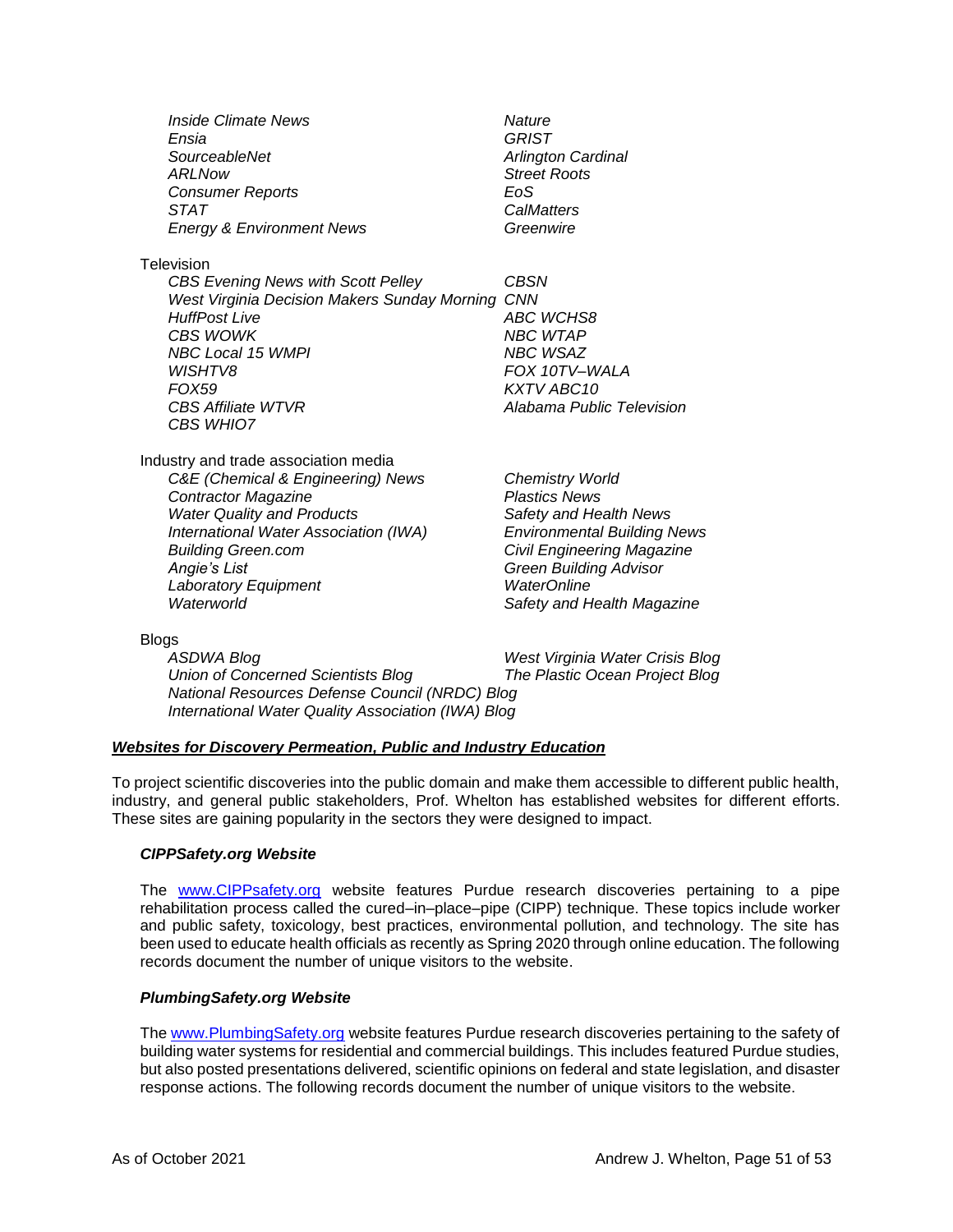In response to the 2019 COVID–19 outbreak, multiple state health departments and drinking water primacy agencies, as well as public health associations listed this website on their list of resources to their stakeholders.

*Videos Whelton and his Team Created and Posted Publicly*

- Why Flush Building Water Systems? April 2020. YouTube. <https://www.youtube.com/watch?v=LVwRsTnj63g>
- Why Are Calculations Needed to Design Building Water System Flushing Plans? April 2020. YouTube.<https://www.youtube.com/watch?v=9OHxICsaaBg>
- Wildfire attack of water distribution systems: Prepare, respond, and recover. September 20, 2020. YouTube. [https://www.youtube.com/watch?v=rbjp\\_CJFZgw&feature=youtu.be](https://www.youtube.com/watch?v=rbjp_CJFZgw&feature=youtu.be)
- Lessons from the Field: Variability of Single Family Home Drinking Water Quality. January 2021. YouTube.<https://www.youtube.com/watch?v=fsJa67DAkMs>
- Lessons from the Field: Transitioning to Building Rainwater Plumbing Systems. May 2021. YouTube.<https://www.youtube.com/watch?v=GoKvmSiQqAQ>
- Lessons from the Lab: Thermal Degradation of Plastic Pipes and Drinking Water Contamination. May 2021. YouTube.<https://www.youtube.com/watch?v=ZYSP-A0L39Q>
- Lessons from the Field: Chemistry and Microbiology Discoveries in a 7 Year Old Green School Building. May 2021. YouTube.<https://www.youtube.com/watch?v=JuRGxF0HZHM>

Prof. Whelton also responds to individual requests from health officials, private businesses, and through his [awhelton@purdue.edu](mailto:awhelton@purdue.edu) email address, but also [cippsafety@purdue.edu](mailto:cippsafety@purdue.edu) and [plumbingsafety@purdue.edu](mailto:plumbingsafety@purdue.edu) email addresses.

#### *Memberships in Academic, Professional and Scholarly Societies*

American Water Works Association (AWWA), Member, 1998-Present.

- National Security and Emergency Preparedness Committee, 2005-Present; Taste-and-Odor Committee, 2002-Present. University Student Activities Committee, 2013-Present, University Student Activities Committee, 2013-Present, Scholarship Award Reviewer 2017-Pres; Water Main Rehab Committee, 2013-Present.
- Virginia Section. Member, Security and Emergency Preparedness Committee, 2005-2007; Member, Research Committee, 2005.
- Technical Session Moderator, AWWA Water Security Congress, Public Health Surveillance Track. Washington, D.C., 2006.
- Alabama / Mississippi Section, Volunteer judge for taste test. 2011. 2012, Scholarship Award Committee Member, 2013-2015.
- Technical Session Co-organizer, AWWA ACE 2019, Beyond the Meter: Plumbing. Denver, CO, 2019.
- Poster Symposium Co-organizer and Moderator, AWWA ACE 2019, Beyond the Meter: Plumbing. Denver, CO, 2019.
- Poster Symposium Co-organizer and Moderator, AWWA ACE 2021, Beyond the Meter: Plumbing. San Diego, 2021.
- Chair, University Student Activities Committee, elected 2020. 3 year term.
- Leader, Adhoc Education Subcommittee, Premise Plumbing, July 2020 June 2021
- Member, AWWA Speaker Selection Committee for annual AEESP lecture, 2021
- WQTC Young Professional Distinguished Lecture Selection Committee, 2021 Present American Chemical Society (ACS), 2008-Present.

American Association for the Advancement of Science (AAAS), 2019-Present.